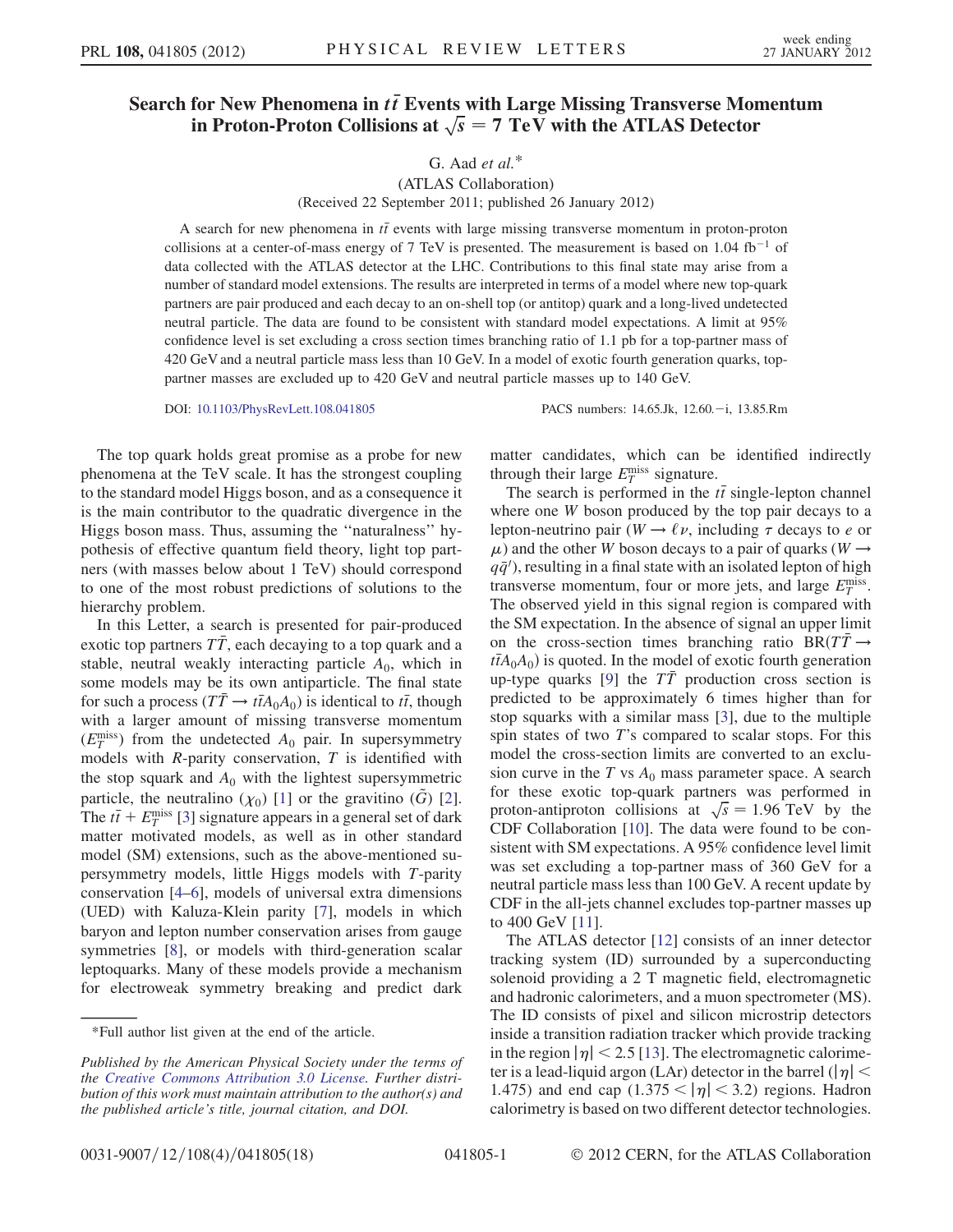The barrel ( $|\eta|$  < 0.8) and extended barrel (0.8 <  $|\eta|$  < 1:7) calorimeters are composed of scintillator and steel, while the hadronic end cap calorimeters  $(1.5 < |\eta| < 3.2)$ are copper and LAr. The forward calorimeters  $(3.1 < |\eta|$ 4:9) are instrumented with copper and LAr and tungsten and LAr, providing electromagnetic and hadronic energy measurements, respectively. The MS consists of three large superconducting toroids with 24 coils, a system of trigger chambers, and precision tracking chambers which provide muon momentum measurements up to  $|\eta|$  of 2.7.

The analysis is based on data recorded by the ATLAS detector in 2011 using 1.04 fb<sup>-1</sup> of integrated luminosity. The data were collected using electron and muon triggers. Requirements that ensure the quality of beam conditions, detector performance, and data are imposed. Monte Carlo (MC) event samples with full ATLAS detector simulation [\[14\]](#page-4-12) based on the GEANT4 program [\[15\]](#page-4-13) and corrected for all known detector effects are used to model the signal process and most of the backgrounds. The multijet background is modeled using data control samples rather than the simulation. The background sources are separated into four main categories according to their importance: dilepton  $t\bar{t}$  (where both W bosons decay to a lepton-neutrino pair:  $W \rightarrow \ell \nu$ ; single-lepton  $t\bar{t}$  and  $W$  + jets; multijet production; and other electroweak processes, such as diboson production, single top, and  $Z + \text{jets}$ . The  $t\bar{t}$  and single top samples are produced with MC@NLO [[16\]](#page-4-14), while the  $W + \text{jets}$  and  $Z + \text{jets}$  samples are generated with ALPGEN [[17](#page-4-15)]. HERWIG [\[18\]](#page-4-16) is used to simulate the parton shower and fragmentation, and JIMMY [[19\]](#page-4-17) is used for the underlying event simulation. The diboson background is simulated using HERWIG. The  $t\bar{t}$  cross section is normalized to approximate next-to-next-to-leading order (NNLO) calculations [[20](#page-4-18)], the inclusive  $W + jets$  and  $Z + jets$ cross sections are normalized to NNLO predictions [\[21\]](#page-4-19), and the cross sections of the other backgrounds are normalized to NLO predictions [\[22](#page-4-20)]. Additional corrections to the MC predictions are extracted from the data, as described below.

Electron and muon candidates are selected as for other recent ATLAS top-quark studies using the single-lepton signature [[23\]](#page-4-21). Jets are reconstructed using the anti- $k_t$  [\[24\]](#page-4-22) algorithm with the distance parameter  $R = 0.4$ . To take into account the differences in calorimeter response to electrons and hadrons, a  $p_T$ - and  $\eta$ -dependent factor, derived from simulated events and validated with data, is applied to each jet to provide an average energy scale correction [[25](#page-4-23)] corresponding to the energies of the reconstructed particles.

In the calorimeter, the energy deposited by particles is reconstructed in three-dimensional clusters. These clusters are calibrated according to the associated reconstructed high- $p<sub>T</sub>$  object. The energy of these clusters is summed vectorially, and projections of this sum in the transverse plane correspond to the negative of the  $E_T^{\text{miss}}$  components [\[26\]](#page-4-24). Clusters not associated with any high- $p<sub>T</sub>$  object and muons reconstructed in the MS are also included in the  $E_T^{\text{miss}}$  calculation.

Events are selected with exactly one isolated electron or muon that passes the following kinematic selection criteria. Electrons are required to satisfy  $E_T > 25$  GeV and  $|\eta|$  < 2.47. Electrons in the region between the barrel and the end cap electromagnetic calorimeters  $(1.37 <$  $|\eta|$  < 1.52) are removed. Muon candidates are required to satisfy  $p<sub>T</sub> > 20$  GeV and  $|\eta| < 2.5$ . These selected leptons lie in the efficiency plateau of the single-lepton triggers. Only events with four or more reconstructed jets with  $p_T > 25$  GeV and  $|\eta| < 2.5$  are selected. To reduce the single-lepton  $t\bar{t}$  and  $W$  + jets background, events are required to have  $E_T^{\text{miss}} > 100 \text{ GeV}$  and  $m_T > 150 \text{ GeV}$ , where  $m_T$  is the transverse mass of the lepton and  $E_T^{\text{miss}}$ [\[27\]](#page-4-25). Events with either a second lepton candidate with  $p_T > 15$  GeV or a track with  $p_T > 12$  GeV, with no other tracks with  $p_T > 3$  GeV within  $\Delta R = 0.4$  ( $\Delta R =$  $\sqrt{\Delta \eta^2 + \Delta \phi^2}$ , are rejected in order to reduce the contribution from  $t\bar{t}$  dilepton events. In particular, the isolated track veto is useful in reducing single-prong hadronic  $\tau$ decays in  $t\bar{t}$  dilepton events. A summary of the background estimates and a comparison with the observed number of selected events passing all selection criteria are shown in Table [I.](#page-1-0) A total yield of  $101 \pm 16$  events is expected from SM sources, and 105 events are observed in data. The background composition is similar in the electron and muon channels.

The dominant background arises from  $t\bar{t}$  dilepton final states in which one of the leptons is not reconstructed, is outside the detector acceptance, or is a  $\tau$  lepton. In all such cases, the  $t\bar{t}$  decay products include two high- $p_T$  neutrinos, resulting in large  $E_T^{\text{miss}}$  and  $m_T$  tails. In MC simulation, the second lepton veto removes 45% of the dilepton  $t\bar{t}$  and 10% of the single-lepton  $t\bar{t}$  in the signal region. The veto performance is validated in the data in several control regions both enhanced and depleted in dilepton  $t\bar{t}$ . Based on the data-MC agreement in these control regions a 10% uncertainty is assigned to the veto efficiencies modeled in MC simulation.

<span id="page-1-0"></span>TABLE I. Summary of expected SM yields including statistical and systematic uncertainties compared with the observed number of events in the signal region.

| Source                            | Number of events |
|-----------------------------------|------------------|
| Dilepton $t\bar{t}$               | $62 \pm 15$      |
| Single-lepton $t\bar{t}/W$ + jets | $33.1 \pm 3.8$   |
| Multijet                          | $1.2 \pm 1.2$    |
| Single top                        | $3.5 \pm 0.8$    |
| $Z + jets$                        | $0.9 \pm 0.3$    |
| <b>Dibosons</b>                   | $0.9 \pm 0.2$    |
| Total                             | $101 \pm 16$     |
| Data                              | 105              |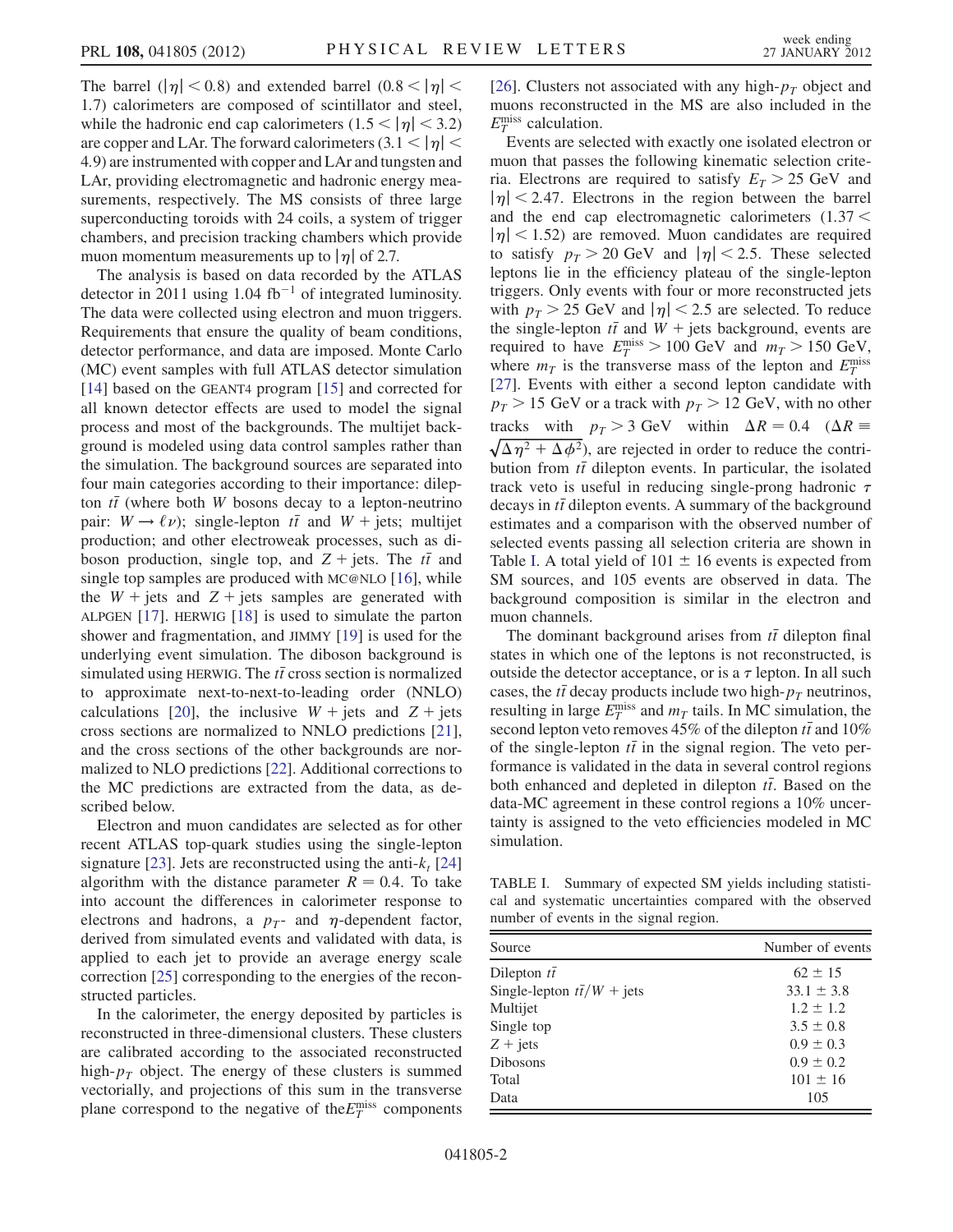The next largest background comes from single-lepton sources, including  $W + \text{jets}$  and  $t\bar{t}$  with one leptonic W decay. Both the normalization and the shape of the  $m<sub>T</sub>$ distribution for this combined background are extracted from the data. First, the yield of the single-lepton background estimated from simulation is normalized in the control region 60 GeV  $\leq m_T < 90$  GeV to the data which gives a correction of  $(-5 \pm 3)\%$ . Next, the shape of the  $m<sub>T</sub>$ distribution in MC is compared with data in various signaldepleted control regions, where events satisfy the signal event selection but have fewer than four jets. In these control samples events with identified b jets, based on lifetime b tagging [[23](#page-4-21)], are rejected in order to reduce the dilepton  $t\bar{t}$  background, such that these control samples are dominated by  $W +$  jets events; the corresponding loss of single-lepton  $t\bar{t}$  from this *b*-jet veto is accounted for in the systematic uncertainties. A comparison between data and MC in this control region shows that MC systematically underestimates the tails of the  $m<sub>T</sub>$  distribution above 150 GeV, and a shape correction is derived that results in a  $(15 \pm 10)\%$  increase of the expected yield in the signal region.

The multijet background is extracted from the data using techniques similar to those described in Ref. [\[23\]](#page-4-21). The techniques exploit the fact that the lepton isolation efficiency is different in signal and multijet events. In both lepton channels the contribution to the signal region is consistent with zero.

The contributions from single top, diboson production (WW, WZ, and ZZ), and  $Z +$  jets are estimated using MC simulation, normalized to the theoretical cross section and total integrated luminosity.

The background yields estimated from MC simulated events are affected by systematic uncertainties related to the modeling of detector performance, reconstruction, and object identification. The largest of these uncertainties are from the jet energy scale [\[25\]](#page-4-23) (approximately 5%–7% on the jet  $p<sub>T</sub>$ , including a contribution from pileup effects, leading to an 11% uncertainty on the background event yield), and from the performance of the second lepton veto in dilepton  $t\bar{t}$  (10%). Other uncertainties include those on the lepton momentum scales and trigger and reconstruction efficiencies. Lepton momentum scales and resolutions are determined from fits to the Z-mass peak. Trigger and reconstruction efficiencies are evaluated using tag-andprobe measurements in  $Z \rightarrow e^+e^-$  or  $Z \rightarrow \mu^+\mu^-$  events. To evaluate the effect of lepton momentum and jet energy scale uncertainties, the  $E_T^{\text{miss}}$  and  $m_T$  are recalculated for each uncertainty on selected objects. Other small uncertainties affecting the  $E_T^{\text{miss}}$  calculation are due to multiple pp interactions, jets with  $p<sub>T</sub>$  below 20 GeV, and calorimeter clusters that are not associated to a selected object [[28\]](#page-4-26). Additionally, theoretical cross-section uncertainties from choice of scales and parton distribution functions are considered for these background sources, as are the effects of using alternative MC generators, shower models, and initial- and final-state radiation tunings [\[23\]](#page-4-21). Finally, the 3.7% uncertainty on the integrated luminosity [[29](#page-4-27)] is applied to each background source.

The systematic uncertainties applied to data-driven backgrounds are determined from the data. The dominant uncertainty for single-lepton backgrounds is due to the  $(15 \pm 10)\%$  shape correction, and is derived from the variation in the measured correction in different control regions and from uncertainties in the b-tagging efficiency. The uncertainty on the single-lepton normalization of  $(-5 \pm 3)\%$  includes equal contributions from limited data statistics in the W mass region and expected differences between the  $W +$  jets and single-lepton  $t\bar{t}$  contributions to the signal and control regions. A 100% systematic uncertainty is assigned to the small estimated multijet yield.

The expected and observed event yields are consistent within statistical and systematic uncertainties. Therefore, the results are interpreted as a limit on the possible non-SM contribution to the selected sample. A model involving pair production of heavy quarklike objects (TT), each forced to decay to a top quark and a scalar neutral  $A_0$ , is chosen to establish these limits.

MADGRAPH [\[30\]](#page-4-28) is used to simulate the signal process with the parton distribution function set CTEQ6L1 [[31\]](#page-4-29), and PYTHIA [[32](#page-4-30)] is used to simulate the parton shower and fragmentation. A grid of T and  $A_0$  masses is generated with 300 GeV  $\leq m(T) \leq 450$  GeV and 10 GeV  $\leq m(A_0) \leq$ 150 GeV. Each sample is normalized to the cross section calculated at approximate NNLO in QCD using HATHOR [\[33\]](#page-4-31), ranging from 8.0 pb for a  $T$  mass of 300 GeV to 0.66 pb for a  $T$  mass of 450 GeV. Using this grid of signal samples, the efficiency times acceptance for the  $T\bar{T}$  signal model is parametrized as a function of the T and  $A_0$  masses to generate the expected signal event yield for any pair of masses. The combined acceptance times signal selection efficiency varies between 3% and 5% for small  $A_0$  masses and decreases to between 2% and 4% for larger  $A_0$  masses.

All common systematic uncertainties for MC-based backgrounds are applied to this signal model. These include the uncertainties on the jet energy scale, lepton reconstruction efficiencies and scales, integrated luminosity, and the dilepton veto efficiency. Overall, the systematic uncertainty on the signal acceptance times efficiency varies between 11% and 14%, and is largest for those samples with a  $T-A_0$  mass difference closest to the top quark mass. The theoretical uncertainties on the signal cross section vary between 10% to 15% and originate mainly from the choice of scales ( $m_T/2 < \mu_R = \mu_F < 2m_T$ , where  $\mu_R$  and  $\mu_F$  are the renormalization and factorization scale) and parton distribution functions.

The  $E_T^{\text{miss}}$  and  $m_T$  distributions for data are shown in Fig. [1](#page-3-0) and compared with the background and signal predictions. There is no significant evidence of an excess over the SM prediction, and the kinematics are well modeled.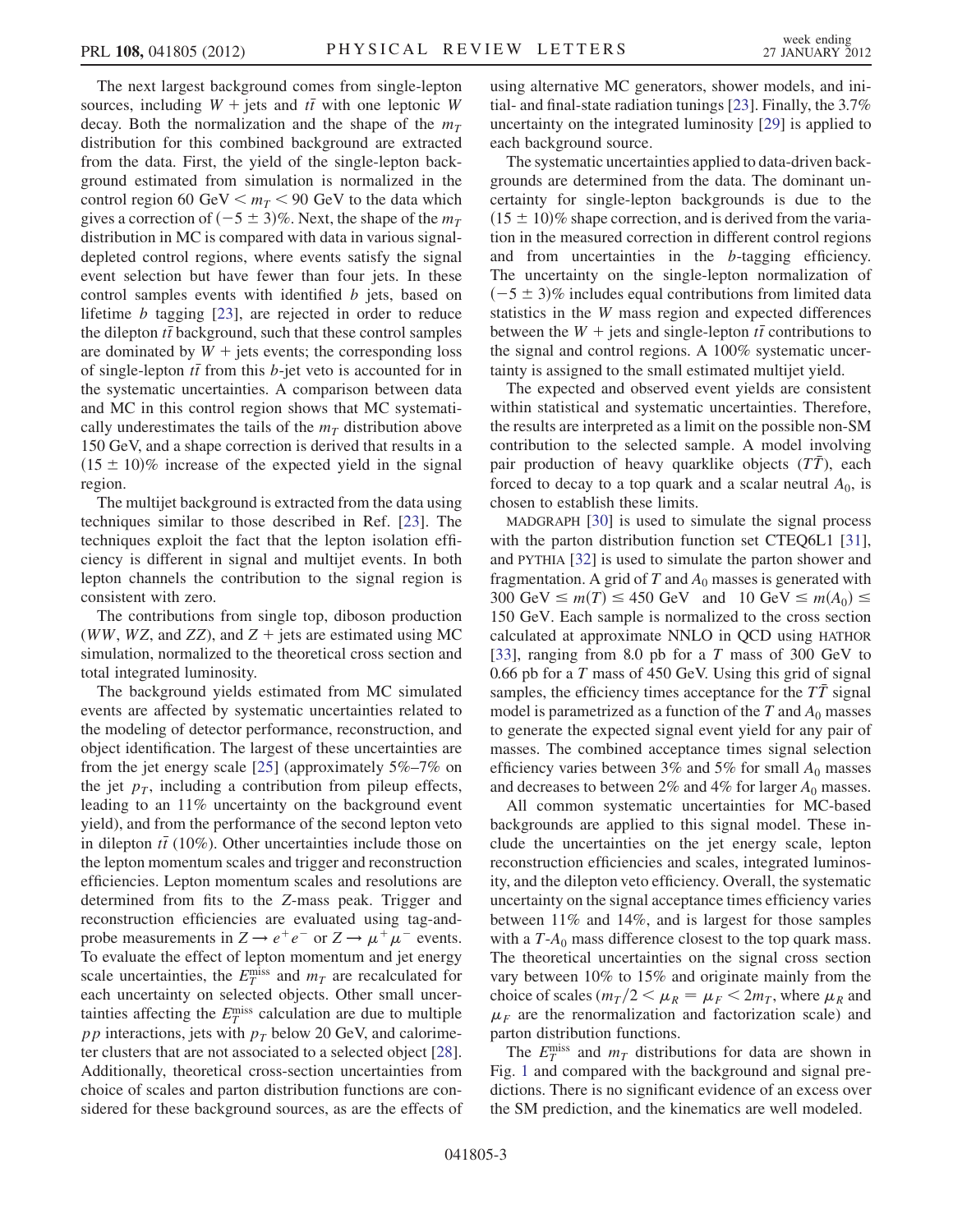<span id="page-3-0"></span>

FIG. 1 (color online). (a) Transverse mass of the lepton and missing energy and (b)  $E_T^{\text{miss}}$  after applying all selection criteria except the cut on the variable shown. MC background contributions are stacked on top of each other and normalized according to the data-driven corrections discussed in the text. The lines with the arrows indicate the selection criteria that define the signal region ( $m_T > 150$  GeV and  $E_T^{\text{miss}} > 100$  GeV). "Other Backgrounds" includes both multijet backgrounds and  $Z +$ jets, single top, and diboson production. Expectations from two signal mass points are stacked separately on top of the SM background. The last bin includes the overflow.

From the observed event yield and the predicted signal and background event yields after all cuts, a frequentist confidence interval on the signal hypothesis is calculated for various assumed T and  $A_0$  masses, assuming Gaussian systematic uncertainties. Correlations between signal and background uncertainties are included. Figure [2](#page-3-1) shows the region of parameter space excluded at the 95% confidence level. As the mass difference between the T and  $A_0$  approaches the top-quark mass, the  $A_0$  contributes less momentum to the  $E_T^{\text{miss}}$ , and signal becomes indistinguishable from SM  $t\bar{t}$ . Assuming a  $T\bar{T} \rightarrow t\bar{t}A_0A_0$  branching ratio of 100%, signal points with  $T$  mass up to 420 GeV are excluded at the 95% confidence level for an  $A_0$  mass below 10 GeV, as are signal points with 330 GeV  $\leq m(T)$  < [3](#page-3-2)90 GeV for an  $A_0$  mass below 140 GeV. Figure 3 shows

<span id="page-3-1"></span>

FIG. 2 (color online). Excluded region (under the curve) at the 95% confidence level as a function of T and  $A_0$  masses, compared with the CDF exclusion [[10](#page-4-8),[11](#page-4-9)]. Theoretical uncertainties on the  $T\bar{T}$  cross section are not included in the limit, but the effect of these uncertainties is shown. The gray contours show the excluded cross-section times branching ratio as a function of the two masses.

the cross-section times branching ratio excluded at the 95% confidence level versus T mass, for an  $A_0$  mass of 10 GeV. A cross-section times branching ratio of 1.1 (1.9) pb is excluded at the 95% confidence level for a T mass of 420 (370) GeV and an  $A_0$  mass of 10 (140) GeV. The estimated acceptance times efficiency for spin- $\frac{1}{2}T\overline{T}$  models is consistent within systematic uncertainties with that for scalar models, such as pair production of stop squarks (with a  $t\bar{t}\chi_0\chi_0$  final state) or third-generation leptoquarks (with a  $t\bar{t}\nu_{\tau}\bar{\nu}_{\tau}$  final state). The cross-section limits presented in Fig. [3](#page-3-2) are therefore approximately valid for such models, although the predicted cross section is typically below the current sensitivity.

In summary, in 1.04 fb<sup>-1</sup> of data in pp collisions at a center-of-mass energy of 7 TeV, there is no evidence of an

<span id="page-3-2"></span>

FIG. 3 (color online). Cross-section times branching ratio excluded at the 95% confidence level versus T mass for an  $A_0$  mass of 10 GeV. Theoretical predictions for both spin- $\frac{1}{2}$  and scalar T pair production are also shown.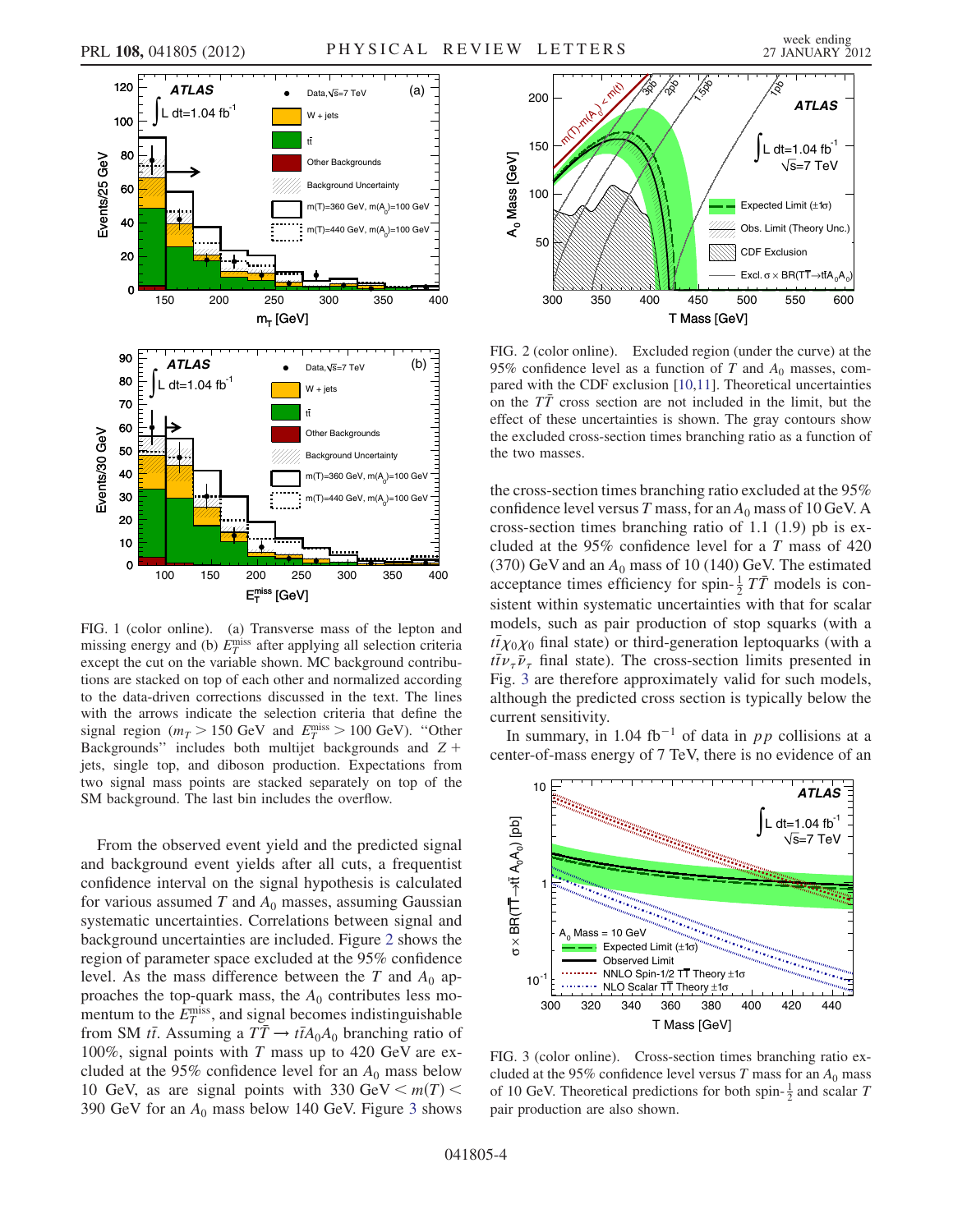excess of events with large  $E_T^{\text{miss}}$  in a sample dominated by  $t\bar{t}$  events. Using a model of pair-produced quarklike objects decaying to a top quark and a heavy neutral particle, a limit is established excluding masses of these top partners up to 420 GeV and stable weakly interacting particle masses up to 140 GeV (see Fig. [2\)](#page-3-1). In particular, a cross-section times branching ratio of 1.1 pb is excluded at the 95% confidence level for  $m(T) = 420$  GeV and  $m(A_0) = 10$  GeV. The cross-section limits are approximately valid for a number of models of new phenomena.

We thank CERN for the very successful operation of the LHC, as well as the support staff from our institutions without whom ATLAS could not be operated efficiently. We acknowledge the support of ANPCyT, Argentina; YerPhI, Armenia; ARC, Australia; BMWF, Austria; ANAS, Azerbaijan; SSTC, Belarus; CNPq and FAPESP, Brazil; NSERC, NRC, and CFI, Canada; CERN; CONICYT, Chile; CAS, MOST, and NSFC, China; COLCIENCIAS, Colombia; MSMT CR, MPO CR, and VSC CR, Czech Republic; DNRF, DNSRC, and Lundbeck Foundation, Denmark; ARTEMIS, European Union; IN2P3-CNRS, CEA-DSM/IRFU, France; GNAS, Georgia; BMBF, DFG, HGF, MPG, and AvH Foundation, Germany; GSRT, Greece; ISF, MINERVA, GIF, DIP, and Benoziyo Center, Israel; INFN, Italy; MEXT and JSPS, Japan; CNRST, Morocco; FOM and NWO, The Netherlands; RCN, Norway; MNiSW, Poland; GRICES and FCT, Portugal; MERYS (MECTS), Romania; MES of Russia and ROSATOM, Russian Federation; JINR; MSTD, Serbia; MSSR, Slovakia; ARRS and MVZT, Slovenia; DST/NRF, South Africa; MICINN, Spain; SRC and Wallenberg Foundation, Sweden; SER, SNSF, and Cantons of Bern and Geneva, Switzerland; NSC, Taiwan; TAEK, Turkey; STFC, the Royal Society and Leverhulme Trust, U.K.; DOE and NSF, U.S. The crucial computing support from all WLCG partners is acknowledged gratefully, in particular, from CERN and the ATLAS Tier-1 facilities at TRIUMF (Canada), NDGF (Denmark, Norway, Sweden), CC-IN2P3 (France), KIT/GridKA (Germany), INFN-CNAF (Italy), NL-T1 (The Netherlands), PIC (Spain), ASGC (Taiwan), RAL (U.K.), and BNL (U.S.), and in the Tier-2 facilities worldwide.

- <span id="page-4-0"></span>[1] J. Ellis and K. A. Olive, [arXiv:1001.3651.](http://arXiv.org/abs/1001.3651)
- <span id="page-4-1"></span>[2] Y. Kats and D. Shih, [J. High Energy Phys. 08 \(2011\) 049.](http://dx.doi.org/10.1007/JHEP08(2011)049)
- <span id="page-4-2"></span>[3] T. Han, R. Mahbubani, D. G. E. Walker, and L. T. E. Wang, [J. High Energy Phys. 05 \(2009\) 117.](http://dx.doi.org/10.1088/1126-6708/2009/05/117)
- <span id="page-4-3"></span>[4] H. C. Cheng and I. Low, [J. High Energy Phys. 09 \(2003\)](http://dx.doi.org/10.1088/1126-6708/2003/09/051) [051](http://dx.doi.org/10.1088/1126-6708/2003/09/051).
- [5] H. C. Cheng and I. Low, [J. High Energy Phys. 08 \(2004\)](http://dx.doi.org/10.1088/1126-6708/2004/08/061) [061](http://dx.doi.org/10.1088/1126-6708/2004/08/061).
- <span id="page-4-4"></span>[6] H.C. Cheng, I. Low, and L.T. Wang, [Phys. Rev. D](http://dx.doi.org/10.1103/PhysRevD.74.055001) 74, [055001 \(2006\).](http://dx.doi.org/10.1103/PhysRevD.74.055001)
- <span id="page-4-5"></span>[7] T. Appelquist, H.C. Cheng, and B.A. Dobrescu, [Phys.](http://dx.doi.org/10.1103/PhysRevD.64.035002) Rev. D 64[, 035002 \(2001\)](http://dx.doi.org/10.1103/PhysRevD.64.035002).
- <span id="page-4-6"></span>[8] P. Fileviez Perez and M. B. Wise, [Phys. Rev. D](http://dx.doi.org/10.1103/PhysRevD.82.011901) 82, 011901 [\(2010\)](http://dx.doi.org/10.1103/PhysRevD.82.011901).
- <span id="page-4-7"></span>[9] J. Alwall, J. L. Feng, J. Kumar, and S. Su, [Phys. Rev. D](http://dx.doi.org/10.1103/PhysRevD.81.114027) 81, [114027 \(2010\).](http://dx.doi.org/10.1103/PhysRevD.81.114027)
- <span id="page-4-8"></span>[10] T. Aaltonen et al. (CDF Collaboration), [Phys. Rev. Lett.](http://dx.doi.org/10.1103/PhysRevLett.106.191801) 106[, 191801 \(2011\)](http://dx.doi.org/10.1103/PhysRevLett.106.191801).
- <span id="page-4-9"></span>[11] T. Aaltonen et al. (CDF Collaboration), [Phys. Rev. Lett.](http://dx.doi.org/10.1103/PhysRevLett.107.191803) 107[, 191803 \(2011\)](http://dx.doi.org/10.1103/PhysRevLett.107.191803).
- <span id="page-4-10"></span>[12] ATLAS Collaboration, JINST 3[, S08003 \(2008\).](http://dx.doi.org/10.1088/1748-0221/3/08/S08003)
- <span id="page-4-11"></span>[13] The azimuthal angle  $\phi$  is measured around the beam axis and the polar angle  $\theta$  is the angle from the beam axis. The pseudorapidity is defined as  $\eta = -\ln(\theta/2)$ .
- <span id="page-4-12"></span>[14] ATLAS Collaboration, [Eur. Phys. J. C](http://dx.doi.org/10.1140/epjc/s10052-010-1429-9) 70, 823 (2010).
- <span id="page-4-13"></span>[15] S. Agostinelli et al., [Nucl. Instrum. Methods Phys. Res.,](http://dx.doi.org/10.1016/S0168-9002(03)01368-8) Sect. A 506[, 250 \(2003\).](http://dx.doi.org/10.1016/S0168-9002(03)01368-8)
- <span id="page-4-14"></span>[16] S. Frixione and B.R. Webber, [J. High Energy Phys. 06](http://dx.doi.org/10.1088/1126-6708/2002/06/029) [\(2002\) 029.](http://dx.doi.org/10.1088/1126-6708/2002/06/029)
- <span id="page-4-15"></span>[17] M. L. Mangano et al., [J. High Energy Phys. 07 \(2003\) 001.](http://dx.doi.org/10.1088/1126-6708/2003/07/001)
- <span id="page-4-16"></span>[18] G. Corcella et al., [J. High Energy Phys. 01 \(2001\) 010.](http://dx.doi.org/10.1088/1126-6708/2001/01/010)
- <span id="page-4-17"></span>[19] J. M. Butterworth, J. R. Forshaw, and M. H. Seymour, [Z.](http://dx.doi.org/10.1007/s002880050286) Phys. C 72[, 637 \(1996\)](http://dx.doi.org/10.1007/s002880050286).
- <span id="page-4-18"></span>[20] S. Moch and P. Uwer, Phys. Rev. D **78**[, 034003 \(2008\)](http://dx.doi.org/10.1103/PhysRevD.78.034003).
- <span id="page-4-19"></span>[21] K. Melnikov and F. Petriello, [Phys. Rev. D](http://dx.doi.org/10.1103/PhysRevD.74.114017) 74, 114017 [\(2006\)](http://dx.doi.org/10.1103/PhysRevD.74.114017).
- <span id="page-4-20"></span>[22] J. M. Campbell, R. K. Ellis, and D. L. Rainwater, [Phys.](http://dx.doi.org/10.1103/PhysRevD.68.094021) Rev. D 68[, 094021 \(2003\)](http://dx.doi.org/10.1103/PhysRevD.68.094021).
- <span id="page-4-21"></span>[23] ATLAS Collaboration, [Eur. Phys. J. C](http://dx.doi.org/10.1140/epjc/s10052-011-1577-6) 71, 1577 (2011).
- <span id="page-4-22"></span>[24] M. Cacciari, G.P. Salam, and G. Soyez, [J. High Energy](http://dx.doi.org/10.1088/1126-6708/2008/04/063) [Phys. 04 \(2008\) 063.](http://dx.doi.org/10.1088/1126-6708/2008/04/063)
- <span id="page-4-23"></span>[25] ATLAS Collaboration, Report No. ATLAS-CONF-2011-032, 2011.
- <span id="page-4-24"></span>[26] ATLAS Collaboration, [J. High Energy Phys. 12 \(2010\) 060.](http://dx.doi.org/10.1007/JHEP12(2010)060)
- <span id="page-4-25"></span>[27] The transverse mass is defined by the formula  $m_t =$  $\sqrt{2p_T^{\ell}E_T^{\text{miss}}(1-\cos(\phi^{\ell}-\phi^{E_T^{\text{miss}}}))}$ , where  $p_t^{\ell}$  is the  $p_T$  $(E_T)$  of the muon (electron) and  $\phi^{\ell}$  ( $\phi^{E_T^{\text{miss}}}$ ) is the azimuthal angle of the lepton  $(E_T^{\text{miss}})$ .
- <span id="page-4-26"></span>[28] ATLAS Collaboration, Report No. ATLAS-CONF-2011-080, 2011.
- <span id="page-4-27"></span>[29] ATLAS Collaboration, Report No. ATLAS-CONF-2011- 116, 2011.
- <span id="page-4-28"></span>[30] J. Alwall *et al.*, [J. High Energy Phys. 09 \(2007\) 028.](http://dx.doi.org/10.1088/1126-6708/2007/09/028)
- <span id="page-4-29"></span>[31] J. Pumplin et al., [J. High Energy Phys. 07 \(2002\) 012.](http://dx.doi.org/10.1088/1126-6708/2002/07/012)
- <span id="page-4-30"></span>[32] T. Sjöstrand, S. Mrenna, and P. Skands, [J. High Energy](http://dx.doi.org/10.1088/1126-6708/2006/05/026) [Phys. 05 \(2006\) 026.](http://dx.doi.org/10.1088/1126-6708/2006/05/026)
- <span id="page-4-31"></span>[33] M. Aliev, H. Lacker, U. Langenfeld, S. Moch, P. Uwer, M. Wiedermann, [Comput. Phys. Commun.](http://dx.doi.org/10.1016/j.cpc.2010.12.040) 182, 1034 (2011).

G. Aad,<sup>47</sup> B. Abbott,<sup>110</sup> J. Abdallah,<sup>11</sup> A. A. Abdelalim,<sup>48</sup> A. Abdesselam,<sup>117</sup> O. Abdinov,<sup>10</sup> B. Abi,<sup>111</sup> M. Abolins,<sup>87</sup> H. Abramowicz,<sup>152</sup> H. Abreu,<sup>114</sup> E. Acerbi,<sup>88a,88b</sup> B. S. Acharya,<sup>163a,163b</sup> D. L. Adams,<sup>24</sup> T. N. Addy,<sup>55</sup>

<span id="page-4-32"></span>J. Adelman,<sup>174</sup> M. Aderholz,<sup>98</sup> S. Adomeit,<sup>97</sup> P. Adragna,<sup>74</sup> T. Adye,<sup>128</sup> S. Aefsky,<sup>22</sup> J. A. Aguilar-Saavedra,<sup>123[b](#page-17-0),b</sup>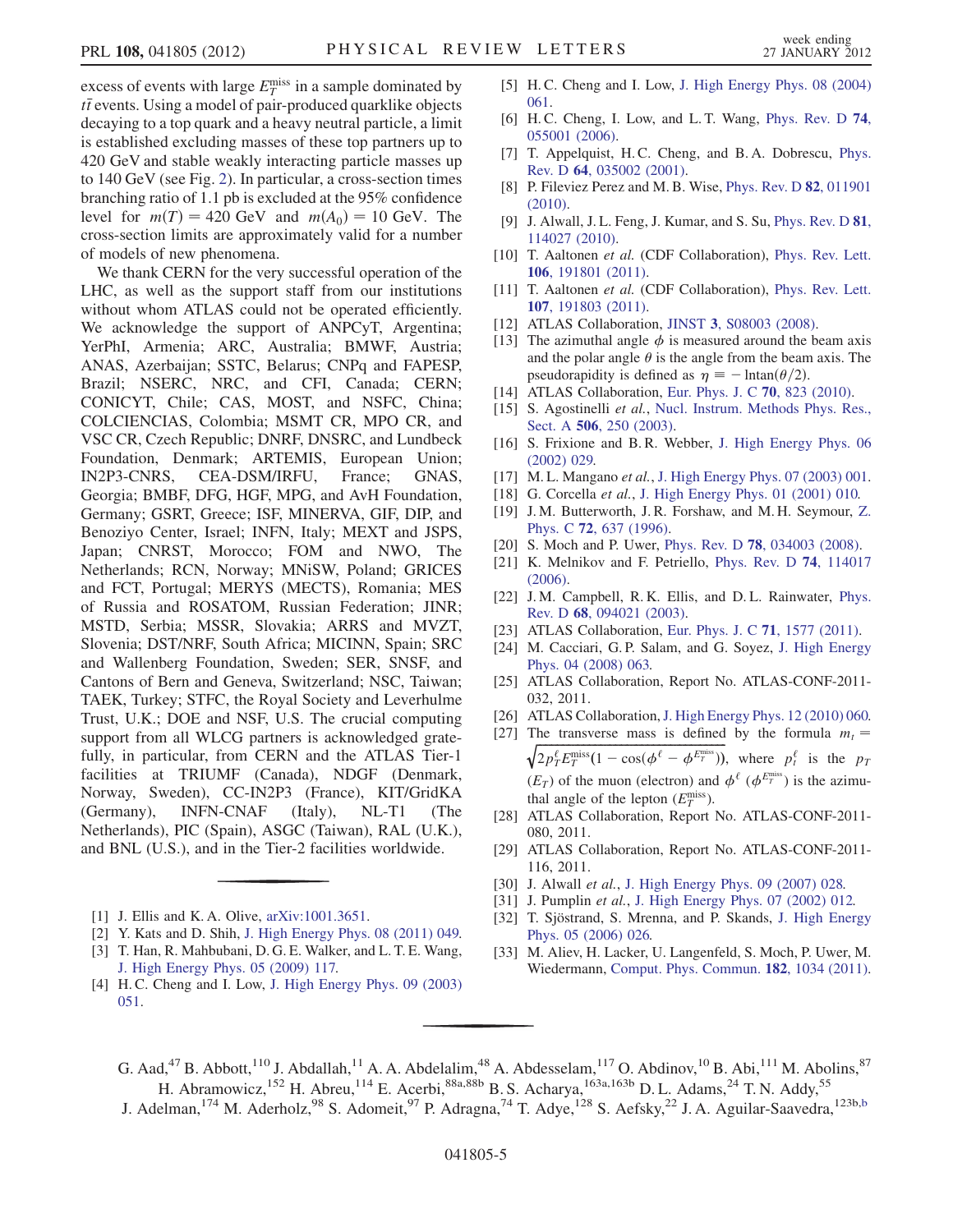<span id="page-5-4"></span><span id="page-5-3"></span><span id="page-5-2"></span><span id="page-5-1"></span><span id="page-5-0"></span>M. Aharrouche, <sup>80</sup> S. P. Ahlen, <sup>21</sup> F. Ahles, <sup>47</sup> A. Ahmad, <sup>147</sup> M. Ahsan, <sup>40</sup> G. Aielli, <sup>132a, 132b</sup> T. Akdogan, <sup>18a</sup> T. P. A. Åkesson,<sup>78</sup> G. Akimoto,<sup>154</sup> A. V. Akimov,<sup>93</sup> A. Akiyama,<sup>66</sup> M. S. Alam,<sup>1</sup> M. A. Alam,<sup>75</sup> J. Albert,<sup>168</sup> S. Albrand,<sup>54</sup> M. Aleksa,<sup>29</sup> I. N. Aleksandrov,<sup>64</sup> F. Alessandria,<sup>88a</sup> C. Alexa,<sup>25a</sup> G. Alexander,<sup>152</sup> G. Alexandre,<sup>48</sup> T. Alexopoulos, <sup>9</sup> M. Alhroob, <sup>20</sup> M. Aliev, <sup>15</sup> G. Alimonti, <sup>88a</sup> J. Alison, <sup>119</sup> M. Aliyev, <sup>10</sup> P. P. Allport, <sup>72</sup> S. E. Allwood-Spiers,<sup>52</sup> J. Almond,<sup>81</sup> A. Aloisio,<sup>101a,101b</sup> R. Alon,<sup>170</sup> A. Alonso,<sup>78</sup> M. G. Alviggi,<sup>101a,101b</sup> K. Amako, <sup>65</sup> P. Amaral, <sup>29</sup> C. Amelung, <sup>22</sup> V. V. Ammosov, <sup>127</sup> A. Amorim, <sup>123a, c</sup> G. Amorós, <sup>166</sup> N. Amram, <sup>152</sup> C. Anastopoulos,<sup>29</sup> L. S. Ancu,<sup>16</sup> N. Andari,<sup>114</sup> T. Andeen,<sup>34</sup> C. F. Anders,<sup>20</sup> G. Anders,<sup>57a</sup> K. J. Anderson,<sup>30</sup> A. Andreazza, 88a,88b V. Andrei, 57a M-L. Andrieux, 54 X. S. Anduaga, 69 A. Angerami, 34 F. Anghinolfi, <sup>29</sup> N. Anjos, <sup>123a</sup> A. Annovi,<sup>46</sup> A. Antonaki,<sup>8</sup> M. Antonelli,<sup>46</sup> A. Antonov,<sup>95</sup> J. Antos,<sup>143b</sup> F. Anulli,<sup>131a</sup> S. Aoun,<sup>82</sup> L. Aperio Bella,<sup>4</sup> R. Apolle,<sup>117[,d](#page-17-2)</sup> G. Arabidz[e](#page-17-3),<sup>87</sup> I. Aracena,<sup>142</sup> Y. Arai,<sup>65</sup> A. T. H. Arce,<sup>44</sup> J. P. Archambault,<sup>28</sup> S. Arfaoui,<sup>29,e</sup> J-F. Arguin,<sup>14</sup> E. Arik,<sup>18a[,a](#page-17-4)</sup> M. Arik,<sup>18a</sup> A. J. Armbruster,<sup>86</sup> O. Arnaez,<sup>80</sup> C. Arnault,<sup>114</sup> A. Artamonov,<sup>94</sup> G. Artoni,<sup>131a,131b</sup> D. Arutinov,<sup>20</sup> S. Asai,<sup>154</sup> R. Asfandiyarov,<sup>171</sup> S. Ask,<sup>27</sup> B. Åsman,<sup>145a,145b</sup> L. Asquith,<sup>5</sup> K. Assamagan,<sup>24</sup> A. Astbury,<sup>168</sup> A. Astvatsatourov,<sup>51</sup> G. Atoian,<sup>174</sup> B. Aubert,<sup>4</sup> E. Auge,<sup>114</sup> K. Augsten,<sup>126</sup> M. Aurousseau,<sup>144a</sup> N. Austin,<sup>72</sup> G. Avolio,<sup>162</sup> R. Avramidou,<sup>9</sup> D. Axen,<sup>167</sup> C. Ay,<sup>53</sup> G. Azuelos,<sup>92,[f](#page-17-5)</sup> Y. Azuma,<sup>154</sup> M. A. Baak,<sup>29</sup> G. Baccaglioni,<sup>88a</sup> C. Bacci,<sup>133a,133b</sup> A. M. Bach,<sup>14</sup> H. Bachacou,<sup>135</sup> K. Bachas,<sup>29</sup> G. Bachy,<sup>29</sup> M. Backes,<sup>48</sup> M. Backhaus,<sup>20</sup> E. Badescu,<sup>25a</sup> P. Bagnaia,<sup>131a,131b</sup> S. Bahinipati,<sup>2</sup> Y. Bai,<sup>32a</sup> D. C. Bailey,<sup>157</sup> T. Bain,<sup>157</sup> J. T. Baines,<sup>128</sup> O. K. Baker,<sup>174</sup> M. D. Baker,<sup>24</sup> S. Baker,<sup>76</sup> E. Banas,<sup>38</sup> P. Banerjee,<sup>92</sup> Sw. Banerjee,<sup>171</sup> D. Banfi,<sup>29</sup> A. Bangert,<sup>136</sup> V. Bansal,<sup>168</sup> H. S. Bansil,<sup>17</sup> L. Barak,<sup>170</sup> S. P. Baranov,<sup>93</sup> A. Barashkou,<sup>64</sup> A. Barbaro Galtieri,<sup>14</sup> T. Barber,<sup>27</sup> E. L. Barberio,<sup>85</sup> D. Barberis,<sup>49a,49b</sup> M. Barbero,<sup>20</sup> D. Y. Bardin,<sup>64</sup> T. Barillari,<sup>98</sup> M. Barisonzi,<sup>173</sup> T. Barklow,  $^{142}$  N. Barlow,  $^{27}$  B. M. Barnett,  $^{128}$  R. M. Barnett,  $^{14}$  A. Baroncelli,  $^{133a}$  G. Barone,  $^{48}$  A. J. Barr,  $^{117}$ F. Barreiro,<sup>79</sup> J. Barreiro Guimarães da Costa,<sup>56</sup> P. Barrillon,<sup>114</sup> R. Bartoldus,<sup>142</sup> A. E. Barton,<sup>70</sup> D. Bartsch,<sup>20</sup> V. Bartsch,<sup>148</sup> R. L. Bates,<sup>52</sup> L. Batkova,<sup>143a</sup> J. R. Batley,<sup>27</sup> A. Battaglia,<sup>16</sup> M. Battistin,<sup>29</sup> G. Battistoni,<sup>88a</sup> F. Bauer,  $^{135}$  H. S. Bawa,  $^{142,g}$  $^{142,g}$  $^{142,g}$  B. Beare,  $^{157}$  T. Beau,  $^{77}$  P. H. Beauchemin,  $^{117}$  R. Beccherle,  $^{49a}$  P. Bechtle,  $^{41}$  H. P. Beck,  $^{16}$ M. Beckingham,  $^{137}$  K. H. Becks,  $^{173}$  A. J. Beddall,  $^{18c}$  A. Beddall,  $^{18c}$  S. Bedikian,  $^{174}$  V. A. Bednyakov,  $^{64}$  C. P. Bee,  $^{82}$ M. Begel,<sup>24</sup> S. Behar Harpaz,<sup>151</sup> P.K. Behera,<sup>62</sup> M. Beimforde,<sup>98</sup> C. Belanger-Champagne,<sup>84</sup> P.J. Bell,<sup>48</sup> W. H. Bell,<sup>48</sup> G. Bella,<sup>152</sup> L. Bellagamba,<sup>19a</sup> F. Bellina,<sup>29</sup> M. Bellomo,<sup>29</sup> A. Belloni,<sup>56</sup> O. Beloborodova,<sup>106</sup> K. Belotskiy,<sup>95</sup> O. Beltramello,<sup>29</sup> S. Ben Ami,<sup>151</sup> O. Benary,<sup>152</sup> D. Benchekroun,<sup>134a</sup> C. Benchouk,<sup>82</sup> M. Bendel,<sup>80</sup> N. Benekos, <sup>164</sup> Y. Benhammou, <sup>152</sup> D. P. Benjamin, <sup>44</sup> M. Benoit, <sup>114</sup> J. R. Bensinger, <sup>22</sup> K. Benslama, <sup>129</sup> S. Bentvelsen,<sup>104</sup> D. Berge,<sup>29</sup> E. Bergeaas Kuutmann,<sup>41</sup> N. Berger,<sup>4</sup> F. Berghaus,<sup>168</sup> E. Berglund,<sup>48</sup> J. Beringer,<sup>14</sup> K. Bernardet,  $82$  P. Bernat,  $76$  R. Bernhard,  $47$  C. Bernius,  $24$  T. Berry,  $75$  A. Bertin,  $19a,19b$  F. Bertinelli,  $29$ F. Bertolucci,<sup>121a,121b</sup> M. I. Besana,<sup>88a,88b</sup> N. Besson,<sup>135</sup> S. Bethke,<sup>98</sup> W. Bhimji,<sup>45</sup> R. M. Bianchi,<sup>29</sup> M. Bianco,<sup>71a,71b</sup> O. Biebel,<sup>97</sup> S. P. Bieniek,<sup>76</sup> K. Bierwagen,<sup>53</sup> J. Biesiada,<sup>14</sup> M. Biglietti,<sup>133a,133b</sup> H. Bilokon,<sup>46</sup> M. Bindi,<sup>19a,19b</sup> S. Binet, <sup>114</sup> A. Bingul, <sup>18c</sup> C. Bini, <sup>131a,131b</sup> C. Biscarat, <sup>176</sup> U. Bitenc, <sup>47</sup> K. M. Black, <sup>21</sup> R. E. Blair, <sup>5</sup> J.-B. Blanchard, <sup>114</sup> G. Blanchot,<sup>29</sup> T. Blazek,<sup>143a</sup> C. Blocker,<sup>22</sup> J. Blocki,<sup>38</sup> A. Blondel,<sup>48</sup> W. Blum,<sup>80</sup> U. Blumenschein,<sup>53</sup> G. J. Bobbink,<sup>104</sup> V. B. Bobrovnikov,<sup>106</sup> S. S. Bocchetta,<sup>78</sup> A. Bocci,<sup>44</sup> C. R. Boddy,<sup>117</sup> M. Boehler,<sup>41</sup> J. Boek,<sup>173</sup> N. Boelaert,<sup>35</sup> S. Böser,<sup>76</sup> J. A. Bogaerts,<sup>29</sup> A. Bogdanchikov,<sup>106</sup> A. Bogouch,<sup>89[,a](#page-17-4)</sup> C. Bohm,<sup>145a</sup> V. Boisvert,<sup>75</sup> T. Bold,<sup>37</sup> V. Boldea,<sup>25a</sup> N. M. Bolnet,<sup>135</sup> M. Bona,<sup>74</sup> V. G. Bondarenko,<sup>95</sup> M. Bondioli,<sup>162</sup> M. Boonekamp,<sup>135</sup> G. Boorman,<sup>75</sup> C. N. Booth,<sup>138</sup> S. Bordoni,<sup>77</sup> C. Borer,<sup>16</sup> A. Borisov,<sup>127</sup> G. Borissov,<sup>70</sup> I. Borjanovic,<sup>12a</sup> S. Borroni,<sup>86</sup> K. Bos,  $^{104}$  D. Boscherini,  $^{19a}$  M. Bosman,  $^{11}$  H. Boterenbrood,  $^{104}$  D. Botterill,  $^{128}$  J. Bouchami,  $^{92}$  J. Boudreau,  $^{122}$ E. V. Bouhova-Thacker,<sup>70</sup> C. Bourdarios,<sup>114</sup> N. Bousson,<sup>82</sup> A. Boveia,<sup>30</sup> J. Boyd,<sup>29</sup> I. R. Boyko,<sup>64</sup> N. I. Bozhko,<sup>127</sup> I. Bozovic-Jelisavcic,<sup>12b</sup> J. Bracinik,<sup>17</sup> A. Braem,<sup>29</sup> P. Branchini,<sup>133a</sup> G. W. Brandenburg,<sup>56</sup> A. Brandt,<sup>7</sup> G. Brandt,<sup>15</sup> O. Brandt,<sup>53</sup> U. Bratzler,<sup>155</sup> B. Brau,<sup>83</sup> J. E. Brau,<sup>113</sup> H. M. Braun,<sup>173</sup> B. Brelier,<sup>157</sup> J. Bremer,<sup>29</sup> R. Brenner,<sup>165</sup> S. Bressler,<sup>151</sup> D. Breton,<sup>114</sup> D. Britton,<sup>52</sup> F.M. Brochu,<sup>27</sup> I. Brock,<sup>20</sup> R. Brock,<sup>87</sup> T.J. Brodbeck,<sup>70</sup> E. Brodet,<sup>152</sup> F. Broggi, <sup>88a</sup> C. Bromberg, <sup>87</sup> G. Brooijmans, <sup>34</sup> W. K. Brooks, <sup>31b</sup> G. Brown, <sup>81</sup> H. Brown, <sup>7</sup> P. A. Bruckman de Renstrom,<sup>38</sup> D. Bruncko,<sup>143b</sup> R. Bruneliere,<sup>47</sup> S. Brunet,<sup>60</sup> A. Bruni,<sup>19a</sup> G. Bruni,<sup>19a</sup> M. Bruschi,<sup>19a</sup> T. Buanes,<sup>13</sup> F. Bucci,<sup>48</sup> J. Buchanan,<sup>117</sup> N. J. Buchanan,<sup>2</sup> P. Buchholz,<sup>140</sup> R. M. Buckingham,<sup>117</sup> A. G. Buckley,<sup>45</sup> S. I. Buda,<sup>25a</sup> I. A. Budagov,<sup>64</sup> B. Budick,<sup>107</sup> V. Büscher,<sup>80</sup> L. Bugge,<sup>116</sup> D. Buira-Clark,<sup>117</sup> O. Bulekov, <sup>95</sup> M. Bunse, <sup>42</sup> T. Buran, <sup>116</sup> H. Burckhart, <sup>29</sup> S. Burdin, <sup>72</sup> T. Burgess, <sup>13</sup> S. Burke, <sup>128</sup> E. Busato, <sup>33</sup> P. Bussey,<sup>52</sup> C. P. Buszello,<sup>165</sup> F. Butin,<sup>29</sup> B. Butler,<sup>142</sup> J. M. Butler,<sup>21</sup> C. M. Buttar,<sup>52</sup> J. M. Butterworth,<sup>76</sup> W. Buttinger,<sup>27</sup> S. Cabrera Urbán,<sup>166</sup> D. Caforio,<sup>19a,19b</sup> O. Cakir,<sup>3a</sup> P. Calafiura,<sup>14</sup> G. Calderini,<sup>77</sup> P. Calfayan,<sup>97</sup> R. Calkins,<sup>105</sup> L. P. Caloba,<sup>23a</sup> R. Caloi,<sup>131a,131b</sup> D. Calvet,<sup>33</sup> S. Calvet,<sup>33</sup> R. Camacho Toro,<sup>33</sup> P. Camarri,<sup>132a,132b</sup>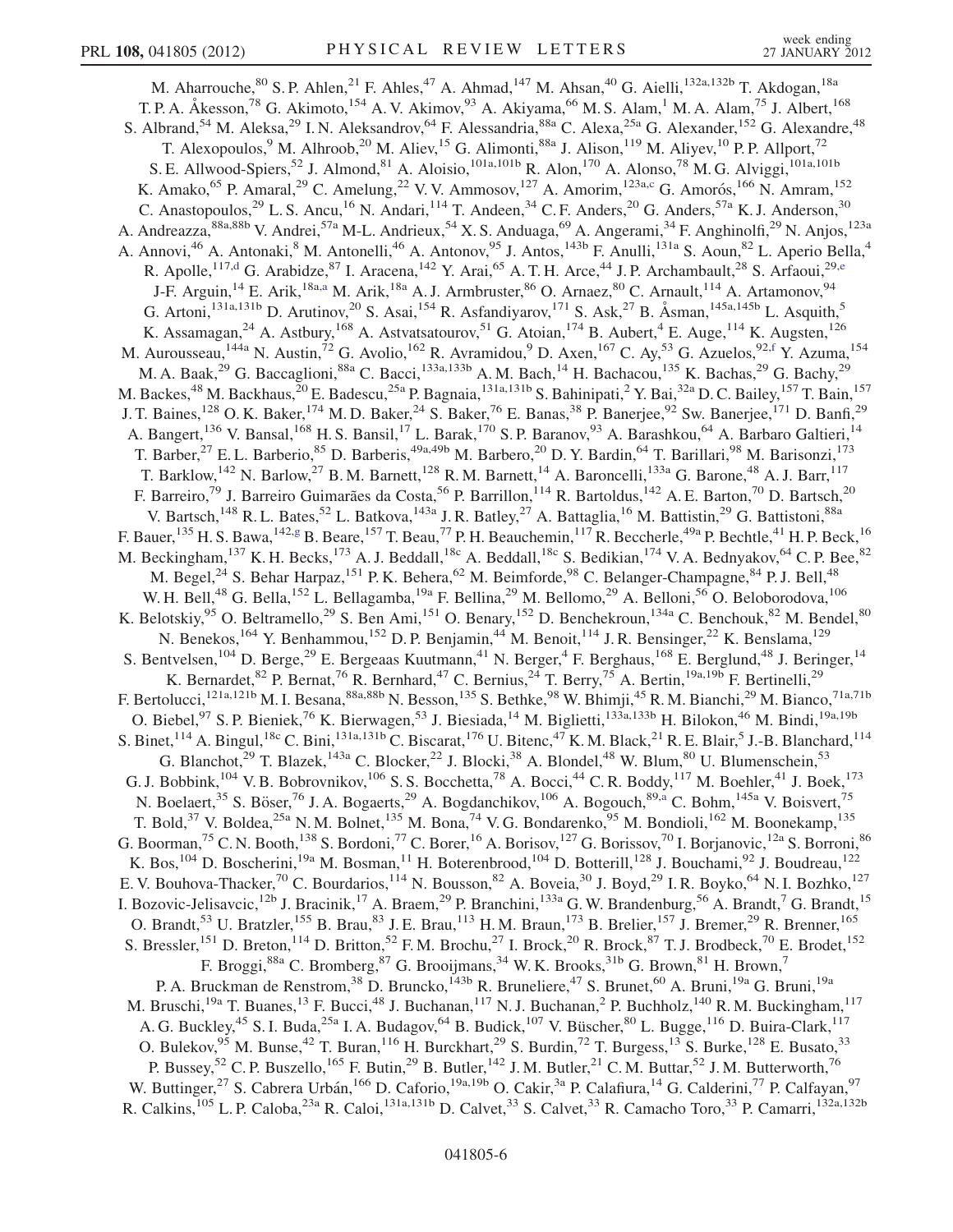<span id="page-6-5"></span><span id="page-6-4"></span><span id="page-6-3"></span><span id="page-6-2"></span><span id="page-6-1"></span><span id="page-6-0"></span>M. Cambiaghi, 118a,118b D. Cameron, <sup>116</sup> S. Campana, <sup>29</sup> M. Campanelli, <sup>76</sup> V. Canale, <sup>101a, 101b</sup> F. Canelli, <sup>30[,h](#page-17-7)</sup> A. Canepa, <sup>158a</sup> J. Cantero, <sup>79</sup> L. Capasso, <sup>101a, 101b</sup> M.D.M. Capeans Garrido, <sup>29</sup> I. Caprini, <sup>25a</sup> M. Caprini, <sup>25a</sup> D. Capriotti,<sup>98</sup> M. Capua,<sup>36a,36b</sup> R. Caputo,<sup>147</sup> R. Cardarelli,<sup>132a</sup> T. Carli,<sup>29</sup> G. Carlino,<sup>101a</sup> L. Carminati,<sup>88a,88b</sup> B. Caron,<sup>158a</sup> S. Caron,<sup>47</sup> G. D. Carrillo Montoya,<sup>171</sup> A. A. Carter,<sup>74</sup> J. R. Carter,<sup>27</sup> J. Carvalho,<sup>123a[,i](#page-17-8)</sup> D. Casadei,<sup>107</sup> M. P. C[a](#page-17-4)sado,<sup>11</sup> M. Cascella,<sup>121a,121b</sup> C. Caso,<sup>49a,49b,a</sup> A. M. Castaneda Hernandez,<sup>171</sup> E. Castaneda-Miranda,<sup>171</sup> V. Castillo Gimenez, <sup>166</sup> N. F. Castro, <sup>123a</sup> G. Cataldi, <sup>71a</sup> F. Cataneo, <sup>29</sup> A. Catinaccio, <sup>29</sup> J. R. Catmore, <sup>70</sup> A. Cattai, <sup>29</sup> G. Cattani,<sup>132a,132b</sup> S. Caughron,<sup>87</sup> D. Cauz,<sup>163a,163c</sup> P. Cavalleri,<sup>77</sup> D. Cavalli,<sup>88a</sup> M. Cavalli-Sforza,<sup>11</sup> V. Cavasinni,<sup>121a,121b</sup> F. Ceradini,<sup>133a,133b</sup> A. S. Cerqueira,<sup>23a</sup> A. Cerri,<sup>29</sup> L. Cerrito,<sup>74</sup> F. Cerutti,<sup>46</sup> S. A. Cetin,<sup>18b</sup> F. Cevenini, <sup>101a,101b</sup> A. Chafaq, <sup>134a</sup> D. Chakraborty, <sup>105</sup> K. Chan, <sup>2</sup> B. Chapleau, <sup>84</sup> J. D. Chapman, <sup>27</sup> J. W. Chapman, <sup>86</sup> E. Chareyre,<sup>77</sup> D. G. Charlton,<sup>17</sup> V. Chavda, <sup>81</sup> C. A. Chavez Barajas, <sup>29</sup> S. Cheatham, <sup>84</sup> S. Chekanov, <sup>5</sup> S. V. Chekulaev, <sup>158a</sup> G. A. Chelkov, <sup>64</sup> M. A. Chelstowska, <sup>103</sup> C. Chen, <sup>63</sup> H. Chen, <sup>24</sup> S. Chen, <sup>32c</sup> T. Chen, <sup>32c</sup> X. Chen, <sup>171</sup> S. Cheng, <sup>32a</sup> A. Cheplakov, <sup>64</sup> V. F. Chepurnov, <sup>64</sup> R. Cherkaoui El Moursli, <sup>134e</sup> V. Chernyatin, <sup>24</sup> E. Cheu, <sup>6</sup> S. L. Cheung,<sup>157</sup> L. Chevalier,<sup>135</sup> G. Chiefari,<sup>101a,101b</sup> L. Chikovani,<sup>50a</sup> J. T. Childers,<sup>57a</sup> A. Chilingarov,<sup>70</sup> G. Chiodini,<sup>71a</sup> M. V. Chizhov,<sup>64</sup> G. Choudalakis,<sup>30</sup> S. Chouridou,<sup>136</sup> I. A. Christidi,<sup>76</sup> A. Christov,<sup>47</sup> D. Chromek-Burckhart,<sup>29</sup> M. L. Chu,<sup>150</sup> J. Chudoba,<sup>124</sup> G. Ciapetti,<sup>131a,131b</sup> K. Ciba,<sup>37</sup> A. K. Ciftci,<sup>3a</sup> R. Ciftci,<sup>3a</sup> D. Cinca,<sup>33</sup> V. Cindro,<sup>73</sup> M. D. Ciobotaru,<sup>162</sup> C. Ciocca,<sup>19a,19b</sup> A. Ciocio,<sup>14</sup> M. Cirilli,<sup>86</sup> M. Ciubancan,<sup>25a</sup> A. Clark,<sup>48</sup> P. J. Clark,<sup>45</sup> W. Cleland,<sup>122</sup> J. C. Clemens,<sup>82</sup> B. Clement,<sup>54</sup> C. Clement,<sup>145a,145b</sup> R. W. Clifft,<sup>128</sup> Y. Coadou,<sup>82</sup> M. Cobal,<sup>163a,163c</sup> A. Coccaro,<sup>49a,49b</sup> J. Cochran,<sup>63</sup> P. Coe,<sup>117</sup> J. G. Cogan,<sup>142</sup> J. Coggeshall,<sup>164</sup> E. Cogneras,<sup>176</sup> C. D. Cojocaru,<sup>28</sup> J. Colas,<sup>4</sup> A. P. Colijn,<sup>104</sup> C. Collard,<sup>114</sup> N. J. Collins,<sup>17</sup> C. Collins-Tooth,<sup>52</sup> J. Collot,<sup>54</sup> G. Colon,<sup>83</sup> P. Conde Muiño,<sup>123a</sup> E. Coniavitis,<sup>117</sup> M. C. Conidi,<sup>11</sup> M. Consonni,<sup>103</sup> V. Consorti,<sup>47</sup> S. Constantinescu,<sup>25a</sup> C. Conta, <sup>118a, 118b</sup> F. Conventi, <sup>101a,[j](#page-17-9)</sup> J. Cook, <sup>29</sup> M. Cooke, <sup>14</sup> B. D. Cooper, <sup>76</sup> A. M. Cooper-Sarkar, <sup>117</sup> N. J. Cooper-Smith,<sup>75</sup> K. Copic,<sup>34</sup> T. Cornelissen,<sup>49a,49b</sup> M. Corradi,<sup>19a</sup> F. Corriveau,<sup>84[,k](#page-17-10)</sup> A. Cortes-Gonzalez,<sup>164</sup> G. Cortiana,<sup>98</sup> G. Costa,<sup>88a</sup> M. J. Costa,<sup>166</sup> D. Costanzo,<sup>138</sup> T. Costin,<sup>30</sup> D. Côté,<sup>29</sup> L. Courneyea,<sup>168</sup> G. Cowan,<sup>75</sup> C. Cowden,<sup>27</sup> B. E. Cox,<sup>81</sup> K. Cranmer,<sup>107</sup> F. Crescioli,<sup>121a,121b</sup> M. Cristinziani,<sup>20</sup> G. Crosetti,<sup>36a,36b</sup> R. Crupi,<sup>71a,71b</sup> S. Crépé-Renaudin,<sup>54</sup> C.-M. Cuciuc,<sup>25a</sup> C. Cuenca Almenar,<sup>174</sup> T. Cuhadar Donszelmann,<sup>138</sup> M. Curatolo,<sup>46</sup> C. J. Curtis,<sup>17</sup> P. Cwetanski,<sup>60</sup> H. Czirr,<sup>140</sup> Z. Czyczula,<sup>174</sup> S. D'Auria,<sup>52</sup> M. D'Onofrio,<sup>72</sup> A. D'Orazio,<sup>131a,131b</sup> P. V. M. Da Silva,<sup>23a</sup> C. Da Via,<sup>81</sup> W. Dabrowski,<sup>37</sup> T. Dai,<sup>86</sup> C. Dallapiccola,<sup>83</sup> M. Dam,<sup>35</sup> M. Dameri,<sup>49a,49b</sup> D. S. Damiani,<sup>136</sup> H. O. Danielsson,<sup>29</sup> D. Dannheim,<sup>98</sup> V. Dao,<sup>48</sup> G. Darbo,<sup>49a</sup> G. L. Darlea,<sup>25b</sup> C. Daum,<sup>104</sup> J. P. Dauvergne,<sup>29</sup> W. Davey,<sup>85</sup> T. Davi[d](#page-17-2)ek,<sup>125</sup> N. Davidson,<sup>85</sup> R. Davidson,<sup>70</sup> E. Davies,<sup>117,d</sup> M. Davies,<sup>92</sup> A. R. Davison,<sup>76</sup> Y. Davygora,<sup>57a</sup> E. Dawe,<sup>141</sup> I. Dawson,<sup>138</sup> J. W. Dawson,<sup>5[,a](#page-17-4)</sup> R. K. Daya,<sup>39</sup> K. De,<sup>7</sup> R. de Asmundis, <sup>101a</sup> S. De Castro, <sup>19a, 19b</sup> P. E. De Castro Faria Salgado, <sup>24</sup> S. De Cecco, <sup>77</sup> J. de Graat, <sup>97</sup> N. De Groot,<sup>103</sup> P. de Jong,<sup>104</sup> C. De La Taille,<sup>114</sup> H. De la Torre,<sup>79</sup> B. De Lotto,<sup>163a,163c</sup> L. De Mora,<sup>70</sup> L. De Nooij, <sup>104</sup> D. De Pedis, <sup>131a</sup> A. De Salvo, <sup>131a</sup> U. De Sanctis, <sup>163a, 163c</sup> A. De Santo, <sup>148</sup> J. B. De Vivie De Regie, <sup>114</sup> S. Dean,<sup>76</sup> R. Debbe,<sup>24</sup> D. V. Dedovich,<sup>64</sup> J. Degenhardt,<sup>119</sup> M. Dehchar,<sup>117</sup> C. Del Papa,<sup>163a,163c</sup> J. Del Peso,<sup>79</sup> T. Del Prete,<sup>121a,121b</sup> M. Deliyergiyev,<sup>73</sup> A. Dell'Acqua,<sup>29</sup> L. Dell'Asta,<sup>88a,88b</sup> M. Della Pietra,<sup>101a,[j](#page-17-9)</sup> D. della Volpe,<sup>101a,101b</sup> M. Delmastro,<sup>29</sup> P. Delpierre,<sup>82</sup> N. Delruelle,<sup>29</sup> P. A. Delsart,<sup>54</sup> C. Deluca,<sup>147</sup> S. Demers,<sup>174</sup> M. Demichev, <sup>64</sup> B. Demirkoz, <sup>11,1</sup> J. Deng, <sup>162</sup> S. P. Denisov, <sup>127</sup> D. Derendarz, <sup>38</sup> J. E. Derkaoui, <sup>134d</sup> F. Derue,<sup>77</sup> P. Dervan,<sup>72</sup> K. Desch,<sup>20</sup> E. Devetak,<sup>147</sup> P.O. Deviveiros,<sup>157</sup> A. Dewhurst,<sup>128</sup> B. DeWilde,<sup>147</sup> S. Dhaliwal,<sup>157</sup> R. Dhullipudi,<sup>24[,m](#page-17-12)</sup> A. Di Ciaccio,<sup>132a,132b</sup> L. Di Ciaccio,<sup>4</sup> A. Di Girolamo,<sup>29</sup> B. Di Girolamo,<sup>29</sup> S. Di Luise,<sup>133a,133b</sup> A. Di Mattia, <sup>87</sup> B. Di Micco,<sup>29</sup> R. Di Nardo,<sup>132a,132b</sup> A. Di Simone,<sup>132a,132b</sup> R. Di Sipio,<sup>19a,19b</sup> M. A. Diaz,<sup>31a</sup> F. Diblen,<sup>18c</sup> E. B. Diehl,<sup>86</sup> J. Dietrich,<sup>41</sup> T. A. Dietzsch,<sup>57a</sup> S. Diglio,<sup>114</sup> K. Dindar Yagci,<sup>39</sup> J. Dingfelder,<sup>20</sup> C. Dionisi,<sup>131a,131b</sup> P. Dita,<sup>25a</sup> S. Dita,<sup>25a</sup> F. Dittus,<sup>29</sup> F. Djama,<sup>82</sup> T. Djobava,<sup>50b</sup> M. A. B. do Vale,<sup>23a</sup> A. Do Valle Wemans,<sup>123a</sup> T. K. O. Doan,<sup>4</sup> M. Dobbs,<sup>84</sup> R. Dobinson,<sup>29[,a](#page-17-4)</sup> D. Dobos,<sup>29</sup> E. Dobson,<sup>29</sup> M. Dobson,<sup>162</sup> J. Dodd,<sup>34</sup> C. Doglioni,<sup>117</sup> T. Doherty,<sup>52</sup> Y. Doi,<sup>65[,a](#page-17-4)</sup> J. Dolejsi,<sup>125</sup> I. Dolenc,<sup>73</sup> Z. Dolezal,<sup>125</sup> B. A. Dolgoshein,<sup>95,a</sup> T. Dohmae, <sup>154</sup> M. Donadelli,<sup>23d</sup> M. Donega, <sup>119</sup> J. Donini,<sup>54</sup> J. Dopke,<sup>29</sup> A. Doria, <sup>101a</sup> A. Dos Anjos, <sup>171</sup> M. Dosil, <sup>11</sup> A. Dotti,<sup>121a,121b</sup> M. T. Dova,<sup>69</sup> J. D. Dowell,<sup>17</sup> A. D. Doxiadis,<sup>104</sup> A. T. Doyle,<sup>52</sup> Z. Drasal,<sup>125</sup> J. Drees,<sup>173</sup> N. Dressnandt, <sup>119</sup> H. Drevermann, <sup>29</sup> C. Driouichi, <sup>35</sup> M. Dris, <sup>9</sup> J. Dubbert, <sup>98</sup> T. Dubbs, <sup>136</sup> S. Dube, <sup>14</sup> E. Duchovni, <sup>170</sup> G. Duckeck,  $97$  A. Dudarev,  $29$  F. Dudziak,  $63$  M. Dührssen,  $29$  I. P. Duerdoth,  $81$  L. Duflot,  $114$  M-A. Dufour,  $84$ M. Dunford,<sup>29</sup> H. Duran Yildiz,<sup>3b</sup> R. Duxfield,<sup>138</sup> M. Dwuznik,<sup>37</sup> F. Dydak,<sup>29</sup> M. Düren,<sup>51</sup> W. L. Ebenstein,<sup>44</sup> J. Ebke, $^{97}$  S. Eckert, $^{47}$  S. Eckweiler, $^{80}$  K. Edmonds, $^{80}$  C. A. Edwards, $^{75}$  N. C. Edwards, $^{52}$  W. Ehrenfeld, $^{41}$  T. Ehrich, $^{98}$ T. Eifert,<sup>29</sup> G. Eigen,<sup>13</sup> K. Einsweiler,<sup>14</sup> E. Eisenhandler,<sup>74</sup> T. Ekelof,<sup>165</sup> M. El Kacimi,<sup>134c</sup> M. Ellert,<sup>165</sup> S. Elles,<sup>4</sup>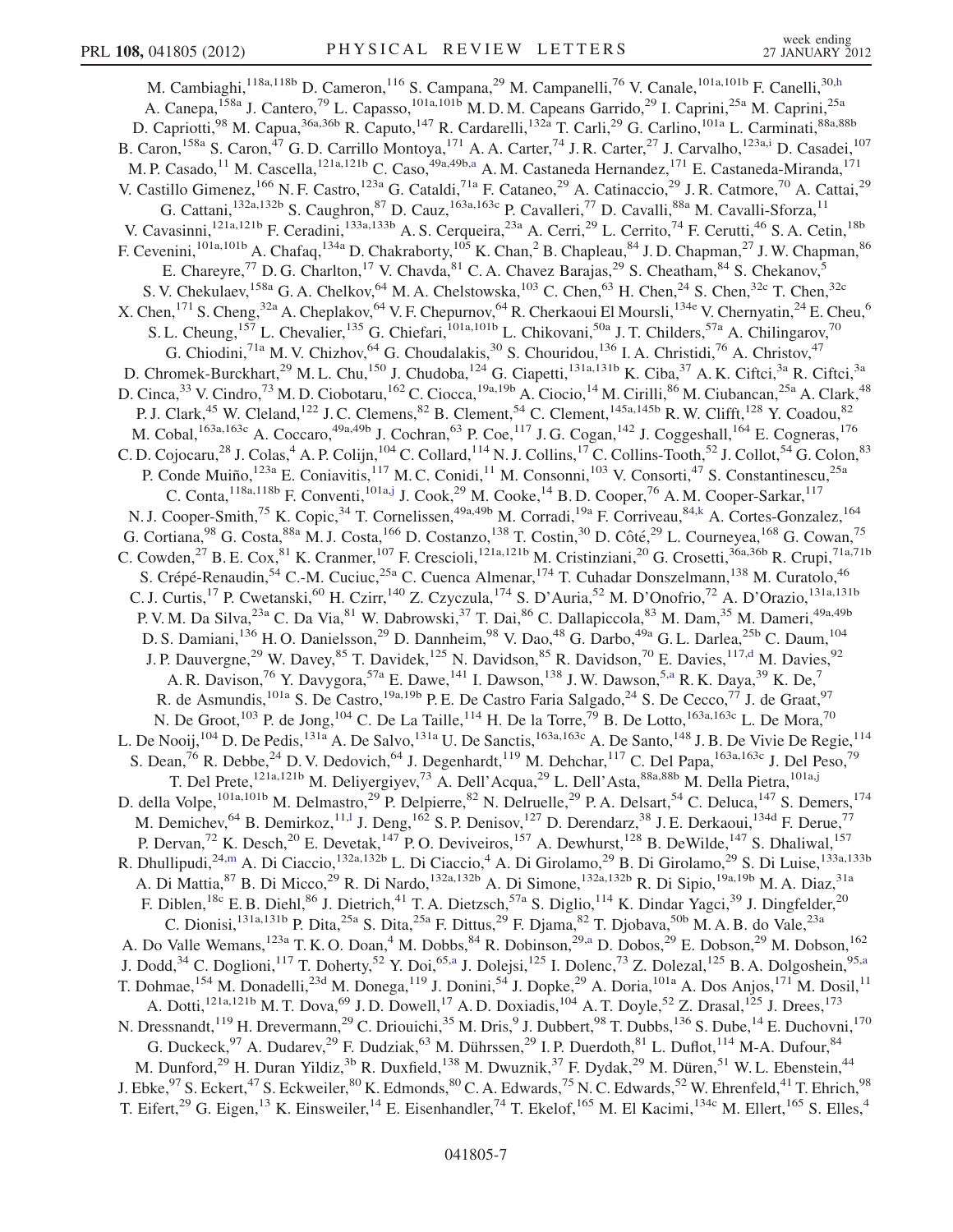<span id="page-7-1"></span><span id="page-7-0"></span>F. Ellinghaus, <sup>80</sup> K. Ellis, <sup>74</sup> N. Ellis, <sup>29</sup> J. Elmsheuser, <sup>97</sup> M. Elsing, <sup>29</sup> D. Emeliyanov, <sup>128</sup> R. Engelmann, <sup>147</sup> A. Engl, <sup>97</sup> B. Epp,<sup>61</sup> A. Eppig,<sup>86</sup> J. Erdmann,<sup>53</sup> A. Ereditato,<sup>16</sup> D. Eriksson,<sup>145a</sup> J. Ernst,<sup>1</sup> M. Ernst,<sup>24</sup> J. Ernwein,<sup>135</sup> D. Errede,<sup>164</sup> S. Errede,<sup>164</sup> E. Ertel,<sup>80</sup> M. Escalier,<sup>114</sup> C. Escobar,<sup>122</sup> X. Espinal Curull,<sup>11</sup> B. Esposito,<sup>46</sup> F. Etienne,<sup>82</sup> A. I. Etienvre,<sup>135</sup> E. Etzion,<sup>152</sup> D. Evangelakou,<sup>53</sup> H. Evans,<sup>60</sup> L. Fabbri,<sup>19a,19b</sup> C. Fabre,<sup>29</sup> R. M. Fakhrutdinov,<sup>127</sup> S. Falciano, <sup>131a</sup> Y. Fang, <sup>171</sup> M. Fanti, <sup>88a, 88b</sup> A. Farbin, <sup>7</sup> A. Farilla, <sup>133a</sup> J. Farley, <sup>147</sup> T. Farooque, <sup>157</sup> S. M. Farrington,<sup>117</sup> P. Farthouat,<sup>29</sup> P. Fassnacht,<sup>29</sup> D. Fassouliotis,<sup>8</sup> B. Fatholahzadeh,<sup>157</sup> A. Favareto,<sup>88a,88b</sup> L. Fayard,<sup>114</sup> S. Fazio,<sup>36a,36b</sup> R. Febbraro,<sup>33</sup> P. Federic,<sup>143a</sup> O.L. Fedin,<sup>120</sup> W. Fedorko,<sup>87</sup> M. Fehling-Kaschek,<sup>47</sup> L. Feligioni,<sup>82</sup> C. U. Felzmann,<sup>85</sup> C. Feng,<sup>32d</sup> E. J. Feng,<sup>30</sup> A. B. Fenyuk,<sup>127</sup> J. Ferencei,<sup>143b</sup> J. Ferland,<sup>92</sup> W. Fernando,<sup>108</sup> S. Ferrag,<sup>52</sup> J. Ferrando,<sup>52</sup> V. Ferrara,<sup>41</sup> A. Ferrari,<sup>165</sup> P. Ferrari,<sup>104</sup> R. Ferrari,<sup>118a</sup> A. Ferrer,<sup>166</sup> M. L. Ferrer,<sup>46</sup> D. Ferrere,<sup>48</sup> C. Ferretti,<sup>86</sup> A. Ferretto Parodi,<sup>49a,49b</sup> M. Fiascaris,<sup>30</sup> F. Fiedler,<sup>80</sup> A. Filipčič,<sup>73</sup> A. Filippas, <sup>9</sup> F. Filthaut, <sup>103</sup> M. Fincke-Keeler, <sup>168</sup> M. C. N. Fiolhais, <sup>123a[,i](#page-17-8)</sup> L. Fiorini, <sup>166</sup> A. Firan, <sup>39</sup> G. Fischer, <sup>41</sup> P. Fischer,<sup>20</sup> M. J. Fisher,<sup>108</sup> S. M. Fisher,<sup>128</sup> M. Flechl,<sup>47</sup> I. Fleck,<sup>140</sup> J. Fleckner,<sup>80</sup> P. Fleischmann,<sup>172</sup> S. Fleischmann,<sup>173</sup> T. Flick,<sup>173</sup> L. R. Flores Castillo,<sup>171</sup> M. J. Flowerdew,<sup>98</sup> M. Fokitis,<sup>9</sup> T. Fonseca Martin,<sup>16</sup> D. A. Forbush,<sup>137</sup> A. Formica,<sup>135</sup> A. Forti,<sup>81</sup> D. Fortin,<sup>158a</sup> J. M. Foster,<sup>81</sup> D. Fournier,<sup>114</sup> A. Foussat,<sup>29</sup> A. J. Fowler,<sup>44</sup> K. Fowler,<sup>136</sup> H. Fox,<sup>70</sup> P. Francavilla,<sup>121a,121b</sup> S. Franchino,<sup>118a,118b</sup> D. Francis,<sup>29</sup> T. Frank,<sup>170</sup> M. Franklin,<sup>56</sup> S. Franz,<sup>29</sup> M. Fraternali,<sup>118a,118b</sup> S. Fratina,<sup>119</sup> S. T. French,<sup>27</sup> F. Friedrich,<sup>43</sup> R. Froeschl,<sup>29</sup> D. Froidevaux,<sup>29</sup> J. A. Frost,<sup>27</sup> C. Fukunaga,<sup>155</sup> E. Fullana Torregrosa,<sup>29</sup> J. Fuster,<sup>166</sup> C. Gabaldon,<sup>29</sup> O. Gabizon,<sup>170</sup> T. Gadfort,<sup>24</sup> S. Gadomski,<sup>48</sup> G. Gagliardi,<sup>49a,49b</sup> P. Gagnon,<sup>60</sup> C. Galea,<sup>97</sup> E. J. Gallas,<sup>117</sup> V. Gallo,<sup>16</sup> B. J. Gallop,<sup>128</sup> P. Gallus,<sup>124</sup> E. Galyaev,<sup>40</sup> K. K. Gan,<sup>108</sup> Y. S. Gao,<sup>142[,g](#page-17-6)</sup> V. A. Gapienko,<sup>127</sup> A. Gaponenko,<sup>14</sup> F. Garberson,<sup>174</sup> M. Garcia-Sciveres,<sup>14</sup> C. García,<sup>166</sup> J. E. García Navarro,<sup>48</sup> R. W. Gardner,<sup>30</sup> N. Garelli,<sup>29</sup> H. Garitaonandia,<sup>104</sup> V. Garonne,<sup>29</sup> J. Garvey,<sup>17</sup> C. Gatti,<sup>46</sup> G. Gaudio,<sup>118a</sup> O. Gaumer,<sup>48</sup> B. Gaur,<sup>140</sup> L. Gauthier,<sup>135</sup> I. L. Gavrilenko,<sup>93</sup> C. Gay,  $^{167}$  G. Gaycken, $^{20}$  J-C. Gayde, $^{29}$  E. N. Gazis, $^{9}$  P. Ge, $^{32d}$  C. N. P. Gee,  $^{128}$  D. A. A. Geerts,  $^{104}$ Ch. Geich-Gimbel,<sup>20</sup> K. Gellerstedt,<sup>145a,145b</sup> C. Gemme,<sup>49a</sup> A. Gemmell,<sup>52</sup> M. H. Genest,<sup>97</sup> S. Gentile,<sup>131a,131b</sup> M. George,<sup>53</sup> S. George,<sup>75</sup> P. Gerlach,<sup>173</sup> A. Gershon,<sup>152</sup> C. Geweniger,<sup>57a</sup> H. Ghazlane,<sup>134b</sup> P. Ghez,<sup>4</sup> N. Ghodbane,<sup>33</sup> B. Giacobbe,<sup>19a</sup> S. Giagu,<sup>131a,131b</sup> V. Giakoumopoulou,<sup>8</sup> V. Giangiobbe,<sup>121a,121b</sup> F. Gianotti,<sup>29</sup> B. Gibbard,  $^{24}$  A. Gibson,  $^{157}$  S.M. Gibson,  $^{29}$  L.M. Gilbert,  $^{117}$  M. Gilchriese,  $^{14}$  V. Gilewsky,  $^{90}$  D. Gillberg,  $^{28}$ A. R. Gillman,<sup>128</sup> D. M. Gingrich,<sup>2[,f](#page-17-5)</sup> J. Ginzburg,<sup>152</sup> N. Giokaris,<sup>8</sup> M. P. Giordani,<sup>163c</sup> R. Giordano,<sup>101a,101b</sup> F. M. Giorgi,<sup>15</sup> P. Giovannini,<sup>98</sup> P. F. Giraud,<sup>135</sup> D. Giugni,<sup>88a</sup> M. Giunta,<sup>92</sup> P. Giusti,<sup>19a</sup> B. K. Gjelsten,<sup>116</sup> L. K. Gladilin,<sup>96</sup> C. Glasman,<sup>79</sup> J. Glatzer,<sup>47</sup> A. Glazov,<sup>41</sup> K. W. Glitza,<sup>173</sup> G. L. Glonti,<sup>64</sup> J. Godfrey,<sup>141</sup> J. Godlewski,<sup>29</sup> M. Goebel,<sup>41</sup> T. Göpfert,<sup>43</sup> C. Goeringer,<sup>80</sup> C. Gössling,<sup>42</sup> T. Göttfert,<sup>98</sup> S. Goldfarb,<sup>86</sup> T. Golling,<sup>174</sup> S. N. Golovnia,<sup>127</sup> A. Gomes,<sup>123a[,c](#page-17-1)</sup> L. S. Gomez Fajardo,<sup>41</sup> R. Gonçalo,<sup>75</sup> J. Goncalves Pinto Firmino Da Costa,<sup>41</sup> L. Gonella,<sup>20</sup> A. Gonidec,<sup>29</sup> S. Gonzalez,<sup>171</sup> S. González de la Hoz,<sup>166</sup> M. L. Gonzalez Silva,<sup>26</sup> S. Gonzalez-Sevilla,<sup>48</sup> J. J. Goodson, <sup>147</sup> L. Goossens, <sup>29</sup> P. A. Gorbounov, <sup>94</sup> H. A. Gordon, <sup>24</sup> I. Gorelov, <sup>102</sup> G. Gorfine, <sup>173</sup> B. Gorini, <sup>29</sup> E. Gorini,<sup>71a,71b</sup> A. Gorišek,<sup>73</sup> E. Gornicki,<sup>38</sup> S. A. Gorokhov,<sup>127</sup> V. N. Goryachev,<sup>127</sup> B. Gosdzik,<sup>41</sup> M. Gosselink,<sup>104</sup> M. I. Gostkin, <sup>64</sup> I. Gough Eschrich, <sup>162</sup> M. Gouighri, <sup>134a</sup> D. Goujdami, <sup>134c</sup> M. P. Goulette, <sup>48</sup> A. G. Goussiou, <sup>137</sup> C. Goy,<sup>4</sup> I. Grabowska-Bold,<sup>162,[n](#page-17-13)</sup> P. Grafström,<sup>29</sup> C. Grah,<sup>173</sup> K-J. Grahn,<sup>41</sup> F. Grancagnolo,<sup>71a</sup> S. Grancagnolo,<sup>15</sup> V. Grassi,  $^{147}$  V. Gratchev,  $^{120}$  N. Grau,  $^{34}$  H. M. Gray,  $^{29}$  J. A. Gray,  $^{147}$  E. Graziani,  $^{133a}$  O. G. Grebenyuk,  $^{120}$ D. Greenfield,<sup>128</sup> T. Greenshaw,<sup>72</sup> Z.D. Greenwood,<sup>24[,m](#page-17-12)</sup> K. Gregersen,<sup>35</sup> I.M. Gregor,<sup>41</sup> P. Grenier,<sup>142</sup> J. Griffiths,<sup>137</sup> N. Grigalashvili,<sup>64</sup> A. A. Grillo,<sup>136</sup> S. Grinstein,<sup>11</sup> Y. V. Grishkevich,<sup>96</sup> J.-F. Grivaz,<sup>114</sup> M. Groh,<sup>98</sup> E. Gross,<sup>170</sup> J. Grosse-Knetter,<sup>53</sup> J. Groth-Jensen,<sup>170</sup> K. Grybel,<sup>140</sup> V. J. Guarino,<sup>5</sup> D. Guest,<sup>174</sup> C. Guicheney,<sup>33</sup> A. Guida,<sup>71a,71b</sup> T. Guillemin,<sup>4</sup> S. Guind[o](#page-17-14)n,<sup>53</sup> H. Guler,<sup>84,o</sup> J. Gunther,<sup>124</sup> B. Guo,<sup>157</sup> J. Guo,<sup>34</sup> A. Gupta,<sup>30</sup> Y. Gusakov,<sup>64</sup> V. N. Gushchin,<sup>127</sup> A. Gutierrez,<sup>92</sup> P. Gutierrez,<sup>110</sup> N. Guttman,<sup>152</sup> O. Gutzwiller,<sup>171</sup> C. Guyot,<sup>135</sup> C. Gwenlan,<sup>117</sup> C. B. Gwilliam,<sup>72</sup> A. Haas,<sup>142</sup> S. Haas,<sup>29</sup> C. Haber,<sup>14</sup> R. Hackenburg,<sup>24</sup> H. K. Hadavand,<sup>39</sup> D. R. Hadley,<sup>17</sup> P. Haefner,<sup>98</sup> F. Hahn,<sup>29</sup> S. Haider,<sup>29</sup> Z. Hajduk,<sup>38</sup> H. Hakobyan,<sup>175</sup> J. Haller,<sup>53</sup> K. Hamacher,<sup>173</sup> P. Hamal,<sup>112</sup> A. Hamilton,<sup>48</sup> S. Hamilton,<sup>160</sup> H. Han,<sup>32a</sup> L. Han,<sup>32b</sup> K. Hanagaki,<sup>115</sup> M. Hance,<sup>14</sup> C. Handel,<sup>80</sup> P. Hanke,<sup>57a</sup> J. R. Hansen,<sup>35</sup> J. B. Hansen,<sup>35</sup> J. D. Hansen,<sup>35</sup> P. H. Hansen,<sup>35</sup> P. Hansson,<sup>142</sup> K. Hara,<sup>159</sup> G. A. Hare,<sup>136</sup> T. Harenberg,<sup>173</sup> S. Harkusha,<sup>89</sup> D. Harper,<sup>86</sup> R. D. Harrington,<sup>45</sup> O. M. Harris,<sup>137</sup> K. Harrison,<sup>17</sup> J. Hartert,<sup>47</sup> F. Hartjes,<sup>104</sup> T. Haruyama,<sup>65</sup> A. Harvey,<sup>55</sup> S. Hasegawa,<sup>100</sup> Y. Hasegawa,<sup>139</sup> S. Hassani,<sup>135</sup> M. Hatch,<sup>29</sup> D. Hauff,<sup>98</sup> S. Haug, <sup>16</sup> M. Hauschild, <sup>29</sup> R. Hauser, <sup>87</sup> M. Havranek, <sup>20</sup> B. M. Hawes, <sup>117</sup> C. M. Hawkes, <sup>17</sup> R. J. Hawkings, <sup>29</sup> D. Hawkins,  $^{162}$  T. Hayakawa,  $^{66}$  T. Hayashi,  $^{159}$  D Hayden,  $^{75}$  H. S. Hayward,  $^{72}$  S. J. Haywood,  $^{128}$  E. Hazen,  $^{21}$ M. He,<sup>32d</sup> S. J. Head,<sup>17</sup> V. Hedberg,<sup>78</sup> L. Heelan,<sup>7</sup> S. Heim,<sup>87</sup> B. Heinemann,<sup>14</sup> S. Heisterkamp,<sup>35</sup> L. Helary,<sup>4</sup>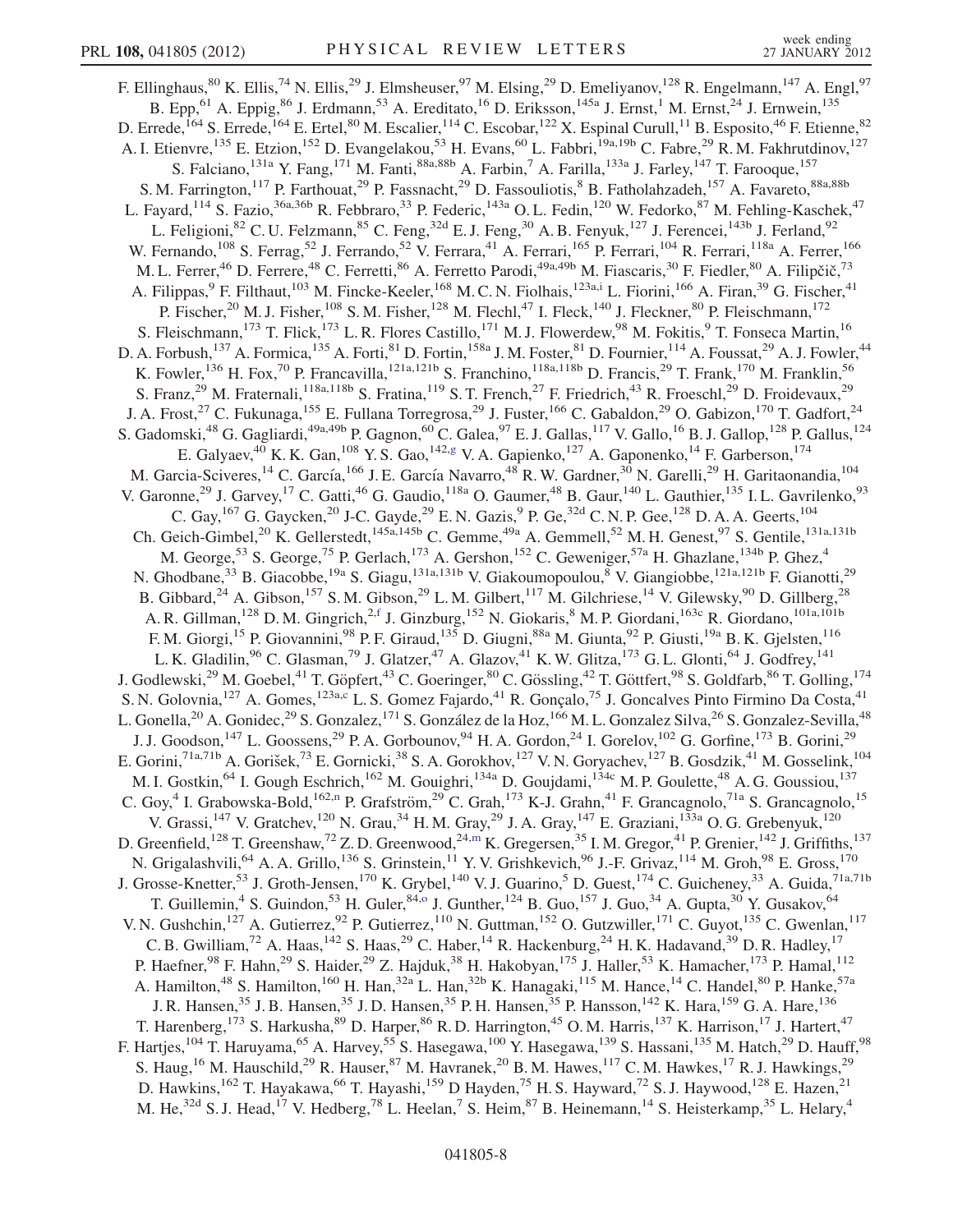<span id="page-8-1"></span><span id="page-8-0"></span>M. Heller,  $^{114}$  S. Hellman,  $^{145a,145b}$  D. Hellmich,  $^{20}$  C. Helsens,  $^{11}$  R. C. W. Henderson,  $^{70}$  M. Henke,  $^{57a}$  A. Henrichs,  $^{53}$ A. M. Henriques Correia,<sup>29</sup> S. Henrot-Versille,<sup>114</sup> F. Henry-Couannier,<sup>82</sup> C. Hensel,<sup>53</sup> T. Henß,<sup>173</sup> C. M. Hernandez,<sup>7</sup> Y. Hernández Jiménez,<sup>166</sup> R. Herrberg,<sup>15</sup> A. D. Hershenhorn,<sup>151</sup> G. Herten,<sup>47</sup> R. Hertenberger,<sup>97</sup> L. Hervas,<sup>29</sup> N. P. Hessey,<sup>104</sup> A. Hidvegi,<sup>145a</sup> E. Higón-Rodriguez,<sup>166</sup> D. Hill,<sup>5[,a](#page-17-4)</sup> J. C. Hill,<sup>27</sup> N. Hill,<sup>5</sup> K. H. Hiller,<sup>41</sup> S. Hillert,<sup>20</sup> S. J. Hillier,<sup>17</sup> I. Hinchliffe,<sup>14</sup> E. Hines,<sup>119</sup> M. Hirose,<sup>115</sup> F. Hirsch,<sup>42</sup> D. Hirschbuehl,<sup>173</sup> J. Hobbs,<sup>147</sup> N. Hod,<sup>152</sup> M. C. Hodgkinson,  $^{138}$  P. Hodgson,  $^{138}$  A. Hoecker,  $^{29}$  M. R. Hoeferkamp,  $^{102}$  J. Hoffman,  $^{39}$  D. Hoffmann,  $^{82}$ M. Hohlfeld,<sup>80</sup> M. Holder,<sup>140</sup> S. O. Holmgren,<sup>145a</sup> T. Holy,<sup>126</sup> J. L. Holzbauer,<sup>87</sup> Y. Homma,<sup>66</sup> T. M. Hong,<sup>119</sup> L. Hooft van Huysduynen,<sup>107</sup> T. Horazdovsky,<sup>126</sup> C. Horn,<sup>142</sup> S. Horner,<sup>47</sup> K. Horton,<sup>117</sup> J-Y. Hostachy,<sup>54</sup> S. Hou,<sup>150</sup> M. A. Houlden,<sup>72</sup> A. Hoummada,<sup>134a</sup> J. Howarth,<sup>81</sup> D. F. Howell,<sup>117</sup> I. Hristova,<sup>15</sup> J. Hrivnac,<sup>114</sup> I. Hruska,<sup>124</sup> T. Hryn'ova,<sup>4</sup> P. J. Hsu,<sup>174</sup> S.-C. Hsu,<sup>14</sup> G. S. Huang,<sup>110</sup> Z. Hubacek,<sup>126</sup> F. Hubaut,<sup>82</sup> F. Huegging,<sup>20</sup> T. B. Huffman,<sup>117</sup> E. W. Hughes,<sup>34</sup> G. Hughes,<sup>70</sup> R. E. Hughes-Jones,<sup>81</sup> M. Huhtinen,<sup>29</sup> P. Hurst,<sup>56</sup> M. Hurwitz,<sup>14</sup> U. Husemann,<sup>41</sup> N. Huseynov,<sup>64[,p](#page-17-15)</sup> J. Huston,<sup>87</sup> J. Huth,<sup>56</sup> G. Iacobucci,<sup>48</sup> G. Iakovidis,<sup>9</sup> M. Ibbotson,<sup>81</sup> I. Ibragimov,<sup>140</sup> R. Ichimiya,<sup>66</sup> L. Iconomidou-Fayard,<sup>114</sup> J. Idarraga,<sup>114</sup> P. Iengo,<sup>101a,101b</sup> O. Igonkina,<sup>104</sup> Y. Ikegami,<sup>65</sup> M. Ikeno,<sup>65</sup> Y. Ilchenko,<sup>39</sup> D. Iliadis,<sup>153</sup> D. Imbault,<sup>77</sup> M. Imori,<sup>154</sup> T. Ince,<sup>20</sup> J. Inigo-Golfin,<sup>29</sup> P. Ioannou,<sup>8</sup> M. Iodice,<sup>133a</sup> A. Irles Quiles,<sup>166</sup> A. Ishikawa,<sup>66</sup> M. Ishino,<sup>67</sup> R. Ishmukhametov,<sup>39</sup> C. Issever,<sup>117</sup> S. Istin,<sup>18a</sup> A. V. Ivashin,<sup>127</sup> W. Iwanski,<sup>38</sup> H. Iwasaki,<sup>65</sup> J. M. Izen,<sup>40</sup> V. Izzo,<sup>101a</sup> B. Jackson,<sup>119</sup> J. N. Jackson,<sup>72</sup> P. Jackson,<sup>142</sup> M. R. Jaekel,<sup>29</sup> V. Jain,<sup>60</sup> K. Jakobs,<sup>47</sup> S. Jakobsen,<sup>35</sup> J. Jakubek,<sup>126</sup> D. K. Jana,<sup>110</sup> E. Jankowski,<sup>157</sup> E. Jansen,<sup>76</sup> A. Jantsch,<sup>98</sup> M. Janus,<sup>20</sup> G. Jarlskog,<sup>78</sup> L. Jeanty,<sup>56</sup> K. Jelen,<sup>37</sup> I. Jen-La Plante,<sup>30</sup> P. Jenni,<sup>29</sup> A. Jeremie,<sup>4</sup> P. Jež,<sup>35</sup> S. Jézéquel,<sup>4</sup> M. K. Jha,<sup>19a</sup> H. Ji,<sup>171</sup> W. Ji,<sup>80</sup> J. Jia,<sup>147</sup> Y. Jiang,<sup>32b</sup> M. Jimenez Belenguer,<sup>41</sup> G. Jin,<sup>32b</sup> S. Jin,<sup>32a</sup> O. Jinnouchi,<sup>156</sup> M. D. Joergensen,<sup>35</sup> D. Joffe,<sup>39</sup> L. G. Johansen,<sup>13</sup> M. Johansen,<sup>145a,145b</sup> K. E. Johansson,<sup>145a</sup> P. Johansson,<sup>138</sup> S. Johnert,<sup>41</sup> K. A. Johns,<sup>6</sup> K. Jon-And,<sup>145a,145b</sup> G. Jones,<sup>81</sup> R. W. L. Jones,<sup>70</sup> T. W. Jones,<sup>76</sup> T. J. Jones,<sup>72</sup> O. Jonsson,<sup>29</sup> C. Joram,<sup>29</sup> P. M. Jorge,<sup>123a[,c](#page-17-1)</sup> J. Joseph,<sup>14</sup> T. Jovin,<sup>12b</sup> X. Ju,<sup>129</sup> C. A. Jung,<sup>42</sup> V. Juranek,<sup>124</sup> P. Jussel,<sup>61</sup> A. Juste Rozas,<sup>11</sup> V. V. Kabachenko,<sup>127</sup> S. Kabana,<sup>16</sup> M. Kaci,<sup>166</sup> A. Kaczmarska,<sup>38</sup> P. Kadlecik,<sup>35</sup> M. Kado,<sup>114</sup> H. Kagan, <sup>108</sup> M. Kagan, <sup>56</sup> S. Kaiser, <sup>98</sup> E. Kajomovitz, <sup>151</sup> S. Kalinin, <sup>173</sup> L. V. Kalinovskaya, <sup>64</sup> S. Kama, <sup>39</sup> N. Kanaya, <sup>154</sup> M. Kaneda, <sup>29</sup> T. Kanno, <sup>156</sup> V. A. Kantserov, <sup>95</sup> J. Kanzaki, <sup>65</sup> B. Kaplan, <sup>174</sup> A. Kapliy, <sup>30</sup> J. Kaplon, <sup>29</sup> D. Kar,<sup>43</sup> M. Karagoz,<sup>117</sup> M. Karnevskiy,<sup>41</sup> K. Karr,<sup>5</sup> V. Kartvelishvili,<sup>70</sup> A. N. Karyukhin,<sup>127</sup> L. Kashif,<sup>171</sup> A. Kasmi,<sup>39</sup> R. D. Kass,<sup>108</sup> A. Kastanas,<sup>13</sup> M. Kataoka,<sup>4</sup> Y. Kataoka,<sup>154</sup> E. Katsoufis,<sup>9</sup> J. Katzy,<sup>41</sup> V. Kaushik,<sup>6</sup> K. Kawagoe,<sup>66</sup> T. Kawamoto, <sup>154</sup> G. Kawamura, <sup>80</sup> M. S. Kayl, <sup>104</sup> V. A. Kazanin, <sup>106</sup> M. Y. Kazarinov, <sup>64</sup> J. R. Keates, <sup>81</sup> R. Keeler,<sup>168</sup> R. Kehoe,<sup>39</sup> M. Keil,<sup>53</sup> G. D. Kekelidze,<sup>64</sup> M. Kelly,<sup>81</sup> J. Kennedy,<sup>97</sup> C. J. Kenney,<sup>142</sup> M. Kenyon,<sup>52</sup> O. Kepka,<sup>124</sup> N. Kerschen,<sup>29</sup> B. P. Kerševan,<sup>73</sup> S. Kersten,<sup>173</sup> K. Kessoku,<sup>154</sup> C. Ketterer,<sup>47</sup> J. Keung,<sup>157</sup> M. Khakzad,<sup>28</sup> F. Khalil-zada,<sup>10</sup> H. Khandanyan,<sup>164</sup> A. Khanov,<sup>111</sup> D. Kharchenko,<sup>64</sup> A. Khodinov,<sup>95</sup> A. G. Kholodenko, <sup>127</sup> A. Khomich, <sup>57a</sup> T. J. Khoo, <sup>27</sup> G. Khoriauli, <sup>20</sup> A. Khoroshilov, <sup>173</sup> N. Khovanskiy, <sup>64</sup> V. Khovanskiy,  $94$  E. Khramov,  $64$  J. Khubua,  $50$ <sup>b</sup> H. Kim,  $^7$  M. S. Kim,  $^2$  P. C. Kim,  $^{142}$  S. H. Kim,  $^{159}$  N. Kimura,  $^{169}$ O. Kind,<sup>15</sup> B. T. King,<sup>72</sup> M. King,<sup>66</sup> R. S. B. King,<sup>117</sup> J. Kirk,<sup>128</sup> L. E. Kirsch,<sup>22</sup> A. E. Kiryunin,<sup>98</sup> T. Kishimoto,<sup>66</sup> D. Kisielewska,<sup>37</sup> T. Kittelmann,<sup>122</sup> A. M. Kiver,<sup>127</sup> E. Kladiva,<sup>143b</sup> J. Klaiber-Lodewigs,<sup>42</sup> M. Klein,<sup>72</sup> U. Klein,<sup>72</sup> K. Kleinknecht,  $80$  M. Klemetti,  $84$  A. Klier,  $170$  A. Klimentov,  $24$  R. Klingenberg,  $42$  E. B. Klinkby,  $35$ T. Klioutchnikova,<sup>29</sup> P. F. Klok,<sup>103</sup> S. Klous,<sup>104</sup> E.-E. Kluge,<sup>57a</sup> T. Kluge,<sup>72</sup> P. Kluit,<sup>104</sup> S. Kluth,<sup>98</sup> N. S. Knecht,<sup>157</sup> E. Kneringer,<sup>61</sup> J. Knobloch,<sup>29</sup> E. B. F. G. Knoops,<sup>82</sup> A. Knue,<sup>53</sup> B. R. Ko,<sup>44</sup> T. Kobayashi,<sup>154</sup> M. Kobel,<sup>43</sup> M. Kocian,<sup>142</sup> A. Kocnar,<sup>112</sup> P. Kodys,<sup>125</sup> K. Köneke,<sup>29</sup> A. C. König,<sup>103</sup> S. Koenig,<sup>80</sup> L. Köpke,<sup>80</sup> F. Koetsveld,<sup>103</sup> P. Koevesarki,<sup>20</sup> T. Koffas,<sup>28</sup> E. Koffeman,<sup>104</sup> F. Kohn,<sup>53</sup> Z. Kohout,<sup>126</sup> T. Kohriki,<sup>65</sup> T. Koi,<sup>142</sup> T. Kokott,<sup>20</sup> G. M. Kolachev,<sup>106</sup> H. Kolanoski,<sup>15</sup> V. Kolesnikov,<sup>64</sup> I. Koletsou,<sup>88a</sup> J. Koll,<sup>87</sup> D. Kollar,<sup>29</sup> M. Kollefrath,<sup>47</sup> S. D. Kolya, <sup>81</sup> A. A. Komar, <sup>93</sup> Y. Komori, <sup>154</sup> T. Kondo, <sup>65</sup> T. Kono, <sup>41,[q](#page-17-16)</sup> A. I. Kononov, <sup>47</sup> R. Konoplich, <sup>107,[r](#page-17-17)</sup> N. Konstantinidis,<sup>76</sup> A. Kootz,<sup>173</sup> S. Koperny,<sup>37</sup> S. V. Kopikov,<sup>127</sup> K. Korcyl,<sup>38</sup> K. Kordas,<sup>153</sup> V. Koreshev,<sup>127</sup> A. Korn,<sup>117</sup> A. Korol,<sup>106</sup> I. Korolkov,<sup>11</sup> E. V. Korolkova,<sup>138</sup> V. A. Korotkov,<sup>127</sup> O. Kortner,<sup>98</sup> S. Kortner,<sup>98</sup> V. V. Kostyukhin,<sup>20</sup> M. J. Kotamäki,<sup>29</sup> S. Kotov,<sup>98</sup> V. M. Kotov,<sup>64</sup> A. Kotwal,<sup>44</sup> C. Kourkoumelis,<sup>8</sup> V. Kouskoura,<sup>153</sup> A. Koutsman, <sup>104</sup> R. Kowalewski, <sup>168</sup> T. Z. Kowalski, <sup>37</sup> W. Kozanecki, <sup>135</sup> A. S. Kozhin, <sup>127</sup> V. Kral, <sup>126</sup> V. A. Kramarenko, <sup>96</sup> G. Kramberger, <sup>73</sup> M. W. Krasny, <sup>77</sup> A. Krasznahorkay, <sup>107</sup> J. Kraus, <sup>87</sup> J. K. Kraus, <sup>20</sup> A. Kreisel, <sup>152</sup> F. Krejci,<sup>126</sup> J. Kretzschmar,<sup>72</sup> N. Krieger,<sup>53</sup> P. Krieger,<sup>157</sup> K. Kroeninger,<sup>53</sup> H. Kroha,<sup>98</sup> J. Kroll,<sup>119</sup> J. Kroseberg,<sup>20</sup> J. Krstic,<sup>12a</sup> U. Kruchonak,<sup>64</sup> H. Krüger,<sup>20</sup> T. Kruker,<sup>16</sup> Z. V. Krumshteyn,<sup>64</sup> A. Kruth,<sup>20</sup> T. Kubota,<sup>85</sup> S. Kuehn,<sup>47</sup> A. Kugel,<sup>57c</sup> T. Kuhl,<sup>41</sup> D. Kuhn,<sup>61</sup> V. Kukhtin,<sup>64</sup> Y. Kulchitsky,<sup>89</sup> S. Kuleshov,<sup>31b</sup> C. Kummer,<sup>97</sup> M. Kuna,<sup>77</sup> N. Kundu,<sup>117</sup> J. Kunkle,<sup>119</sup> A. Kupco,<sup>124</sup> H. Kurashige,<sup>66</sup> M. Kurata,<sup>159</sup> Y. A. Kurochkin,<sup>89</sup> V. Kus,<sup>124</sup> M. Kuze,<sup>156</sup>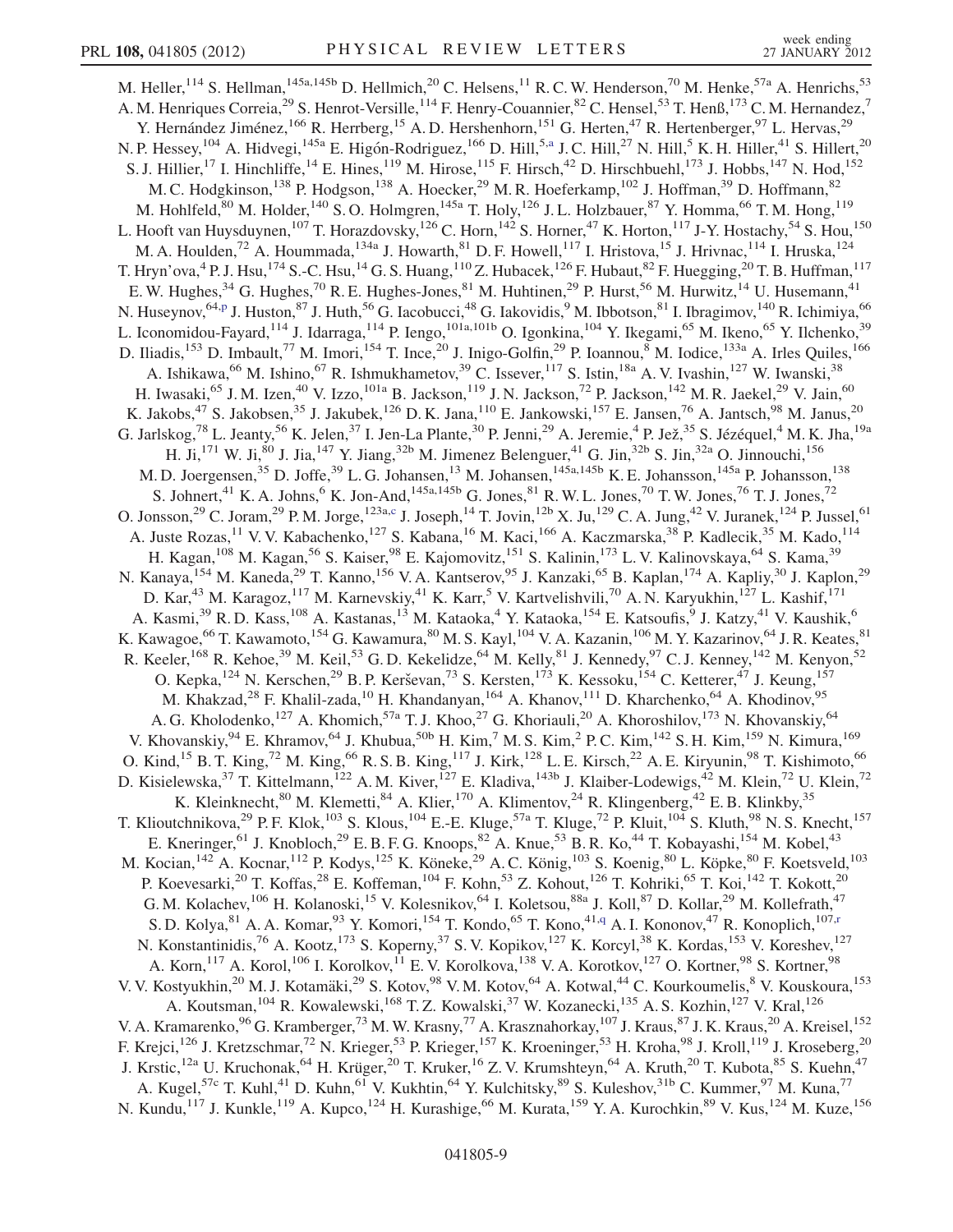<span id="page-9-2"></span><span id="page-9-1"></span><span id="page-9-0"></span>P. Kuzhir,<sup>90</sup> J. Kvita,<sup>29</sup> R. Kwee,<sup>15</sup> A. La Rosa,<sup>171</sup> L. La Rotonda,<sup>36a,36b</sup> L. Labarga,<sup>79</sup> J. Labbe,<sup>4</sup> S. Lablak,<sup>134a</sup> C. Lacasta, <sup>166</sup> F. Lacava, <sup>131a, 131b</sup> H. Lacker, <sup>15</sup> D. Lacour, <sup>77</sup> V. R. Lacuesta, <sup>166</sup> E. Ladygin, <sup>64</sup> R. Lafaye, <sup>4</sup> B. Laforge, <sup>77</sup> T. Lagouri,<sup>79</sup> S. Lai,<sup>47</sup> E. Laisne,<sup>54</sup> M. Lamanna,<sup>29</sup> C. L. Lampen,<sup>6</sup> W. Lampl,<sup>6</sup> E. Lancon,<sup>135</sup> U. Landgraf,<sup>47</sup> M. P. J. Landon,<sup>74</sup> H. Landsman,<sup>151</sup> J. L. Lane,<sup>81</sup> C. Lange,<sup>41</sup> A. J. Lankford,<sup>162</sup> F. Lanni,<sup>24</sup> K. Lantzsch,<sup>29</sup> S. Laplace,<sup>77</sup> C. Lapoire,<sup>20</sup> J. F. Laporte,<sup>135</sup> T. Lari,<sup>88a</sup> A. V. Larionov,<sup>127</sup> A. Larner,<sup>117</sup> C. Lasseur,<sup>29</sup> M. Lassnig,<sup>29</sup> P. Laurelli,<sup>46</sup> W. Lavrijsen,<sup>14</sup> P. Laycock,<sup>72</sup> A. B. Lazarev,<sup>64</sup> O. Le Dortz,<sup>77</sup> E. Le Guirriec,<sup>82</sup> C. Le Maner,<sup>157</sup> E. Le Menedeu, $^{135}$  C. Lebel, $^{92}$  T. LeCompte, $^5$  F. Ledroit-Guillon, $^{54}$  H. Lee, $^{104}$  J. S. H. Lee, $^{115}$  S. C. Lee, $^{150}$  L. Lee, $^{174}$ M. Lefebvre,<sup>168</sup> M. Legendre,<sup>135</sup> A. Leger,<sup>48</sup> B. C. LeGeyt,<sup>119</sup> F. Legger,<sup>97</sup> C. Leggett,<sup>14</sup> M. Lehmacher,<sup>20</sup> G. Lehmann Miotto,<sup>29</sup> X. Lei,<sup>6</sup> M. A. L. Leite,<sup>23d</sup> R. Leitner,<sup>125</sup> D. Lellouch,<sup>170</sup> M. Leltchouk,<sup>34</sup> B. Lemmer,<sup>53</sup> V. Lendermann,<sup>57a</sup> K. J. C. Leney,<sup>144b</sup> T. Lenz,<sup>104</sup> G. Lenzen,<sup>173</sup> B. Lenzi,<sup>29</sup> K. Leonhardt,<sup>43</sup> S. Leontsinis,<sup>9</sup> C. Leroy, <sup>92</sup> J-R. Lessard, <sup>168</sup> J. Lesser, <sup>145a</sup> C. G. Lester, <sup>27</sup> A. Leung Fook Cheong, <sup>171</sup> J. Levêque, <sup>4</sup> D. Levin, <sup>86</sup> L. J. Levinson,<sup>170</sup> M. S. Levitski,<sup>127</sup> M. Lewandowska,<sup>21</sup> A. Lewis,<sup>117</sup> G. H. Lewis,<sup>107</sup> A. M. Leyko,<sup>20</sup> M. Leyton,<sup>15</sup> B. Li,<sup>82</sup> H. Li,<sup>171</sup> S. Li,<sup>32b[,d](#page-17-2)</sup> X. Li,<sup>86</sup> Z. Liang,<sup>39</sup> Z. Liang,<sup>117[,s](#page-17-18)</sup> H. Liao,<sup>33</sup> B. Liberti,<sup>132a</sup> P. Lichard,<sup>29</sup> M. Lichtnecker,<sup>97</sup> K. Lie,<sup>164</sup> W. Liebig,<sup>13</sup> R. Lifshitz,<sup>151</sup> J. N. Lilley,<sup>17</sup> C. Limbach,<sup>20</sup> A. Limosani,<sup>85</sup> M. Limper,<sup>62</sup> S. C. Lin,<sup>150,[t](#page-17-19)</sup> F. Linde,<sup>104</sup> J. T. Linnemann,<sup>87</sup> E. Lipeles,<sup>119</sup> L. Lipinsky,<sup>124</sup> A. Lipniacka,<sup>13</sup> T. M. Liss,<sup>164</sup> D. Lissa[u](#page-17-20)er,<sup>24</sup> A. Lister,<sup>48</sup> A. M. Litke,<sup>136</sup> C. Liu,<sup>28</sup> D. Liu,<sup>150,u</sup> H. Liu,<sup>86</sup> J. B. Liu,<sup>86</sup> M. Liu,<sup>32b</sup> S. Liu,<sup>2</sup> Y. Liu,<sup>32b</sup> M. Livan, <sup>118a, 118b</sup> S. S. A. Livermore, <sup>117</sup> A. Lleres, <sup>54</sup> J. Llorente Merino, <sup>79</sup> S. L. Lloyd, <sup>74</sup> E. Lobodzinska, <sup>41</sup> P. Loch, <sup>6</sup> W. S. Lockman, <sup>136</sup> T. Loddenkoetter, <sup>20</sup> F. K. Loebinger, <sup>81</sup> A. Loginov, <sup>174</sup> C. W. Loh, <sup>167</sup> T. Lohse, <sup>15</sup> K. Lohwasser, <sup>47</sup> M. Lokaji[c](#page-17-1)ek,<sup>124</sup> J. Loken,<sup>117</sup> V. P. Lombardo,<sup>4</sup> R. E. Long,<sup>70</sup> L. Lopes,<sup>123a,c</sup> D. Lopez Mateos,<sup>56</sup> M. Losada,<sup>161</sup> P. Loscutoff,<sup>14</sup> F. Lo Sterzo,<sup>131a,131b</sup> M. J. Losty,<sup>158a</sup> X. Lou,<sup>40</sup> A. Lounis,<sup>114</sup> K. F. Loureiro,<sup>161</sup> J. Love,<sup>21</sup> P. A. Love,<sup>70</sup> A. J. Lowe,<sup>142[,g](#page-17-6)</sup> F. Lu,<sup>32a</sup> H. J. Lubatti,<sup>137</sup> C. Luci,<sup>131a,131b</sup> A. Lucotte,<sup>54</sup> A. Ludwig,<sup>43</sup> D. Ludwig,<sup>41</sup> I. Ludwig,<sup>47</sup> J. Ludwig,<sup>47</sup> F. Luehring,<sup>60</sup> G. Luijckx,<sup>104</sup> D. Lumb,<sup>47</sup> L. Luminari,<sup>131a</sup> E. Lund,<sup>116</sup> B. Lund-Jensen,<sup>146</sup> B. Lundberg,<sup>78</sup> J. Lundberg,<sup>145a,145b</sup> J. Lundquist,<sup>35</sup> M. Lungwitz,<sup>80</sup> A. Lupi,<sup>121a,121b</sup> G. Lutz,<sup>98</sup> D. Lynn,<sup>24</sup> J. Lys,<sup>14</sup> E. Lytken,<sup>78</sup> H. Ma,<sup>24</sup> L. L. Ma,<sup>171</sup> J. A. Macana Goia,<sup>92</sup> G. Maccarrone,<sup>46</sup> A. Macchiolo,<sup>98</sup> B. Maček,<sup>73</sup> J. Machado Miguens,<sup>123a</sup> R. Mackeprang,<sup>35</sup> R. J. Madaras,<sup>14</sup> W. F. Mader,<sup>43</sup> R. Maenner,<sup>57c</sup> T. Maeno,<sup>24</sup> P. Mättig,<sup>173</sup> S. Mättig,<sup>41</sup> L. Magnoni,<sup>29</sup> E. Magradze,<sup>53</sup> Y. Mahalalel,<sup>152</sup> K. Mahboubi,<sup>47</sup> G. Mahout,<sup>17</sup> C. Maiani,<sup>131a,131b</sup> C. Maidant[c](#page-17-1)hik,<sup>23a</sup> A. Maio,<sup>123a,c</sup> S. Majewski,<sup>24</sup> Y. Makida,<sup>65</sup> N. Makovec,<sup>114</sup> P. Mal,<sup>6</sup> Pa. Malecki,<sup>38</sup> P. Malecki,<sup>38</sup> V. P. Maleev,<sup>120</sup> F. Malek,<sup>54</sup> U. Mallik,<sup>62</sup> D. Malon,<sup>5</sup> C. Malone,<sup>142</sup> S. Maltezos,<sup>9</sup> V. Malyshev,<sup>106</sup> S. Malyukov,<sup>29</sup> R. Mameghani, <sup>97</sup> J. Mamuzic, <sup>12b</sup> A. Manabe, <sup>65</sup> L. Mandelli, <sup>88a</sup> I. Mandić, <sup>73</sup> R. Mandrysch, <sup>15</sup> J. Maneira, <sup>123a</sup> P. S. Mangeard, <sup>87</sup> I. D. Manjavidze, <sup>64</sup> A. Mann, <sup>53</sup> P. M. Manning, <sup>136</sup> A. Manousakis-Katsikakis, <sup>8</sup> B. Mansoulie, <sup>135</sup> A. Manz,<sup>98</sup> A. Mapelli,<sup>29</sup> L. Mapelli,<sup>29</sup> L. March,<sup>79</sup> J. F. Marchand,<sup>29</sup> F. Marchese,<sup>132a,132b</sup> G. Marchiori,<sup>77</sup> M. Marcisovsky, <sup>124</sup> A. Marin, <sup>21[,a](#page-17-4)</sup> C. P. Marino, <sup>168</sup> F. Marroquim, <sup>23a</sup> R. Marshall, <sup>81</sup> Z. Marshall, <sup>29</sup> F. K. Martens, <sup>157</sup> S. Marti-Garcia,<sup>166</sup> A. J. Martin,<sup>174</sup> B. Martin,<sup>29</sup> B. Martin,<sup>87</sup> F. F. Martin,<sup>119</sup> J. P. Martin,<sup>92</sup> Ph. Martin,<sup>54</sup> T. A. Martin,<sup>17</sup> V. J. Martin,<sup>45</sup> B. Martin dit Latour,<sup>48</sup> S. Martin-Haugh,<sup>148</sup> M. Martinez,<sup>11</sup> V. Martinez Outschoorn,<sup>56</sup> A. C. Martyniuk, <sup>81</sup> M. Marx, <sup>81</sup> F. Marzano, <sup>131a</sup> A. Marzin, <sup>110</sup> L. Masetti, <sup>80</sup> T. Mashimo, <sup>154</sup> R. Mashinistov, <sup>93</sup> J. Masik, <sup>81</sup> A. L. Maslennikov, <sup>106</sup> I. Massa, <sup>19a, 19b</sup> G. Massaro, <sup>104</sup> N. Massol, <sup>4</sup> P. Mastrandrea, <sup>131a, 131b</sup> A. Mastroberardino,<sup>36a,36b</sup> T. Masubuchi,<sup>154</sup> M. Mathes,<sup>20</sup> P. Matricon,<sup>114</sup> H. Matsumoto,<sup>154</sup> H. Matsunaga,<sup>154</sup> T. Matsushita,  $^{66}$  C. Mattravers,  $^{117, d}$  $^{117, d}$  $^{117, d}$  J. M. Maugain,  $^{29}$  S. J. Maxfield,  $^{72}$  D. A. Maximov,  $^{106}$  E. N. May,  $^5$  A. Mayne,  $^{138}$ R. Mazini,<sup>150</sup> M. Mazur,<sup>20</sup> M. Mazzanti,<sup>88a</sup> E. Mazzoni,<sup>121a,121b</sup> S.P. Mc Kee,<sup>86</sup> A. McCarn,<sup>164</sup> R.L. McCarthy,<sup>147</sup> T. G. McCarthy,<sup>28</sup> N. A. McCubbin,<sup>128</sup> K. W. McFarlane,<sup>55</sup> J. A. Mcfayden,<sup>138</sup> H. McGlone,<sup>52</sup> G. Mchedlidze,<sup>50b</sup> R. A. McLaren,<sup>29</sup> T. Mclaughlan,<sup>17</sup> S. J. McMahon,<sup>128</sup> R. A. McPherson,<sup>168[,k](#page-17-10)</sup> A. Meade,<sup>83</sup> J. Mechnich,<sup>104</sup> M. Mechtel,<sup>173</sup> M. Medinnis,<sup>41</sup> R. Meera-Lebbai,<sup>110</sup> T. Meguro,<sup>115</sup> R. Mehdiyev,<sup>92</sup> S. Mehlhase,<sup>35</sup> A. Mehta,<sup>72</sup> K. Meier,<sup>57a</sup> J. Meinhardt,<sup>47</sup> B. Meirose,<sup>78</sup> C. Melachrinos,<sup>30</sup> B. R. Mellado Garcia,<sup>171</sup> L. Mendoza Navas,<sup>161</sup> Z. Meng,<s[u](#page-17-20)p>150,u</sup> A. Mengarelli,<sup>19a,19b</sup> S. Menke,<sup>98</sup> C. Menot,<sup>29</sup> E. Meoni,<sup>11</sup> K. M. Mercurio,<sup>56</sup> P. Mermod,<sup>117</sup> L. Merola,  $^{101a,101b}$  C. Meroni,  $^{88a}$  F. S. Merritt,  $^{30}$  A. Messina,  $^{29}$  J. Metcalfe,  $^{102}$  A. S. Mete,  $^{63}$  C. Meyer,  $^{80}$ J-P. Meyer,<sup>135</sup> J. Meyer,<sup>172</sup> J. Meyer,<sup>53</sup> T.C. Meyer,<sup>29</sup> W.T. Meyer,<sup>63</sup> J. Miao,<sup>32d</sup> S. Michal,<sup>29</sup> L. Micu,<sup>25a</sup> R. P. Middleton,  $^{128}$  P. Miele,  $^{29}$  S. Migas,  $^{72}$  L. Mijović,  $^{41}$  G. Mikenberg,  $^{170}$  M. Mikestikova,  $^{124}$  M. Mikuž,  $^{73}$ D. W. Miller,<sup>30</sup> R. J. Miller,<sup>87</sup> W. J. Mills,<sup>167</sup> C. Mills,<sup>56</sup> A. Milov,<sup>170</sup> D. A. Milstead,<sup>145a,145b</sup> D. Milstein,<sup>170</sup> A. A. Minaenko,<sup>127</sup> M. Miñano,<sup>166</sup> I. A. Minashvili,<sup>64</sup> A. I. Mincer,<sup>107</sup> B. Mindur,<sup>37</sup> M. Mineev,<sup>64</sup> Y. Ming,<sup>129</sup> L. M. Mir,<sup>11</sup> G. Mirabelli,<sup>131a</sup> L. Miralles Verge,<sup>11</sup> A. Misiejuk,<sup>75</sup> J. Mitrevski,<sup>136</sup> G. Y. Mitrofanov,<sup>127</sup> V. A. Mitsou,<sup>166</sup> S. Mitsui,<sup>65</sup> P. S. Miyagawa,<sup>138</sup> K. Miyazaki,<sup>66</sup> J. U. Mjörnmark,<sup>78</sup> T. Moa,<sup>145a,145b</sup> P. Mockett,<sup>137</sup>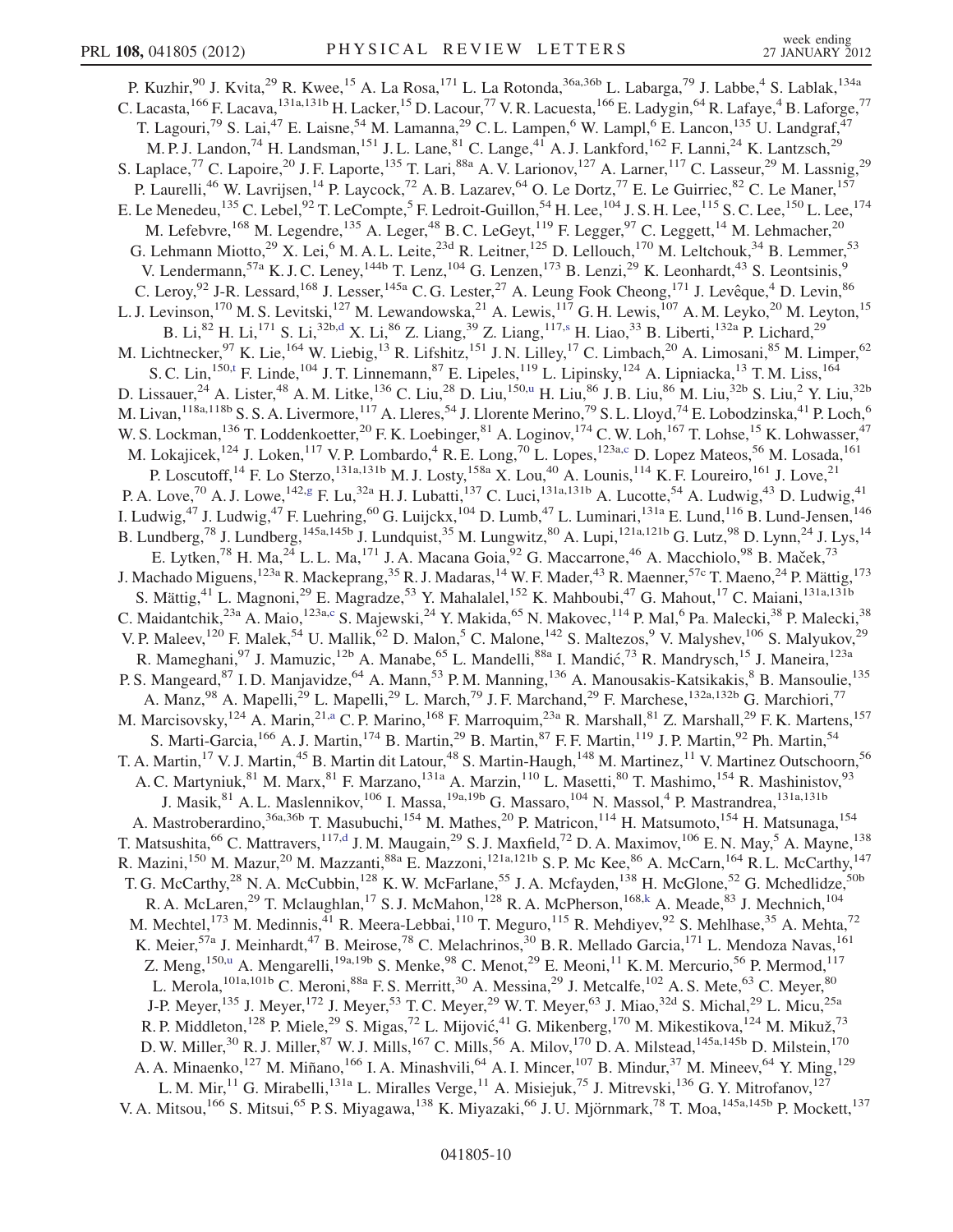<span id="page-10-4"></span><span id="page-10-3"></span><span id="page-10-2"></span><span id="page-10-1"></span><span id="page-10-0"></span>S. Moed,<sup>56</sup> V. Moeller,<sup>27</sup> K. Mönig,<sup>41</sup> N. Möser,<sup>20</sup> S. Mohapatra,<sup>147</sup> W. Mohr,<sup>47</sup> S. Mohrdieck-Möck,<sup>98</sup> A. M. Moisseev, <sup>127,[a](#page-17-4)</sup> R. Moles-Valls, <sup>166</sup> J. Molina-Perez, <sup>29</sup> J. Monk, <sup>76</sup> E. Monnier, <sup>82</sup> S. Montesano, <sup>88a, 88b</sup> F. Monticelli,<sup>69</sup> S. Monzani,<sup>19a,19b</sup> R. W. Moore,<sup>2</sup> G. F. Moorhead,<sup>85</sup> C. Mora Herrera,<sup>48</sup> A. Moraes,<sup>52</sup> N. Morange,<sup>135</sup> J. Morel,<sup>53</sup> G. Morello,<sup>36a,36b</sup> D. Moreno,<sup>80</sup> M. Moreno Llácer,<sup>166</sup> P. Morettini,<sup>49a</sup> M. Morii,<sup>56</sup> J. Morin,<sup>74</sup> A. K. Morley,<sup>29</sup> G. Mornacchi,<sup>29</sup> S. V. Morozov,<sup>95</sup> J. D. Morris,<sup>74</sup> L. Morvaj,<sup>100</sup> H. G. Moser,<sup>98</sup> M. Mosidze,<sup>50b</sup> J. Moss,<sup>108</sup> R. Mount,<sup>142</sup> E. Mountricha,<sup>135</sup> S. V. Mouraviev,<sup>93</sup> E. J. W. Moyse,<sup>83</sup> M. Mudrinic,<sup>12b</sup> F. Mueller,<sup>57a</sup> J. Mueller,<sup>122</sup> K. Mueller,<sup>20</sup> T. A. Müller,<sup>97</sup> D. Muenstermann,<sup>29</sup> A. Muir,<sup>167</sup> Y. Munwes,<sup>152</sup> W. J. Murray,<sup>128</sup> I. Mussche,<sup>104</sup> E. Musto,<sup>101a,101b</sup> A. G. Myagkov,<sup>127</sup> M. Myska,<sup>124</sup> J. Nadal,<sup>11</sup> K. Nagai,<sup>159</sup> K. Nagano,<sup>65</sup> Y. Nagasaka,<sup>59</sup> A. M. Nairz,<sup>29</sup> Y. Nakahama,<sup>29</sup> K. Nakamura,<sup>154</sup> T. Nakamura,<sup>154</sup> I. Nakano,<sup>109</sup> G. Nanava,<sup>20</sup> A. Napier,<sup>160</sup> M. Nash,<sup>76,[d](#page-17-2)</sup> N. R. Nation,<sup>21</sup> T. Nattermann,<sup>20</sup> T. Naumann,<sup>41</sup> G. Navarro,<sup>161</sup> H. A. Neal,<sup>86</sup> E. Nebot,<sup>79</sup> P. Yu. Nechaeva, <sup>93</sup> A. Negri, <sup>118a,118b</sup> G. Negri, <sup>29</sup> S. Nektarijevic, <sup>48</sup> A. Nelson, <sup>162</sup> S. Nelson, <sup>142</sup> T. K. Nelson, <sup>142</sup> S. Nemecek,<sup>124</sup> P. Nemethy,<sup>107</sup> A. A. Nepomuceno,<sup>23a</sup> M. Nessi,<sup>29,[v](#page-17-21)</sup> S. Y. Nesterov,<sup>120</sup> M. S. Neubauer,<sup>164</sup> A. Neusiedl,<sup>80</sup> R. M. Neves,<sup>107</sup> P. Nevski,<sup>24</sup> P. R. Newman,<sup>17</sup> V. Nguyen Thi Hong,<sup>135</sup> R. B. Nickerson,<sup>117</sup> R. Nicolaidou,<sup>135</sup> L. Nicolas,<sup>138</sup> B. Nicquevert,<sup>29</sup> F. Niedercorn,<sup>114</sup> J. Nielsen,<sup>136</sup> T. Niinikoski,<sup>29</sup> N. Nikiforou,<sup>34</sup> A. Nikiforov,<sup>15</sup> V. Nikolaenko,<sup>127</sup> K. Nikolaev,<sup>64</sup> I. Nikolic-Audit,<sup>77</sup> K. Nikolics,<sup>48</sup> K. Nikolopoulos,<sup>24</sup> H. Nilsen,<sup>47</sup> P. Nilsson,<sup>7</sup> Y. Ninomiya, <sup>154</sup> A. Nisati, <sup>131a</sup> T. Nishiyama, <sup>66</sup> R. Nisius, <sup>98</sup> L. Nodulman, <sup>5</sup> M. Nomachi, <sup>115</sup> I. Nomidis,<sup>153</sup> M. Nordberg,<sup>29</sup> B. Nordkvist,<sup>145a,145b</sup> P. R. Norton,<sup>128</sup> J. Novakova,<sup>125</sup> M. Nozaki,<sup>65</sup> L. Nozka,<sup>112</sup> I. M. Nugent, <sup>158a</sup> A.-E. Nuncio-Quiroz, <sup>20</sup> G. Nunes Hanninger, <sup>85</sup> T. Nunnemann, <sup>97</sup> E. Nurse, <sup>76</sup> T. Nyman, <sup>29</sup> B. J. O'Brien,<sup>45</sup> S. W. O'Ne[a](#page-17-4)le,<sup>17,a</sup> D. C. O'Neil,<sup>141</sup> V. O'Shea,<sup>52</sup> F. G. Oakham,<sup>28,[f](#page-17-5)</sup> H. Oberlack,<sup>98</sup> J. Ocariz,<sup>77</sup> A. Ochi,<sup>66</sup> S. Oda,<sup>154</sup> S. Odaka,<sup>65</sup> J. Odier,<sup>82</sup> H. Ogren,<sup>60</sup> A. Oh,<sup>81</sup> S. H. Oh,<sup>44</sup> C. C. Ohm,<sup>145a,145b</sup> T. Ohshima,<sup>100</sup> H. Ohshita, <sup>139</sup> T. Ohsugi, <sup>58</sup> S. Okada, <sup>66</sup> H. Okawa, <sup>162</sup> Y. Okumura, <sup>100</sup> T. Okuyama, <sup>154</sup> M. Olcese, <sup>49a</sup> A. G. Olchevski, <sup>64</sup> M. Oliveira, <sup>123a[,i](#page-17-8)</sup> D. Oliveira Damazio, <sup>24</sup> E. Oliver Garcia, <sup>166</sup> D. Olivito, <sup>119</sup> A. Olszewski, <sup>38</sup> J. Olszowska,<sup>38</sup> C. Omachi,<sup>66</sup> A. Onofre,<sup>123a[,w](#page-17-22)</sup> P. U. E. Onyisi,<sup>30</sup> C. J. Oram,<sup>158a</sup> M. J. Oreglia,<sup>30</sup> Y. Oren,<sup>152</sup> D. Orestano,<sup>133a,133b</sup> I. Orlov,<sup>106</sup> C. Oropeza Barrera,<sup>52</sup> R. S. Orr,<sup>157</sup> B. Osculati,<sup>49a,49b</sup> R. Ospanov,<sup>119</sup> C. Osuna,<sup>11</sup> G. Otero y Garzon,<sup>26</sup> J. P. Ottersbach, <sup>104</sup> M. Ouchrif, <sup>134d</sup> F. Ould-Saada, <sup>116</sup> A. Ouraou, <sup>135</sup> Q. Ouyang, <sup>32a</sup> M. Owen, <sup>81</sup> S. Owen,<sup>138</sup> V. E. Ozcan,<sup>18a</sup> N. Ozturk,<sup>7</sup> A. Pacheco Pages,<sup>11</sup> C. Padilla Aranda,<sup>11</sup> S. Pagan Griso,<sup>14</sup> E. Paganis,<sup>138</sup> F. Paige,<sup>24</sup> K. Pajchel,<sup>116</sup> G. Palacino,<sup>158b</sup> C. P. Paleari,<sup>6</sup> S. Palestini,<sup>29</sup> D. Pallin,<sup>33</sup> A. Palma,<sup>123a[,c](#page-17-1)</sup> J. D. Palmer,<sup>17</sup> Y. B. Pan,<sup>171</sup> E. Panagiotopoulou,<sup>9</sup> B. Panes,<sup>31a</sup> N. Panikashvili,<sup>86</sup> S. Panitkin,<sup>24</sup> D. Pantea,<sup>25a</sup> M. Panuskova,<sup>124</sup> V. Paolone, <sup>122</sup> A. Papadelis, <sup>145a</sup> Th. D. Papadopoulou, <sup>9</sup> A. Paramonov, <sup>5</sup> W. Park, <sup>24[,x](#page-17-23)</sup> M. A. Parker, <sup>27</sup> F. Parodi, <sup>49a, 49b</sup> J. A. Parsons,<sup>34</sup> U. Parzefall,<sup>47</sup> E. Pasqualucci,<sup>131a</sup> A. Passeri,<sup>133a</sup> F. Pastore,<sup>133a,133b</sup> Fr. Pastore,<sup>75</sup> G. Pásztor,<sup>48[,y](#page-17-24)</sup> S. Pataraia,<sup>173</sup> N. Patel,<sup>149</sup> J. R. Pater,<sup>81</sup> S. Patricelli,<sup>101a,101b</sup> T. Pauly,<sup>29</sup> M. Pecsy,<sup>143a</sup> M. I. Pedraza Morales,<sup>171</sup> S. V. Peleganchuk,<sup>106</sup> H. Peng,<sup>32b</sup> R. Pengo,<sup>29</sup> A. Penson,<sup>34</sup> J. Penwell,<sup>60</sup> M. Perantoni,<sup>23a</sup> K. Pere[z](#page-17-25),<sup>34,z</sup> T. Perez Cavalcanti, <sup>41</sup> E. Perez Codina, <sup>11</sup> M. T. Pérez García-Estañ, <sup>166</sup> V. Perez Reale, <sup>34</sup> L. Perini, <sup>88a, 88b</sup> H. Pernegger,<sup>29</sup> R. Perrino,<sup>71a</sup> P. Perrodo,<sup>4</sup> S. Persembe,<sup>3a</sup> V.D. Peshekhonov,<sup>64</sup> B.A. Petersen,<sup>29</sup> J. Petersen,<sup>29</sup> T. C. Petersen,<sup>35</sup> E. Petit,<sup>82</sup> A. Petridis,<sup>153</sup> C. Petridou,<sup>153</sup> E. Petrolo,<sup>131a</sup> F. Petrucci,<sup>133a,133b</sup> D. Petschull,<sup>41</sup> M. Petteni,<sup>141</sup> R. Pezoa,<sup>31b</sup> A. Phan,<sup>85</sup> A. W. Phillips,<sup>27</sup> P. W. Phillips,<sup>128</sup> G. Piacquadio,<sup>29</sup> E. Piccaro,<sup>74</sup> M. Pi[c](#page-17-1)cinini,<sup>19a,19b</sup> A. Pickford,<sup>52</sup> S. M. Piec,<sup>41</sup> R. Piegaia,<sup>26</sup> J. E. Pilcher,<sup>30</sup> A. D. Pilkington,<sup>81</sup> J. Pina,<sup>123a,c</sup> M. Pinamonti,  $^{163a,163c}$  $^{163a,163c}$  $^{163a,163c}$  A. Pinder,  $^{117}$  J. L. Pinfold, <sup>2</sup> J. Ping,  $^{32c}$  B. Pinto,  $^{123a,c}$  O. Pirotte,  $^{29}$  C. Pizio,  $^{88a,88b}$ R. Placakyte,<sup>41</sup> M. Plamondon,<sup>168</sup> M.-A. Pleier,<sup>24</sup> A. V. Pleskach,<sup>127</sup> A. Poblaguev,<sup>24</sup> S. Poddar,<sup>57a</sup> F. Podlyski,<sup>33</sup> L. Poggioli,<sup>114</sup> T. Poghosyan,<sup>20</sup> M. Pohl,<sup>48</sup> F. Polci,<sup>54</sup> G. Polesello,<sup>118a</sup> A. Policicchio,<sup>137</sup> A. Polini,<sup>19a</sup> J. Poll,<sup>74</sup> V. Polychronakos,<sup>24</sup> D. M. Pomarede,<sup>135</sup> D. Pomeroy,<sup>22</sup> K. Pommès,<sup>29</sup> L. Pontecorvo,<sup>131a</sup> B. G. Pope,<sup>87</sup> G. A. Popeneciu,<sup>25a</sup> D. S. Popovic,<sup>12a</sup> A. Poppleton,<sup>29</sup> X. Portell Bueso,<sup>29</sup> C. Posch,<sup>21</sup> G. E. Pospelov,<sup>98</sup> S. Pospisil,<sup>126</sup> I. N. Potrap,  $98$  C. J. Potter,  $^{148}$  C. T. Potter,  $^{113}$  G. Poulard,  $^{29}$  J. Poveda,  $^{171}$  R. Prabhu,  $^{76}$  P. Pralavorio,  $^{82}$  S. Prasad,  $^{56}$ R. Pravahan,<sup>7</sup> S. Prell,<sup>63</sup> K. Pretzl,<sup>16</sup> L. Pribyl,<sup>29</sup> D. Price,<sup>60</sup> L. E. Price,<sup>5</sup> M. J. Price,<sup>29</sup> P. M. Prichard,<sup>72</sup> D. Prieur,<sup>122</sup> M. Primavera,<sup>71a</sup> K. Prokofiev,<sup>107</sup> F. Prokoshin,<sup>31b</sup> S. Protopopescu,<sup>24</sup> J. Proudfoot,<sup>5</sup> X. Prudent,<sup>43</sup> H. Przysiezniak,<sup>4</sup> S. Psoroulas,<sup>20</sup> E. Ptacek,<sup>113</sup> E. Pueschel,<sup>83</sup> J. Purdham,<sup>86</sup> M. Purohit,<sup>24[,x](#page-17-23)</sup> P. Puzo,<sup>114</sup> Y. Pylypchenko,<sup>116</sup> J. Qian,<sup>86</sup> Z. Qian,  $82$  Z. Qin,  $41$  A. Quadt,  $53$  D. R. Quarrie,  $14$  W. B. Quayle,  $171$  F. Quinonez,  $31a$  M. Raas,  $103$  V. Radescu,  $57b$ B. Radics,<sup>20</sup> T. Rador,<sup>18a</sup> F. Ragusa,<sup>88a,88b</sup> G. Rahal,<sup>176</sup> A. M. Rahimi,<sup>108</sup> D. Rahm,<sup>24</sup> S. Rajagopalan,<sup>24</sup> M. Rammensee,<sup>47</sup> M. Rammes,  $^{140}$  M. Ramstedt,  $^{145a,145b}$  A. S. Randle-Conde,  $^{39}$  K. Randrianarivony,  $^{28}$  P. N. Ratoff,  $^{70}$ F. Rauscher,<sup>97</sup> E. Rauter,<sup>98</sup> M. Raymond,<sup>29</sup> A. L. Read,<sup>116</sup> D. M. Rebuzzi,<sup>118a,118b</sup> A. Redelbach,<sup>172</sup> G. Redlinger,<sup>24</sup> R. Reece,<sup>119</sup> K. Reeves,<sup>40</sup> A. Reichold,<sup>104</sup> E. Reinherz-Aronis,<sup>152</sup> A. Reinsch,<sup>113</sup> I. Reisinger,<sup>42</sup> D. Reljic,<sup>12a</sup>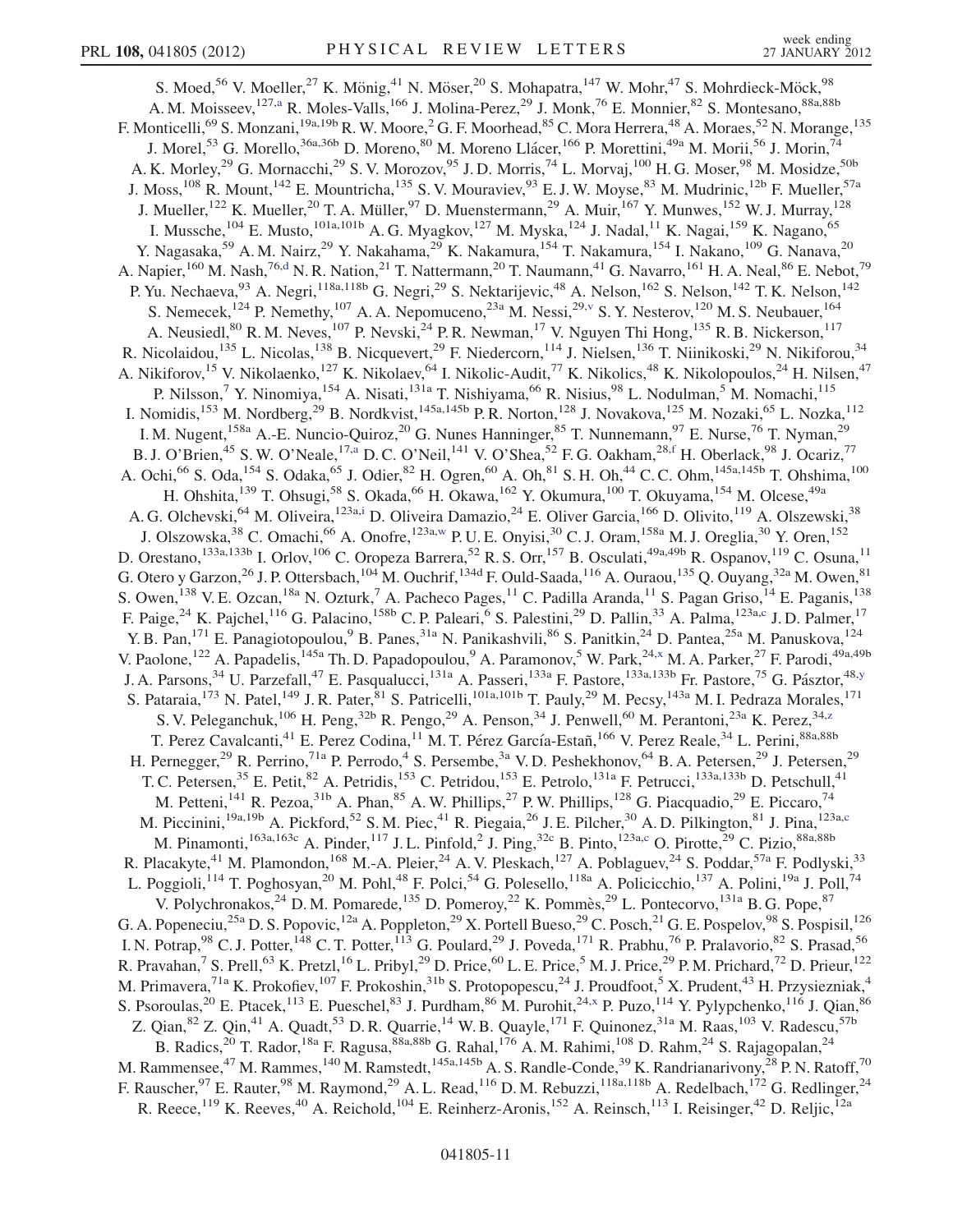<span id="page-11-0"></span>C. Rembser,  $^{29}$  Z. L. Ren,  $^{150}$  A. Renaud,  $^{114}$  P. Renkel,  $^{39}$  M. Rescigno,  $^{131a}$  S. Resconi,  $^{88a}$  B. Resende,  $^{135}$  P. Reznicek,  $^{97}$ R. Rezvani,<sup>157</sup> A. Richards,<sup>76</sup> R. Richter,<sup>98</sup> E. Richter-Was,<sup>4[,aa](#page-17-26)</sup> M. Ridel,<sup>77</sup> S. Rieke,<sup>80</sup> M. Rijpstra,<sup>104</sup> M. Rijssenbeek,<sup>147</sup> A. Rimoldi,<sup>118a,118b</sup> L. Rinaldi,<sup>19a</sup> R. R. Rios,<sup>39</sup> I. Riu,<sup>11</sup> G. Rivoltella,<sup>88a,88b</sup> F. Rizatdinova,<sup>111</sup> E. Rizvi,<sup>74</sup> S. H. Robertson,<sup>84[,k](#page-17-10)</sup> A. Robichaud-Veronneau,<sup>117</sup> D. Robinson,<sup>27</sup> J. E. M. Robinson,<sup>76</sup> M. Robinson,<sup>113</sup> A. Robson,<sup>52</sup> J. G. Rocha de Lima,<sup>105</sup> C. Roda,<sup>121a,121b</sup> D. Roda Dos Santos,<sup>29</sup> S. Rodier,<sup>79</sup> D. Rodriguez,<sup>161</sup> A. Roe,<sup>53</sup> S. Roe,<sup>29</sup> O. Røhne,<sup>116</sup> V. Rojo,<sup>1</sup> S. Rolli,<sup>160</sup> A. Romaniouk,<sup>95</sup> M. Romano,<sup>19a,19b</sup> V. M. Romanov,<sup>64</sup> G. Romeo,<sup>26</sup> L. Roos,<sup>77</sup> E. Ros,<sup>166</sup> S. Rosati,<sup>131a,131b</sup> K. Rosbach,<sup>48</sup> A. Rose,<sup>148</sup> M. Rose,<sup>75</sup> G. A. Rosenbaum,<sup>157</sup> E. I. Rosenberg,<sup>63</sup> P. L. Rosendahl,<sup>13</sup> O. Rosenthal,<sup>140</sup> L. Rosselet,<sup>48</sup> V. Rossetti,<sup>11</sup> E. Rossi,<sup>131a,131b</sup> L. P. Rossi,<sup>49a</sup> L. Rossi,<sup>88a,88b</sup> M. Rotaru,<sup>25a</sup> I. Roth,<sup>170</sup> J. Rothberg,<sup>137</sup> D. Rousseau,<sup>114</sup> C. R. Royon,<sup>135</sup> A. Rozanov,<sup>82</sup> Y. Rozen,<sup>151</sup> X. Ruan,<sup>114</sup> I. Rubinskiy,<sup>41</sup> B. Ruckert,<sup>97</sup> N. Ruckstuhl,<sup>104</sup> V. I. Rud,<sup>96</sup> C. Rudolph,<sup>43</sup> G. Rudolph,<sup>61</sup> F. Rühr,<sup>6</sup> F. Ruggieri,<sup>133[a](#page-17-4),133b</sup> A. Ruiz-Martinez,<sup>63</sup> E. Rulikowska-Zarebska,<sup>37</sup> V. Rumiantsev,<sup>90,a</sup> L. Rumyantsev,<sup>64</sup> K. Runge,<sup>47</sup> O. Runolfsson,<sup>20</sup> Z. Rurikova,<sup>47</sup> N. A. Rusakovich,<sup>64</sup> D. R. Rust,<sup>60</sup> J. P. Rutherfoord,<sup>6</sup> C. Ruwiedel,<sup>14</sup> P. Ruzicka, <sup>124</sup> Y. F. Ryabov, <sup>120</sup> V. Ryadovikov, <sup>127</sup> P. Ryan, <sup>87</sup> M. Rybar, <sup>125</sup> G. Rybkin, <sup>114</sup> N. C. Ryder, <sup>117</sup> S. Rzaeva, <sup>10</sup> A. F. Saavedra, <sup>149</sup> I. Sadeh, <sup>152</sup> H. F-W. Sadrozinski, <sup>136</sup> R. Sadykov, <sup>64</sup> F. Safai Tehrani, <sup>131a, 131b</sup> H. Sakamoto, <sup>154</sup> G. Salamanna,<sup>74</sup> A. Salamon,<sup>132a</sup> M. Saleem,<sup>110</sup> D. Salihagic,<sup>98</sup> A. Salnikov,<sup>142</sup> J. Salt,<sup>166</sup> B. M. Salvachua Ferrando,<sup>5</sup> D. Salvatore,<sup>36a,36b</sup> F. Salvatore,<sup>148</sup> A. Salvucci,<sup>103</sup> A. Salzburger,<sup>29</sup> D. Sampsonidis,<sup>153</sup> B. H. Samset,<sup>116</sup> A. Sanchez,<sup>101a,101b</sup> H. Sandaker,<sup>13</sup> H. G. Sander,<sup>80</sup> M. P. Sanders,<sup>97</sup> M. Sandhoff,<sup>173</sup> T. Sandoval,<sup>27</sup> C. Sandoval, <sup>161</sup> R. Sandstroem, <sup>98</sup> S. Sandvoss, <sup>173</sup> D. P. C. Sankey, <sup>128</sup> A. Sansoni, <sup>46</sup> C. Santamarina Rios, <sup>84</sup> C. Santoni,<sup>33</sup> R. Santonico,<sup>132a,132b</sup> H. Santos,<sup>123a</sup> J. G. Saraiva,<sup>123a[,c](#page-17-1)</sup> T. Sarangi,<sup>171</sup> E. Sarkisyan-Grinbaum,<sup>7</sup> F. Sarri,<sup>121a,121b</sup> G. Sartisohn,<sup>173</sup> O. Sasaki,<sup>65</sup> T. Sasaki,<sup>65</sup> N. Sasao,<sup>67</sup> I. Satsounkevitch,<sup>89</sup> G. Sauvage,<sup>4</sup> E. Sauvan,<sup>4</sup> J. B. Sauvan,<sup>114</sup> P. Savard,<sup>157,[f](#page-17-5)</sup> V. Savinov,<sup>122</sup> D. O. Savu,<sup>29</sup> P. Savva,<sup>9</sup> L. Sawyer,<sup>24,[m](#page-17-12)</sup> D. H. Saxon,<sup>52</sup> L. P. Says,<sup>33</sup> C. Sbarra,<sup>19a,19b</sup> A. Sbrizzi,<sup>19a,19b</sup> O. Scallon,<sup>92</sup> D. A. Scannicchio,<sup>162</sup> J. Schaarschmidt,<sup>114</sup> P. Schacht,<sup>98</sup> U. Schäfer, ${}^{80}$  S. Schaepe, ${}^{20}$  S. Schaetzel, ${}^{57b}$  A. C. Schaffer, ${}^{114}$  D. Schaile, ${}^{97}$  R. D. Schamberger, ${}^{147}$  A. G. Schamov, ${}^{106}$ V. Scharf,<sup>57a</sup> V. A. Schegelsky,<sup>120</sup> D. Scheirich,<sup>86</sup> M. Schernau,<sup>162</sup> M. I. Scherzer,<sup>14</sup> C. Schiavi,<sup>49a,49b</sup> J. Schieck,<sup>97</sup> M. Schioppa,<sup>36a,36b</sup> S. Schlenker,<sup>29</sup> J.L. Schlereth,<sup>5</sup> E. Schmidt,<sup>47</sup> K. Schmieden,<sup>20</sup> C. Schmitt,<sup>80</sup> S. Schmitt,<sup>57b</sup> M. Schmitz,<sup>20</sup> A. Schöning,<sup>57b</sup> M. Schott,<sup>29</sup> D. Schouten,<sup>158a</sup> J. Schovancova,<sup>124</sup> M. Schram,<sup>84</sup> C. Schroeder,<sup>80</sup> N. Schroer,<sup>57c</sup> S. Schuh,<sup>29</sup> G. Schuler,<sup>29</sup> J. Schultes,<sup>173</sup> H.-C. Schultz-Coulon,<sup>57a</sup> H. Schulz,<sup>15</sup> J. W. Schumacher,<sup>20</sup> M. Schumacher,<sup>47</sup> B. A. Schumm,<sup>136</sup> Ph. Schune,<sup>135</sup> C. Schwanenberger,<sup>81</sup> A. Schwartzman,<sup>142</sup> Ph. Schwemling,<sup>77</sup> R. Schwienhorst, <sup>87</sup> R. Schwierz, <sup>43</sup> J. Schwindling, <sup>135</sup> T. Schwindt, <sup>20</sup> W. G. Scott, <sup>128</sup> J. Searcy, <sup>113</sup> G. Sedov, <sup>41</sup> E. Sedykh,<sup>120</sup> E. Segura,<sup>11</sup> S. C. Seidel,<sup>102</sup> A. Seiden,<sup>136</sup> F. Seifert,<sup>43</sup> J. M. Seixas,<sup>23a</sup> G. Sekhniaidze,<sup>101a</sup> D. M. Seliverstov,<sup>120</sup> B. Sellden,<sup>145a</sup> G. Sellers,<sup>72</sup> M. Seman,<sup>143b</sup> N. Semprini-Cesari,<sup>19a,19b</sup> C. Serfon,<sup>97</sup> L. Serin,<sup>114</sup> R. Seuster, <sup>98</sup> H. Severini, <sup>110</sup> M. E. Sevior, <sup>85</sup> A. Sfyrla, <sup>29</sup> E. Shabalina, <sup>53</sup> M. Shamim, <sup>113</sup> L. Y. Shan, <sup>32a</sup> J. T. Shank, <sup>21</sup> Q. T. Shao,<sup>85</sup> M. Shapiro,<sup>14</sup> P. B. Shatalov,<sup>94</sup> L. Shaver,<sup>6</sup> K. Shaw,<sup>163a,163c</sup> D. Sherman,<sup>174</sup> P. Sherwood,<sup>76</sup> A. Shibata,<sup>107</sup> H. Shichi,<sup>100</sup> S. Shimizu,<sup>29</sup> M. Shimojima,<sup>99</sup> T. Shin,<sup>55</sup> A. Shmeleva,<sup>93</sup> M. J. Shochet,<sup>30</sup> D. Short,<sup>117</sup> M. A. Shupe, <sup>6</sup> P. Sicho, <sup>124</sup> A. Sidoti, <sup>131a,131b</sup> A. Siebel, <sup>173</sup> F. Siegert, <sup>47</sup> J. Siegrist, <sup>14</sup> Dj. Sijacki, <sup>12a</sup> O. Silbert, <sup>170</sup> J. Silva,<sup>123a[,c](#page-17-1)</sup> Y. Silver,<sup>152</sup> D. Silverstein,<sup>142</sup> S. B. Silverstein,<sup>145a</sup> V. Simak,<sup>126</sup> O. Simard,<sup>135</sup> Lj. Simic,<sup>12a</sup> S. Simion,<sup>114</sup> B. Simmons,<sup>76</sup> M. Simonyan,<sup>35</sup> P. Sinervo,<sup>157</sup> N. B. Sinev,<sup>113</sup> V. Sipica,<sup>140</sup> G. Siragusa,<sup>172</sup> A. Sircar,<sup>24</sup> A. N. Sisakyan,<sup>64</sup> S. Yu. Sivoklokov,<sup>96</sup> J. Sjölin,<sup>145a,145b</sup> T. B. Sjursen,<sup>13</sup> L. A. Skinnari,<sup>14</sup> H. P. Skottowe,<sup>56</sup> K. Skovpen,<sup>106</sup> P. Skubic,<sup>110</sup> N. Skvorodnev,<sup>22</sup> M. Slater,<sup>17</sup> T. Slavicek,<sup>126</sup> K. Sliwa,<sup>160</sup> J. Sloper,<sup>29</sup> V. Smakhtin,<sup>170</sup> S. Yu. Smirnov,<sup>95</sup> L. N. Smirnova,<sup>96</sup> O. Smirnova,<sup>78</sup> B. C. Smith,<sup>56</sup> D. Smith,<sup>142</sup> K. M. Smith,<sup>52</sup> M. Smizanska,<sup>70</sup> K. Smolek,<sup>126</sup> A. A. Snesarev,<sup>93</sup> S. W. Snow,<sup>81</sup> J. Snow,<sup>110</sup> J. Snuverink,<sup>104</sup> S. Snyder,<sup>24</sup> M. Soares,<sup>123a</sup> R. Sobie,<sup>168[,k](#page-17-10)</sup> J. Sodomka, <sup>126</sup> A. Soffer, <sup>152</sup> C. A. Solans, <sup>166</sup> M. Solar, <sup>126</sup> J. Solc, <sup>126</sup> E. Soldatov, <sup>95</sup> U. Soldevila, <sup>166</sup> E. Solfaroli Camillocci,<sup>131a,131b</sup> A. A. Solodkov,<sup>127</sup> O. V. Solovyanov,<sup>127</sup> J. Sondericker,<sup>24</sup> N. Soni,<sup>2</sup> V. Sopko,<sup>126</sup> B. Sopko, <sup>126</sup> M. Sorbi, <sup>88a,88b</sup> M. Sosebee, <sup>7</sup> R. Soualah, <sup>163a,163c</sup> A. Soukharev, <sup>106</sup> S. Spagnolo, <sup>71a,71b</sup> F. Spanò, <sup>75</sup> R. Spighi,<sup>19a</sup> G. Spigo,<sup>29</sup> F. Spila,<sup>131a,131b</sup> E. Spiriti,<sup>133a</sup> R. Spiwoks,<sup>29</sup> M. Spousta,<sup>125</sup> T. Spreitzer,<sup>157</sup> B. Spurlock,<sup>7</sup> R. D. St. Denis,<sup>52</sup> T. Stahl,<sup>140</sup> J. Stahlman,<sup>119</sup> R. Stamen,<sup>57a</sup> E. Stanecka,<sup>29</sup> R. W. Stanek,<sup>5</sup> C. Stanescu,<sup>133a</sup> S. Stapnes,<sup>116</sup> E. A. Starchenko,<sup>127</sup> J. Stark,<sup>54</sup> P. Staroba,<sup>124</sup> P. Starovoitov,<sup>90</sup> A. Staude,<sup>97</sup> P. Stavina,<sup>143a</sup> G. Stavropoulos,  $^{14}$  G. Steele,  $^{52}$  P. Steinbach,  $^{43}$  P. Steinberg,  $^{24}$  I. Stekl,  $^{126}$  B. Stelzer,  $^{141}$  H. J. Stelzer,  $^{87}$ O. Stelzer-Chilton,<sup>158a</sup> H. Stenzel,<sup>51</sup> K. Stevenson,<sup>74</sup> G. A. Stewart,<sup>29</sup> J. A. Stillings,<sup>20</sup> T. Stockmanns,<sup>20</sup> M. C. Stockton,<sup>29</sup> K. Stoerig,<sup>47</sup> G. Stoicea,<sup>25a</sup> S. Stonjek,<sup>98</sup> P. Strachota,<sup>125</sup> A. R. Stradling,<sup>7</sup> A. Straessner,<sup>43</sup> J. Strandberg,<sup>146</sup> S. Strandberg,<sup>145a,145b</sup> A. Strandlie,<sup>116</sup> M. Strang,<sup>108</sup> E. Strauss,<sup>142</sup> M. Strauss,<sup>110</sup> P. Strizenec,<sup>143b</sup>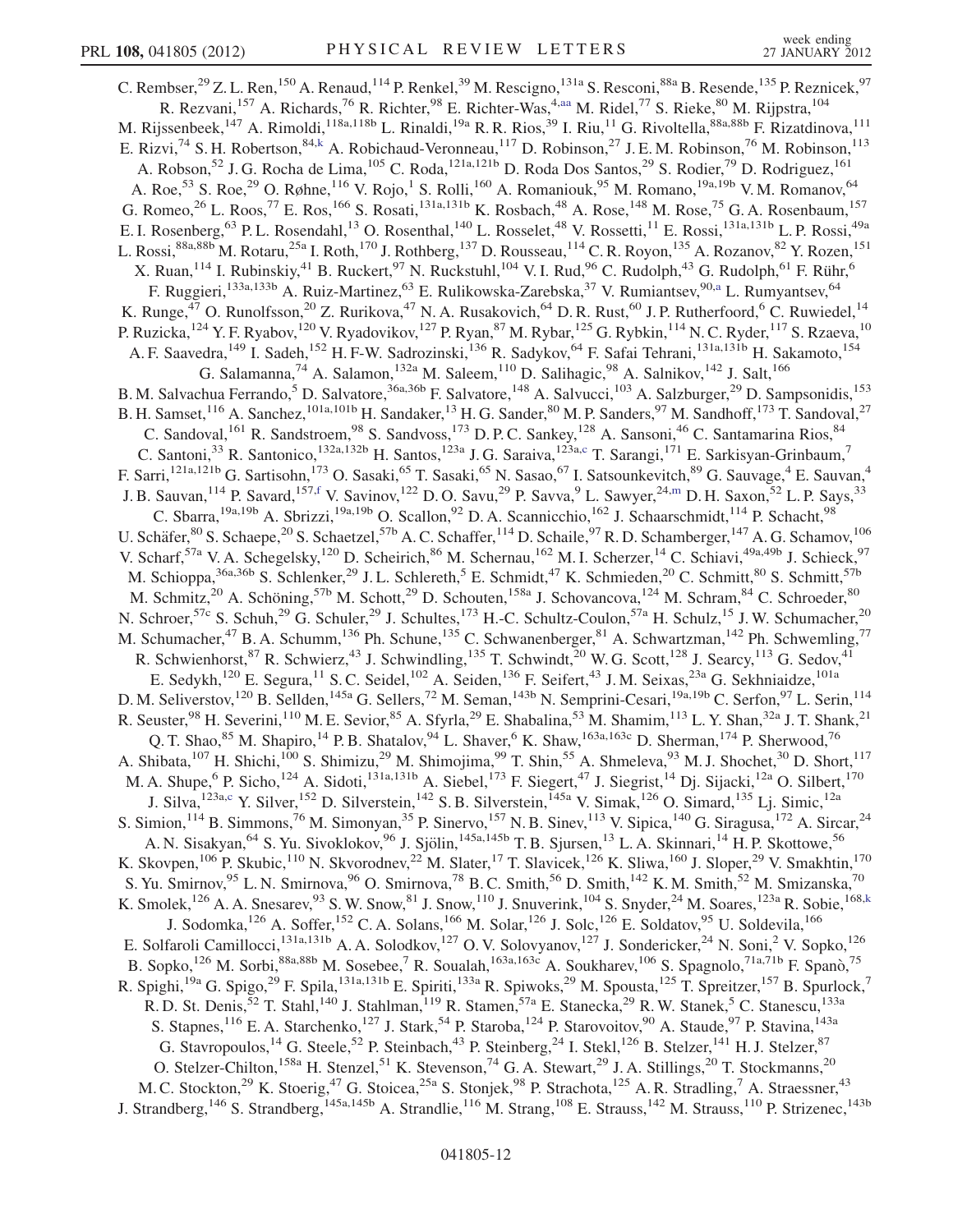<span id="page-12-1"></span><span id="page-12-0"></span>R. Ströhmer,<sup>172</sup> D. M. Strom,<sup>113</sup> J. A. Strong,<sup>75,[a](#page-17-4)</sup> R. Stroynowski,<sup>39</sup> J. Strube,<sup>128</sup> B. Stugu,<sup>13</sup> I. Stumer,<sup>24[,a](#page-17-4)</sup> J. Stupak,<[s](#page-17-18)up>147</sup> P. Sturm,<sup>173</sup> D. A. Soh,<sup>150,s</sup> D. Su,<sup>142</sup> HS. Subramania,<sup>2</sup> A. Succurro,<sup>11</sup> Y. Sugaya,<sup>115</sup> T. Sugimoto,<sup>100</sup> C. Suhr,<sup>105</sup> K. Suita,<sup>66</sup> M. Suk,<sup>125</sup> V. V. Sulin,<sup>93</sup> S. Sultansoy,<sup>3d</sup> T. Sumida,<sup>29</sup> X. Sun,<sup>54</sup> J. E. Sundermann,<sup>47</sup> K. Suruliz, <sup>138</sup> S. Sushkov, <sup>11</sup> G. Susinno, <sup>36a, 36b</sup> M. R. Sutton, <sup>148</sup> Y. Suzuki, <sup>65</sup> Y. Suzuki, <sup>66</sup> M. Svatos, <sup>124</sup> Yu. M. Sviridov,<sup>127</sup> S. Swedish,<sup>167</sup> I. Sykora,<sup>143a</sup> T. Sykora,<sup>125</sup> B. Szeless,<sup>29</sup> J. Sánchez,<sup>166</sup> D. Ta,<sup>104</sup> K. Tackmann,<sup>41</sup> A. Taffard, <sup>162</sup> R. Tafirout, <sup>158a</sup> N. Taiblum, <sup>152</sup> Y. Takahashi, <sup>100</sup> H. Takai, <sup>24</sup> R. Takashima, <sup>68</sup> H. Takeda, <sup>66</sup> T. Takeshita,<sup>139</sup> M. Talby,<sup>82</sup> A. Talyshev,<sup>106</sup> M. C. Tamsett,<sup>24</sup> J. Tanaka,<sup>154</sup> R. Tanaka,<sup>114</sup> S. Tanaka,<sup>130</sup> S. Tanaka,<sup>65</sup> Y. Tanaka,<sup>99</sup> K. Tani,<sup>66</sup> N. Tannoury,<sup>82</sup> G. P. Tappern,<sup>29</sup> S. Tapprogge,<sup>80</sup> D. Tardif,<sup>157</sup> S. Tarem,<sup>151</sup> F. Tarrade,<sup>28</sup> G. F. Tartarelli,<sup>88a</sup> P. Tas,<sup>125</sup> M. Tasevsky,<sup>124</sup> E. Tassi,<sup>36a,36b</sup> M. Tatarkhanov,<sup>14</sup> Y. Tayalati,<sup>134d</sup> C. Taylor,<sup>76</sup> F. E. Taylor,<sup>91</sup> G. N. Taylor,<sup>85</sup> W. Taylor,<sup>158b</sup> M. Teinturier,<sup>114</sup> M. Teixeira Dias Castanheira,<sup>74</sup> P. Teixeira-Dias,<sup>75</sup> K. K. Temming,<sup>47</sup> H. Ten Kate,<sup>29</sup> P. K. Teng,<sup>150</sup> S. Terada,<sup>65</sup> K. Terashi,<sup>154</sup> J. Terron,<sup>79</sup> M. Terwort,<sup>41,[q](#page-17-16)</sup> M. Testa,<sup>46</sup> R. J. Teuscher, <sup>157,[k](#page-17-10)</sup> J. Thadome, <sup>173</sup> J. Therhaag, <sup>20</sup> T. Theveneaux-Pelzer, <sup>77</sup> M. Thioye, <sup>174</sup> S. Thoma, <sup>47</sup> J. P. Thomas, <sup>17</sup> E. N. Thompson,<sup>83</sup> P. D. Thompson,<sup>17</sup> P. D. Thompson,<sup>157</sup> A. S. Thompson,<sup>52</sup> E. Thomson,<sup>119</sup> M. Thomson,<sup>27</sup> R. P. Thun,<sup>86</sup> F. Tian,<sup>34</sup> T. Tic,<sup>124</sup> V. O. Tikhomirov,<sup>93</sup> Y. A. Tikhonov,<sup>106</sup> C. J. W. P. Timmermans,<sup>103</sup> P. Tipton,<sup>174</sup> F. J. Tique Aires Viegas,<sup>29</sup> S. Tisserant,<sup>82</sup> J. Tobias,<sup>47</sup> B. Toczek,<sup>37</sup> T. Todorov,<sup>4</sup> S. Todorova-Nova,<sup>160</sup> B. Toggerson,<sup>162</sup> J. Tojo,<sup>65</sup> S. Tokár,<sup>143a</sup> K. Tokunaga,<sup>66</sup> K. Tokushuku,<sup>65</sup> K. Tollefson,<sup>87</sup> M. Tomoto,<sup>100</sup> L. Tompkins,<sup>14</sup> K. Toms,<sup>102</sup> G. Tong,<sup>32a</sup> A. Tonoyan,<sup>13</sup> C. Topfel,<sup>16</sup> N.D. Topilin,<sup>64</sup> I. Torchiani,<sup>29</sup> E. Torrence,<sup>113</sup> H. Torres,<sup>77</sup> E. Torró Pastor,<sup>166</sup> J. Toth,<sup>82[,y](#page-17-24)</sup> F. Touchard,<sup>82</sup> D. R. Tovey,<sup>138</sup> D. Traynor,<sup>74</sup> T. Trefzger,<sup>172</sup> L. Tremblet,<sup>29</sup> A. Tricoli,<sup>29</sup> I. M. Trigger,<sup>158a</sup> S. Trincaz-Duvoid,<sup>77</sup> T. N. Trinh,<sup>77</sup> M. F. Tripiana,<sup>69</sup> W. Trischuk,<sup>157</sup> A. Trivedi,<sup>24[,x](#page-17-23)</sup> B. Trocmé,<sup>54</sup> C. Troncon,<sup>88a</sup> M. Trottier-McDonald,<sup>141</sup> A. Trzupek,<sup>38</sup> C. Tsarouchas,<sup>29</sup> J. C-L. Tseng,<sup>117</sup> M. Tsiakiris,<sup>104</sup> P. V. Tsiareshka,<sup>89</sup> D. Tsionou,<sup>4</sup> G. Tsipolitis,<sup>9</sup> V. Tsiskaridze,<sup>47</sup> E. G. Tskhadadze,<sup>50a</sup> I. I. Tsukerman, <sup>94</sup> V. Tsulaia, <sup>14</sup> J.-W. Tsung, <sup>20</sup> S. Tsuno, <sup>65</sup> D. Tsybychev, <sup>147</sup> A. Tua, <sup>138</sup> A. Tudorache, <sup>25a</sup> V. Tudorache,<sup>25a</sup> J. M. Tuggle,<sup>30</sup> M. Turala,<sup>38</sup> D. Turecek,<sup>126</sup> I. Turk Cakir,<sup>3e</sup> E. Turlay,<sup>104</sup> R. Turra,<sup>88a,88b</sup> P. M. Tuts,<sup>34</sup> A. Tykhonov,<sup>73</sup> M. Tylmad,<sup>145a,145b</sup> M. Tyndel,<sup>128</sup> H. Tyrvainen,<sup>29</sup> G. Tzanakos,<sup>8</sup> K. Uchida,<sup>20</sup> I. Ueda,<sup>154</sup> R. Ueno,<sup>28</sup> M. Ugland,<sup>13</sup> M. Uhlenbrock,<sup>20</sup> M. Uhrmacher,<sup>53</sup> F. Ukegawa,<sup>159</sup> G. Unal,<sup>29</sup> D. G. Underwood,<sup>5</sup> A. Undrus,<sup>24</sup> G. Unel,<sup>162</sup> Y. Unno,<sup>65</sup> D. Urbaniec,<sup>34</sup> E. Urkovsky,<sup>152</sup> P. Urrejola,<sup>31a</sup> G. Usai,<sup>7</sup> M. Uslenghi, <sup>118a,118b</sup> L. Vacavant, <sup>82</sup> V. Vacek, <sup>126</sup> B. Vachon, <sup>84</sup> S. Vahsen, <sup>14</sup> J. Valenta, <sup>124</sup> P. Valente, <sup>131a</sup> S. Valentinetti,<sup>19a,19b</sup> S. Valkar,<sup>125</sup> E. Valladolid Gallego,<sup>166</sup> S. Vallecorsa,<sup>151</sup> J. A. Valls Ferrer,<sup>166</sup> H. van der Graaf, <sup>104</sup> E. van der Kraaij, <sup>104</sup> R. Van Der Leeuw, <sup>104</sup> E. van der Poel, <sup>104</sup> D. van der Ster, <sup>29</sup> N. van Eldik, <sup>83</sup> P. van Gemmeren,<sup>5</sup> Z. van Kesteren,<sup>104</sup> I. van Vulpen,<sup>104</sup> W. Vandelli,<sup>29</sup> G. Vandoni,<sup>29</sup> A. Vaniachine,<sup>5</sup> P. Vankov,<sup>41</sup> F. Vannucci,<sup>77</sup> F. Varela Rodriguez,<sup>29</sup> R. Vari,<sup>131a</sup> D. Varouchas,<sup>14</sup> A. Vartapetian,<sup>7</sup> K. E. Varvell,<sup>149</sup> V. I. Vassilakopoulos,<sup>55</sup> F. Vazeille,<sup>33</sup> G. Vegni,<sup>88a,88b</sup> J. J. Veillet,<sup>114</sup> C. Vellidis,<sup>8</sup> F. Veloso,<sup>123a</sup> R. Veness,<sup>29</sup> S. Veneziano, <sup>131a</sup> A. Ventura, <sup>71a,71b</sup> D. Ventura, <sup>137</sup> M. Venturi, <sup>47</sup> N. Venturi, <sup>16</sup> V. Vercesi, <sup>118a</sup> M. Verducci, <sup>137</sup> W. Verkerke,<sup>104</sup> J. C. Vermeulen,<sup>104</sup> A. Vest,<sup>43</sup> M. C. Vetterli,<sup>141,[f](#page-17-5)</sup> I. Vichou,<sup>164</sup> T. Vickey,<sup>144b,[bb](#page-17-27)</sup> O. E. Vickey Boeriu,<sup>144b</sup> G. H. A. Viehhauser,<sup>117</sup> S. Viel,<sup>167</sup> M. Villa,<sup>19a,19b</sup> M. Villaplana Perez,<sup>166</sup> E. Vilucchi,<sup>46</sup> M. G. Vincter,<sup>28</sup> E. Vinek,<sup>29</sup> V. B. Vinogr[a](#page-17-4)dov,<sup>64</sup> M. Virchaux,<sup>135,a</sup> J. Virzi,<sup>14</sup> O. Vitells,<sup>170</sup> M. Viti,<sup>41</sup> I. Vivarelli,<sup>47</sup> F. Vives Vaque,<sup>2</sup> S. Vlachos,<sup>9</sup> D. Vladoiu,<sup>97</sup> M. Vlasak,<sup>126</sup> N. Vlasov,<sup>20</sup> A. Vogel,<sup>20</sup> P. Vokac,<sup>126</sup> G. Volpi,<sup>46</sup> M. Volpi, <sup>85</sup> G. Volpini, <sup>88a</sup> H. von der Schmitt, <sup>98</sup> J. von Loeben, <sup>98</sup> H. von Radziewski, <sup>47</sup> E. von Toerne, <sup>20</sup> V. Vorobel,<sup>125</sup> A. P. Vorobiev,<sup>127</sup> V. Vorwerk,<sup>11</sup> M. Vos,<sup>166</sup> R. Voss,<sup>29</sup> T. T. Voss,<sup>173</sup> J. H. Vossebeld,<sup>72</sup> N. Vranjes,<sup>12a</sup> M. Vranjes Milosavljevic, <sup>104</sup> V. Vrba, <sup>124</sup> M. Vreeswijk, <sup>104</sup> T. Vu Anh, <sup>80</sup> R. Vuillermet, <sup>29</sup> I. Vukotic, <sup>114</sup> W. Wagner,<sup>173</sup> P. Wagner,<sup>119</sup> H. Wahlen,<sup>173</sup> J. Wakabayashi,<sup>100</sup> J. Walbersloh,<sup>42</sup> S. Walch,<sup>86</sup> J. Walder,<sup>70</sup> R. Walker,<sup>97</sup> W. Walkowiak,<sup>140</sup> R. Wall,<sup>174</sup> P. Waller,<sup>72</sup> C. Wang,<sup>44</sup> H. Wang,<sup>171</sup> H. Wang,<sup>32b,[cc](#page-17-28)</sup> J. Wang,<sup>150</sup> J. Wang,<sup>32d</sup> J. C. Wang,<sup>137</sup> R. Wang,<sup>102</sup> S. M. Wang,<sup>150</sup> A. Warburton,<sup>84</sup> C. P. Ward,<sup>27</sup> M. Warsinsky,<sup>47</sup> P. M. Watkins,<sup>17</sup> A. T. Watson,<sup>17</sup> M. F. Watson,<sup>17</sup> G. Watts,<sup>137</sup> S. Watts,<sup>81</sup> A. T. Waugh,<sup>149</sup> B. M. Waugh,<sup>76</sup> J. Weber,<sup>42</sup> M. Weber,<sup>128</sup> M. S. Weber, <sup>16</sup> P. Weber, <sup>53</sup> A. R. Weidberg, <sup>117</sup> P. Weigell, <sup>98</sup> J. Weingarten, <sup>53</sup> C. Weiser, <sup>47</sup> H. Wellenstein, <sup>22</sup> P. S. Well[s](#page-17-18),<sup>29</sup> M. Wen,<sup>46</sup> T. Wenaus,<sup>24</sup> S. Wendler,<sup>122</sup> Z. Weng,<sup>150,s</sup> T. Wengler,<sup>29</sup> S. Wenig,<sup>29</sup> N. Wermes,<sup>20</sup> M. Werner,<sup>47</sup> P. Werner,<sup>29</sup> M. Werth,<sup>162</sup> M. Wessels,<sup>57a</sup> C. Weydert,<sup>54</sup> K. Whalen,<sup>28</sup> S. J. Wheeler-Ellis,<sup>162</sup> S. P. Whitaker,  $^{21}$  A. White,  $^{7}$  M. J. White,  $^{85}$  S. R. Whitehead,  $^{117}$  D. Whiteson,  $^{162}$  D. Whittington,  $^{60}$  F. Wicek,  $^{114}$ D. Wicke,<sup>173</sup> F. J. Wickens,<sup>128</sup> W. Wiedenmann,<sup>171</sup> M. Wielers,<sup>128</sup> P. Wienemann,<sup>20</sup> C. Wiglesworth,<sup>74</sup> L. A. M. Wiik,<sup>47</sup> P. A. Wijeratne,<sup>76</sup> A. Wildauer,<sup>166</sup> M. A. Wildt,<sup>41,[q](#page-17-16)</sup> I. Wilhelm,<sup>125</sup> H. G. Wilkens,<sup>29</sup> J. Z. Will,<sup>97</sup> E. Williams,<sup>34</sup> H. H. Williams,<sup>119</sup> W. Willis,<sup>34</sup> S. Willocq,<sup>83</sup> J. A. Wilson,<sup>17</sup> M. G. Wilson,<sup>142</sup> A. Wilson,<sup>86</sup>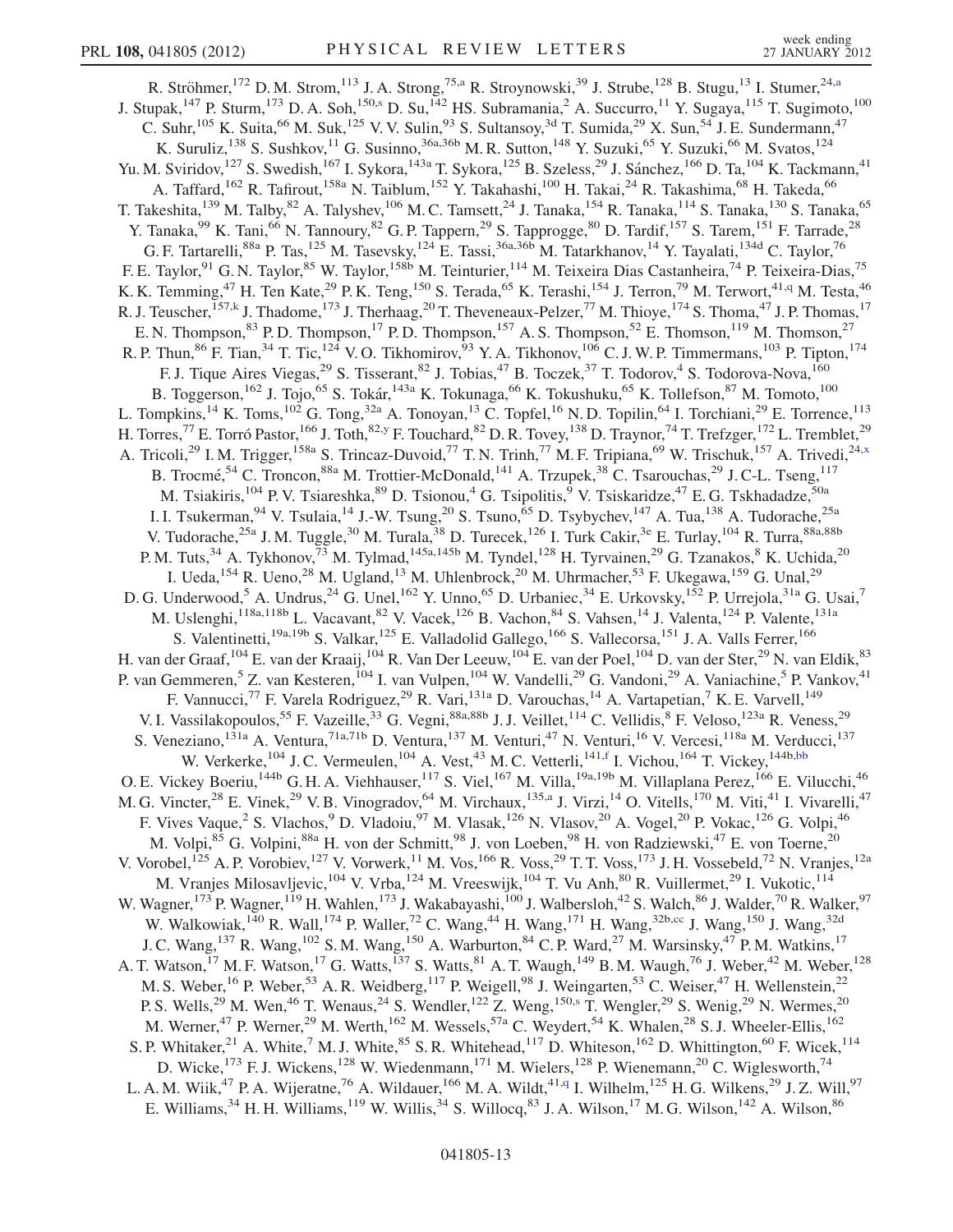<span id="page-13-2"></span><span id="page-13-1"></span><span id="page-13-0"></span>I. W[i](#page-17-8)ngerter-Seez,<sup>4</sup> S. Winkelmann,<sup>47</sup> F. Winklmeier,<sup>29</sup> M. Wittgen,<sup>142</sup> M. W. Wolter,<sup>38</sup> H. Wolters,<sup>123a,i</sup> W. C. Wong,<sup>40</sup> G. Wooden,<sup>86</sup> B. K. Wosiek,<sup>38</sup> J. Wotschack,<sup>29</sup> M. J. Woudstra,<sup>83</sup> K. Wraight,<sup>52</sup> C. Wright,<sup>52</sup> M. Wright,<sup>52</sup> B. Wrona,<sup>72</sup> S. L. Wu,<sup>171</sup> X. Wu,<sup>48</sup> Y. Wu,<sup>32b[,dd](#page-17-29)</sup> E. Wulf,<sup>34</sup> R. Wunstorf,<sup>42</sup> B. M. Wynne,<sup>45</sup> L. Xaplanteris, <sup>9</sup> S. Xella, <sup>35</sup> S. Xie, <sup>47</sup> Y. Xie, <sup>32a</sup> C. Xu, <sup>32b,[ee](#page-17-30)</sup> D. Xu, <sup>138</sup> G. Xu, <sup>32a</sup> B. Yabsley, <sup>149</sup> S. Yacoob, <sup>144b</sup> M. Yamada, <sup>65</sup> H. Yamaguchi, <sup>154</sup> A. Yamamoto, <sup>65</sup> K. Yamamoto, <sup>63</sup> S. Yamamoto, <sup>154</sup> T. Yamamura, <sup>154</sup> T. Yamanaka, <sup>154</sup> J. Yamaoka, <sup>44</sup> T. Yamazaki, <sup>154</sup> Y. Yamazaki, <sup>66</sup> Z. Yan, <sup>21</sup> H. Yang, <sup>86</sup> U.K. Yang, <sup>81</sup> Y. Yang, <sup>60</sup> Y. Yang,<sup>32a</sup> Z. Yang,<sup>145a,145b</sup> S. Yanush,<sup>90</sup> Y. Yao,<sup>14</sup> Y. Yasu,<sup>65</sup> G. V. Ybeles Smit,<sup>129</sup> J. Ye,<sup>39</sup> S. Ye,<sup>24</sup> M. Yilmaz,<sup>3c</sup> R. Yoosoofmiya,<sup>122</sup> K. Yorita,<sup>169</sup> R. Yoshida,<sup>5</sup> C. Young,<sup>142</sup> S. Youssef,<sup>21</sup> D. Yu,<sup>24</sup> J. Yu,<sup>7</sup> J. Yu,<sup>111</sup> L. Yuan,<sup>32a,[ff](#page-17-31)</sup> A. Yurkewicz,<sup>147</sup> V. G. Zaets,<sup>127</sup> R. Zaidan,<sup>62</sup> A. M. Zaitsev,<sup>127</sup> Z. Zajacova,<sup>29</sup> Yo. K. Zalite,<sup>120</sup> L. Zanello,<sup>131a,131b</sup> P. Zarzhitsky,<sup>39</sup> A. Zaytsev,<sup>106</sup> C. Zeitnitz,<sup>173</sup> M. Zeller,<sup>174</sup> M. Zeman,<sup>124</sup> A. Zemla,<sup>38</sup> C. Zendler,<sup>20</sup> O. Zenin,<sup>127</sup> T. Ženiš,<sup>143a</sup> Z. Zenonos,<sup>121a,121b</sup> S. Zenz,<sup>14</sup> D. Zerwas,<sup>114</sup> G. Zevi della Porta,<sup>56</sup> Z. Zhan,<sup>32d</sup> D. Zhang,<sup>32b[,cc](#page-17-28)</sup> H. Zhang,<sup>87</sup> J. Zhang,<sup>5</sup> X. Zhang,<sup>32d</sup> Z. Zhang,<sup>114</sup> L. Zhao,<sup>107</sup> T. Zhao,<sup>137</sup> Z. Zhao,<sup>32b</sup> A. Zhemchugov,<sup>64</sup> S. Zheng,<sup>32a</sup> J. Zhong, <sup>150[,gg](#page-17-32)</sup> B. Zhou, <sup>86</sup> N. Zhou, <sup>162</sup> Y. Zhou, <sup>150</sup> C. G. Zhu,<sup>32d</sup> H. Zhu,<sup>41</sup> J. Zhu,<sup>86</sup> Y. Zhu,<sup>32b</sup> X. Zhuang,<sup>97</sup> V. Zhuravlov,<sup>98</sup> D. Zieminska,<sup>60</sup> R. Zimmermann,<sup>20</sup> S. Zimmermann,<sup>20</sup> S. Zimmermann,<sup>47</sup> M. Ziolkowski,<sup>140</sup> R. Zitoun,<sup>4</sup> L. Živković,<sup>34</sup> V. V. Zmouchko,<sup>127,[a](#page-17-4)</sup> G. Zobernig,<sup>171</sup> A. Zoccoli,<sup>19a,19b</sup> Y. Zolnierowski,<sup>4</sup> A. Zsenei,<sup>29</sup> M. zur Nedden,  $15$  V. Zutshi,  $105$  and L. Zwalinski<sup>29</sup>

(ATLAS Collaboration)

<sup>1</sup>University at Albany, Albany, New York, USA

 ${}^{2}$ Department of Physics, University of Alberta, Edmonton, Alberta, Canada

<span id="page-13-3"></span><sup>3a</sup>Department of Physics, Ankara University, Ankara, Turkey<br><sup>3b</sup>Department of Physics, Dumlupinar University, Kutahya, Turkey<br><sup>3c</sup>Department of Physics, Gazi University, Ankara, Turkey<br><sup>3d</sup>Division of Physics, TOBB Unive

<sup>4</sup>LAPP, CNRS/IN2P3 and Université de Savoie, Annecy-le-Vieux, France

 ${}^{5}$ High Energy Physics Division, Argonne National Laboratory, Argonne, Illinois, USA

<sup>6</sup>Department of Physics, University of Arizona, Tucson, Arizona, USA

<sup>7</sup>Department of Physics, The University of Texas at Arlington, Arlington, Texas, USA  ${}^{8}P$ hysics Department. University of Athens. Athens. Greece

 $^{9}$ Physics Department, National Technical University of Athens, Zografou, Greece

<sup>10</sup>Institute of Physics, Azerbaijan Academy of Sciences, Baku, Azerbaijan<br><sup>11</sup>Institut de Física d'Altes Energies and Departament de Física de la Universitat Autònoma de Barcelona and ICREA,

Barcelona, Spain<br><sup>12a</sup>Institute of Physics, University of Belgrade, Belgrade, Serbia<br><sup>12b</sup>Vinca Institute of Nuclear Sciences, Belgrade, Serbia

<sup>14</sup>Physics Division, Lawrence Berkeley National Laboratory and University of Bergen, Bergen, Norway<br><sup>14</sup>Physics Division, Lawrence Berkeley National Laboratory and University of California, Berkeley, California, USA<br><sup>15</sup>

 $18c$ Department of Physics Engineering, Gaziantep University, Gaziantep, Turkey

<sup>18d</sup>Department of Physics, Istanbul Technical University, Istanbul, Turkey<br><sup>19d</sup>Department of Physics, Istanbul Technical University, Istanbul, Turkey<br><sup>19d</sup>Dipartimento di Fisica, Università di Bologna, Bologna, Italy<br><sup>2</sup>

<sup>23d</sup>Instituto de Fisica, Universidade de Sao Paulo, Sao Paulo, Brazil<br><sup>24</sup>Physics Department, Brookhaven National Laboratory, Upton, New York, USA

<sup>25a</sup>National Institute of Physics and Nuclear Engineering, Bucharest, Romania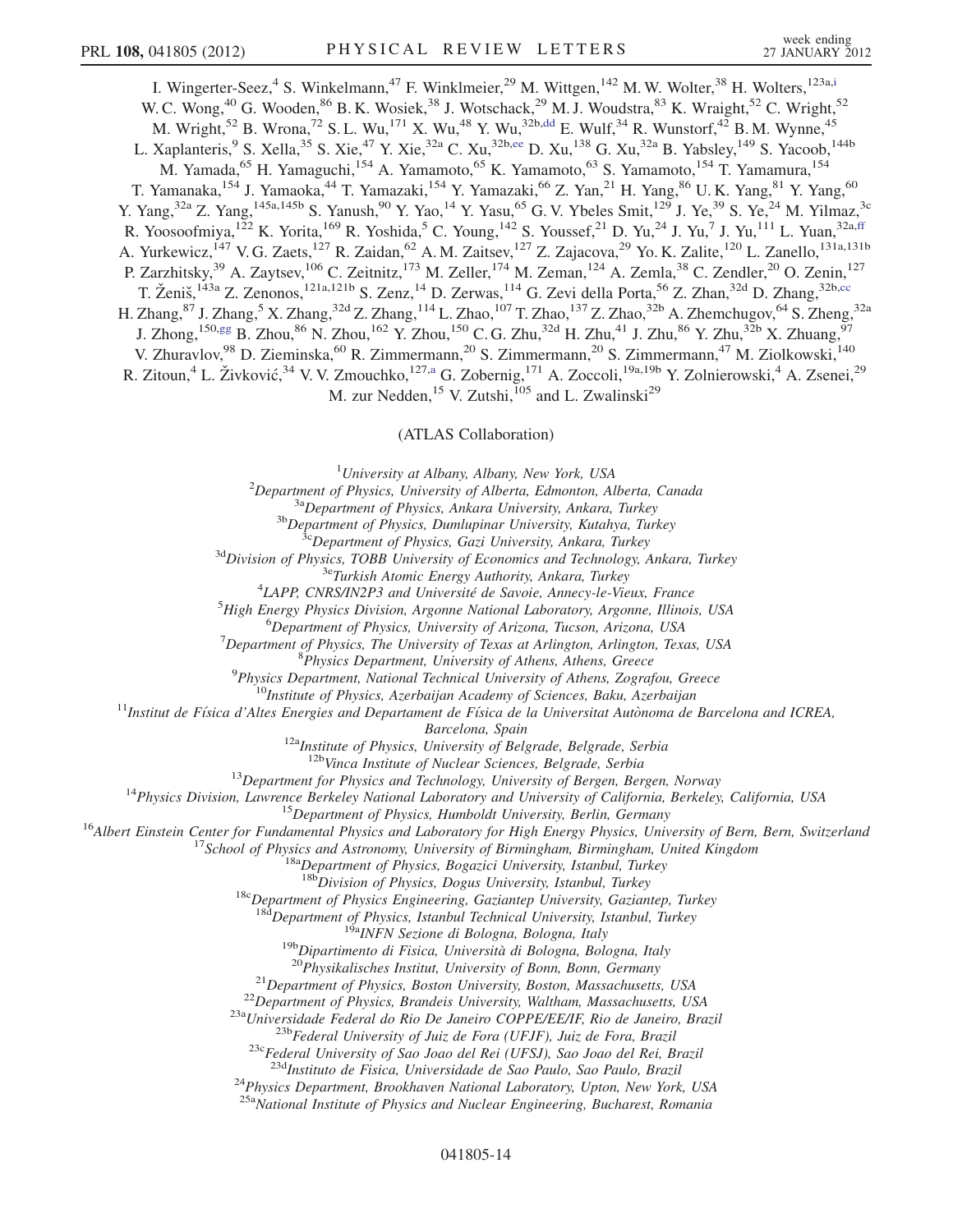$^{25b}$ University Politehnica Bucharest, Bucharest, Romania<br> $^{25c}$ West University in Timisoara, Timisoara, Romania <sup>26</sup>Departamento de Física, Universidad de Buenos Aires, Buenos Aires, Argentina<br><sup>27</sup>Cavendish Laboratory, University of Cambridge, Cambridge, United Kingdom<br><sup>28</sup>Department of Physics, Carleton University, Ottawa, Ontario Alpier Cedex, France (Ampliter Cedex, France (Ampliter Schenkavn, Denmark (1983)<br>
<sup>34</sup>Nevis Laboratory, Columbia University of Copenhagen, Robenhavn, Denmark<br>
<sup>35</sup>Niels Bohr Institute, University of Copenhagen, Robenhavn, and Institut National Polytechnique de Grenoble, Grenoble, France<br>
<sup>55</sup> Department of Physics, Hampton University, Hampton, Virginia, USA<br>
<sup>56</sup> Laboratory for Particle Physics and Cosmology, Harvard University, Cambridge, <sup>67</sup> Faculty of Science, Kyoto University, Kyoto, Japan<br><sup>68</sup>Kyoto University of Education, Kyoto, Japan<br><sup>69</sup> Instituto de Física La Plata, Universidad Nacional de La Plata and CONICET, La Plata, Argentina<br><sup>70</sup> Physics Dep <sup>71a</sup>INFN Sezione di Lecce, Lecce, Italy<br><sup>71b</sup>Dipartimento di Fisica, Università del Salento, Lecce, Italy<br><sup>72</sup>Oliver Lodge Laboratory, University of Liverpool, Liverpool, United Kingdom

## 041805-15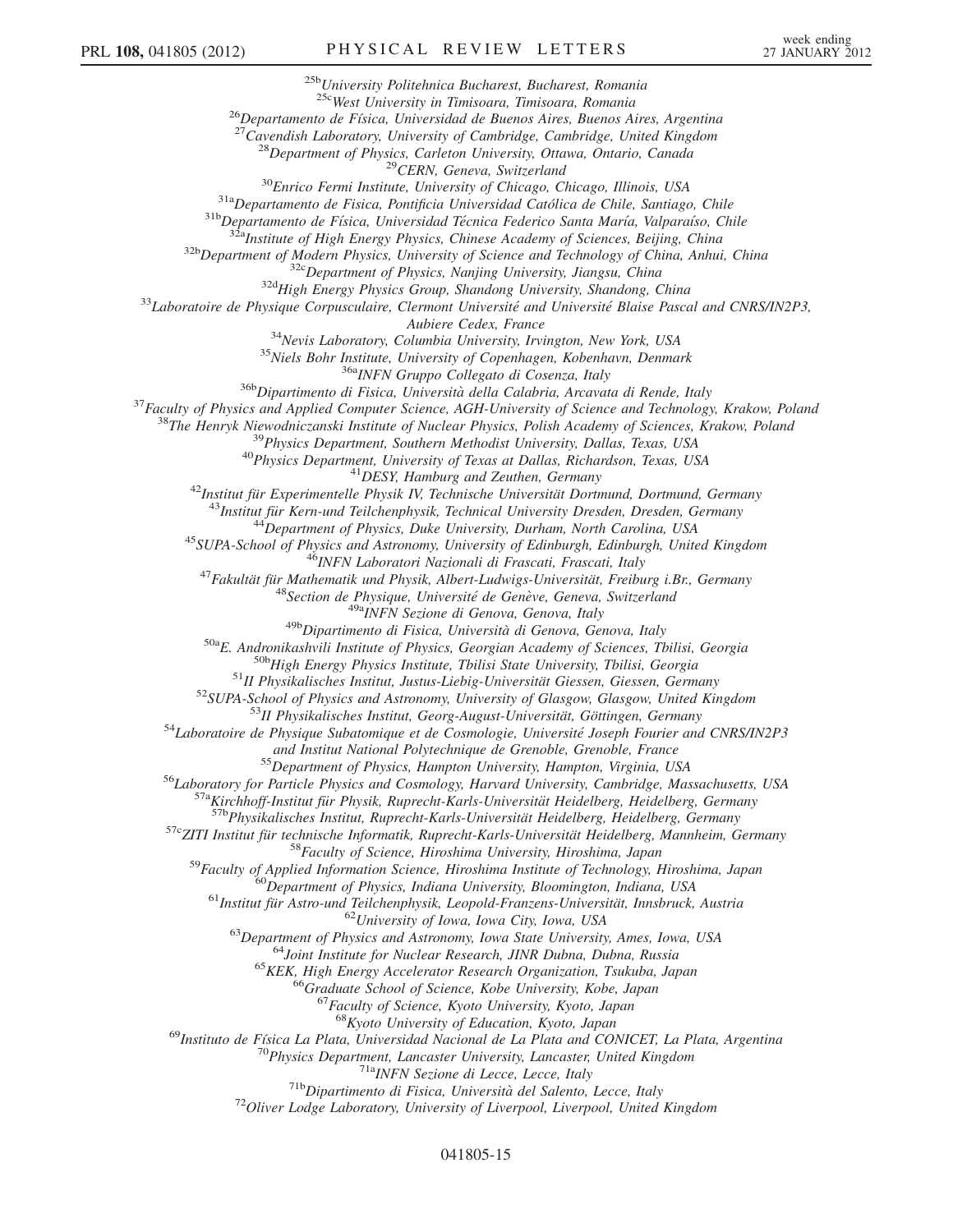$\begin{small} & \text{``Department of Physics, } \textit{Dogt}^{\textit{3}}_2 \textit{Department of Physics, } \textit{Dogt}^{\textit{5}}_2 \textit{See}^{\textit{5}}_2 \textit{See}^{\textit{5}}_2 \textit{See}^{\textit{5}}_2 \textit{See}^{\textit{5}}_2 \textit{See}^{\textit{5}}_2 \textit{See}^{\textit{5}}_2 \textit{See}^{\textit{5}}_2 \textit{See}^{\textit{5}}_2 \textit{See}^{\textit{5}}_2 \textit{See}^{\textit{5}}_2 \textit{See}^{\textit{5}}_$ 

<sup>93</sup>P.N. Lebedev Institute of Physics, Academy of Sciences, Moscow, Russia <sup>94</sup>Institute for Theoretical and Experimental Physics (ITEP), Moscow, Russia

<sup>95</sup>Moscow Engineering and Physics Institute (MEPhI), Moscow, Russia<br>
<sup>95</sup>Moscow Engineering and Physics Lomonsov Moscow State University, Moscow, Russia<br>
<sup>97</sup> Fakultidi für Physik, Ludwig-Maximilians-Universität München,

<sup>115</sup>Graduate School of Science, Osaka University, Osaka, Japan<br><sup>115</sup>Department of Physics, University of Oslo, Oslo, Norway<br><sup>117</sup>Department of Physics, Oxford University, Oxford, United Kingdom<br><sup>118</sup>Department of Physics

<sup>123b</sup>Departamento de Fisica Teorica y del Cosmos and CAFPE, Universidad de Granada, Granada, Spain<br><sup>124</sup>Institute of Physics, Academy of Sciences of the Czech Republic, Praha, Czech Republic<br><sup>125</sup>Faculty of Mathematics a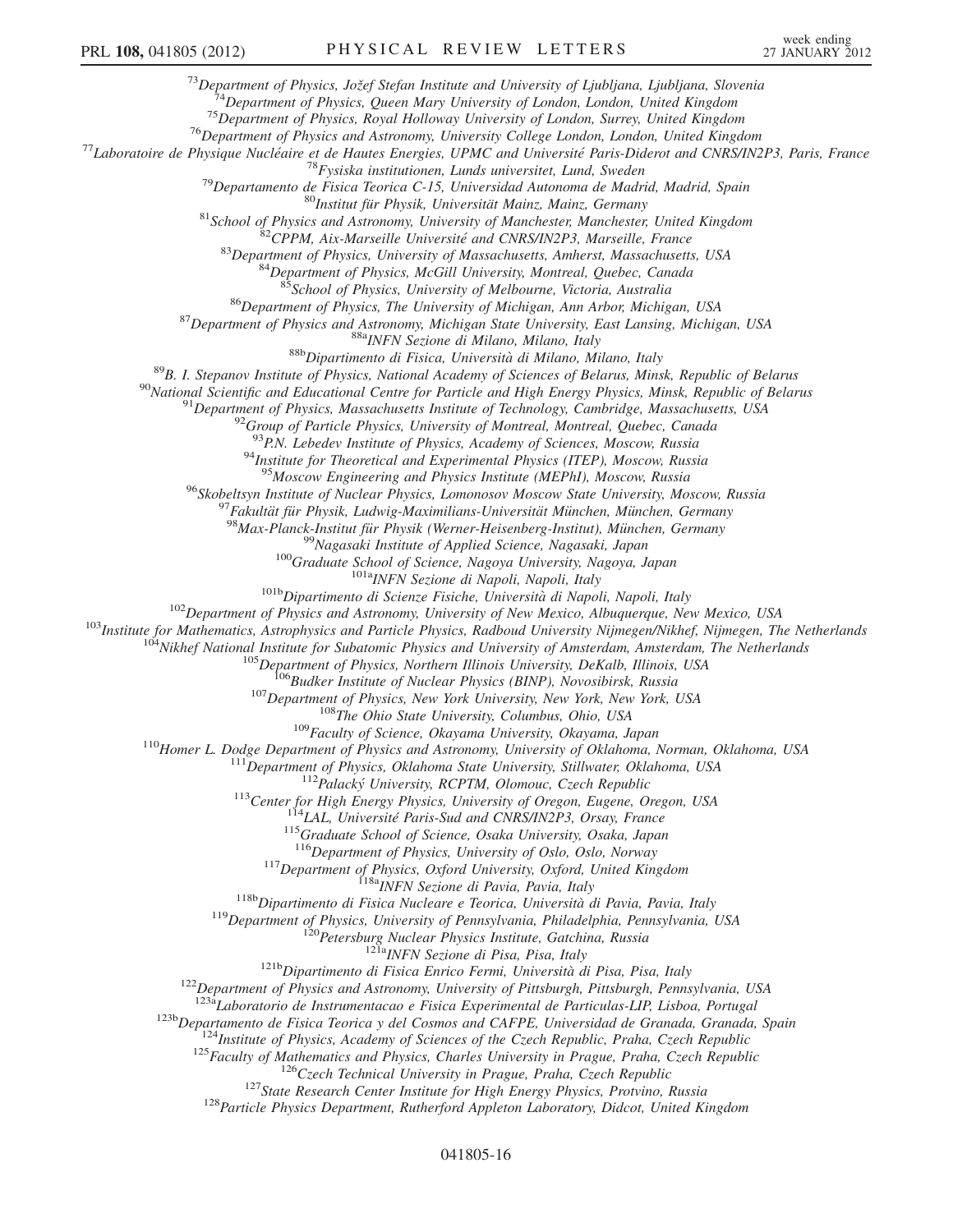<sup>129</sup>Physics Department, University of Regina, Regina, Saskatchewan, Canada<br><sup>130</sup>Ritsumeikan University, Kusatsu, Shiga, Japan<br><sup>131a</sup>INFN Sezione di Roma I, Roma, Italy <sup>131b</sup>Dipartimento di Fisica, Università La Sapienza, Roma, Italy<br><sup>132b</sup>Dipartimento di Fisica, Università di Roma Tor Vergata, Roma, Italy<br><sup>132b</sup>Dipartimento di Fisica, Università di Roma Tor Vergata, Roma, Italy<br><sup>133b</sup>D Casablanca, Morocco<br><sup>1346</sup>Centre National de l'Energie des Sciences Techniques Nucleaires, Rabat, Morocco<br><sup>1346</sup>Université Cadi Ayyad, Faculté des sciences Semlalia Département de Physique, B.P. 2390 Marrakech 40000, Moroc Gif-sur-Yvette, France<br>
136 Santa Cruz, Institute for Particle Physics, University of Vashington, Seattle, Washington, USA<br>
137 Department of Physics, University of Washington, Seattle, Washington, USA<br>
138 Department of P <sup>147</sup>Department of Physics and Astronomy, Stony Brook University, Stony Brook, New York, USA<br><sup>148</sup>Department of Physics and Astronomy, University of Sussex, Brighton, United Kingdom<br><sup>149</sup>School of Physics, University of S <sup>151</sup>Department of Physics, Technion: Israel Institute of Technology, Haifa, Israel<br><sup>152</sup>Raymond and Beverly Sackler School of Physics and Astronomy, Tel Aviv University, Tel Aviv, Israel<br><sup>153</sup>Department of Physics, Aristo 160<br>Science and Technology Center, Tufts University, Medford, Massachusetts, USA<br><sup>161</sup>Centro de Investigaciones, Universidad Antonio Narino, Bogota, Colombia <sup>162</sup>Department of Physics and Astronomy, University of California Irvine, Irvine, California, USA<br><sup>163</sup>a INFN Gruppo Collegato di Udine, Udine, Italy<br><sup>163</sup>Department of Physics, University of Illinois, Urbana, Illinois, <sup>167</sup>Department of Physics, University of British Columbia, Vancouver, British Columbia, Canada<br><sup>168</sup>Department of Physics and Astronomy, University of Victoria, Victoria, British Columbia, Canada<br><sup>169</sup>Waseda University, T

<sup>171</sup>Department of Physics, University of Wisconsin, Madison, Wisconsin, USA<br><sup>172</sup>Fakultät für Physik und Astronomie, Julius-Maximilians-Universität, Würzburg, Germany<br><sup>173</sup>Fachbereich C Physik, Bergische Universität Wupp